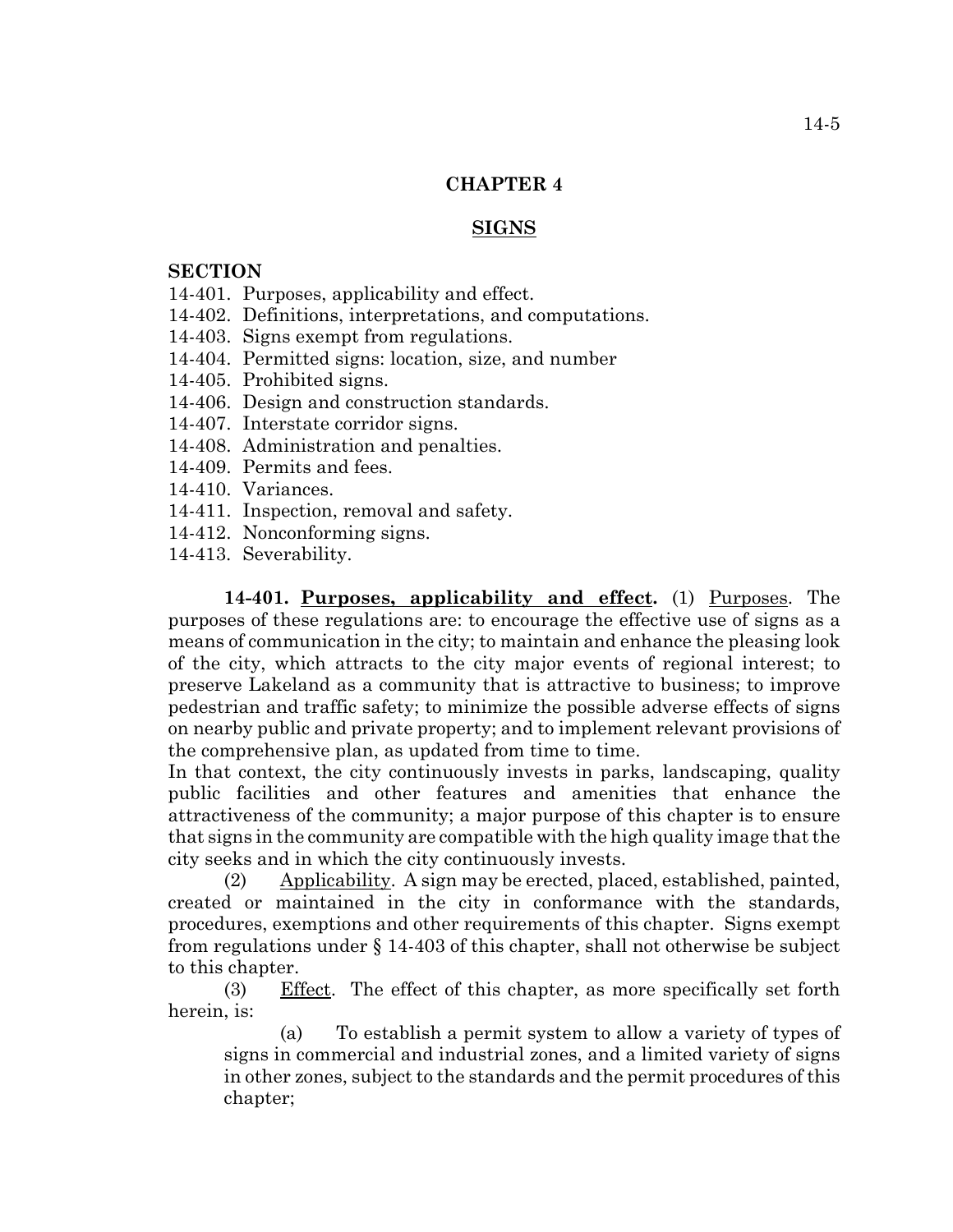(b) To allow certain signs that are small, unobtrusive and incidental to the principal use of the respective property on which they are located, subject to the substantive requirements of this chapter, but without requirement for permits;

(c) To provide for temporary signs in limited circumstances;

(d) To prohibit all signs not expressly permitted by this chapter; and

(e) To provide for the enforcement of provisions of this chapter. (4) Transitional provisions. (a) All holders of permits for signs issued legally prior to month, date, year may erect the signs which are the subject of such permits within the times allowed by such permits, and such signs shall then be treated as though they had been erected prior to month, date, year. However, such permits may not be extended or amended unless the sign that is the subject of such permit will conform to all of the requirements of this chapter.

(b) All violations of the sign regulations repealed by the adoption of this chapter shall remain violations of the ordinances of the city and all penalties and enforcement remedies set forth hereunder shall be available to the city as though the violation were a violation of this chapter. However, if the effect of this chapter is to make a sign that was formerly nonconforming become conforming, then enforcement action shall cease except to the extent of collecting penalties (other than removal of the sign) for violations that occurred prior to month, date, year. (1989 Code, § 4-201, as replaced by Ord. #03-41, June 2003, and Ord. #16-245, Oct. 2016)

## **14-402. Definitions, interpretations, and computations.**

(1) Definitions. The following words, terms and phrases, when used in this chapter, shall have the meanings ascribed to them in this section, except where the context clearly indicates a different meaning.

(a) "Abandoned sign." A permitted sign that was erected on the property in conjunction with a particular use, that use having been subsequently discontinued for a period of thirty (30) days or more, or a permitted temporary sign for which the permit has expired.

(b) "Accessory building or structure." A structure detached from a principal building located on the same lot and customarily incidental and subordinate to the principal building or use.

(c) "Animated sign." Any sign that uses movement, projection, or change of lighting or other electrical impulses to depict action or create a special effect or scene, except LED displays on restaurant menu boards. Variable display signs, beacons and moving message boards are considered to be animated signs under this article.

(d) "Attention-attracting device." Any device or object visible from any public right-of-way which is primarily designed to attract the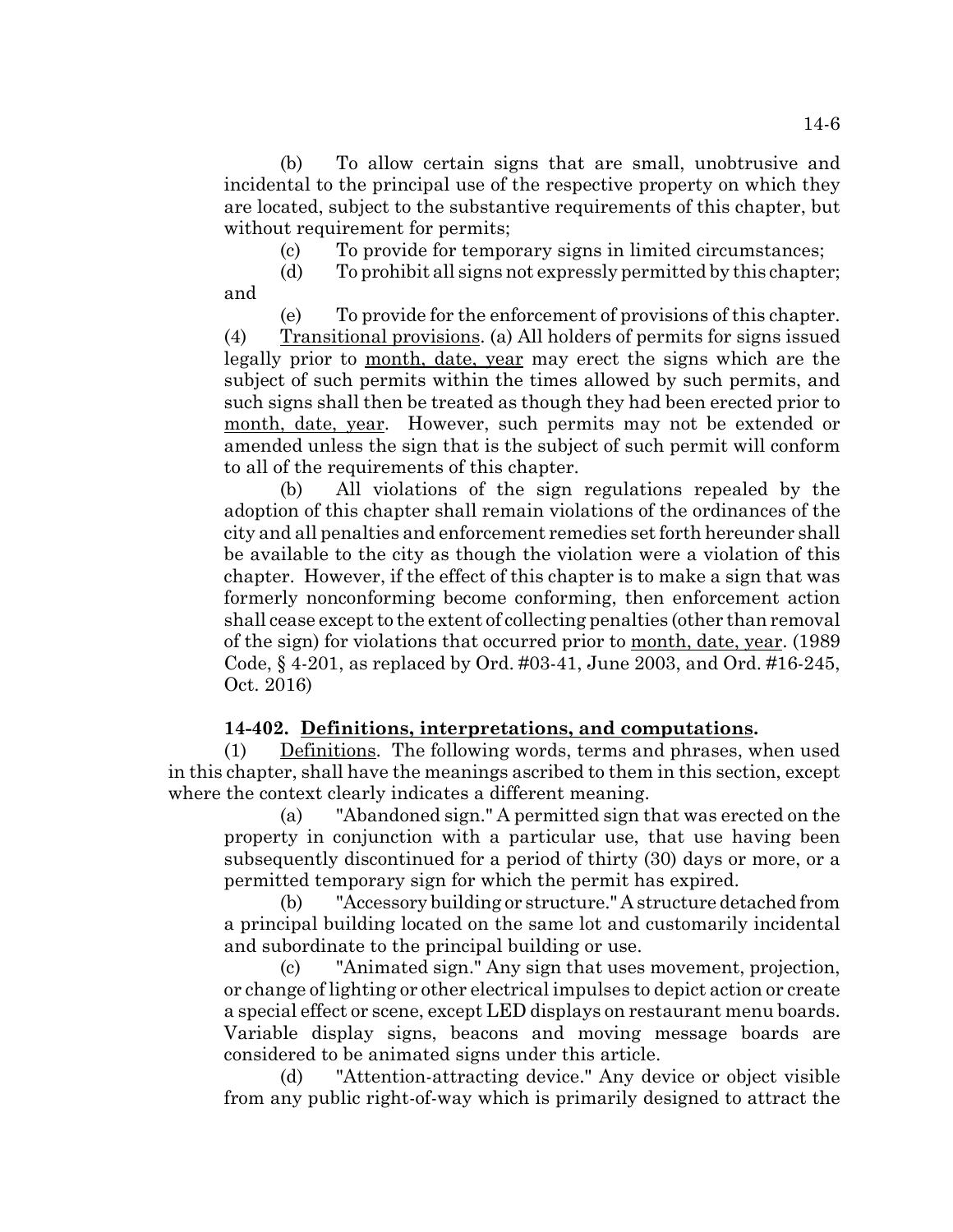attention of the public to a business, institution, sign or activity through such means, including but not limited to illumination, color, size or location. Attention-attracting devices or objects oftentimes incorporate illumination, which may be stationary, moving, turning, blinking (including animation) or flashing. Attention-attracting devices may or may not convey a message and can include, but are not limited to, search lights, beacons, strobe lights, strings of lights, barber poles, internally illuminated translucent canopies or panels, electronically controlled message boards (time/temperature signs, gas price signs, public service announcements, etc.), banners, streamers, propellers and inflatable objects (including strings of balloons) or other device designed to attract attention. Approved traffic-control devices are not considered to be attention-attracting devices.

(e) "Awning." Any rigid or non-rigid material, such as metal, fabric, or flexible plastic that extends from the exterior wall of a building and is supported by or attached to a frame.

(f) "Awning sign." A sign located on an awning.

(g) "Background area." The entire area of a sign on which copy could be placed, as opposed to the copy area, where copy is in fact posted or painted (see also "face of sign").

(h) "Backlighted (back lit) sign." A sign consisting of a cabinet containing a light source surrounded by one (1) or more translucent faces.

(i) "Banner." Any sign printed or displayed upon cloth or any other flexible material, with or without frames or insignia.

(j) "Beacon." Any light with one (1) or more beams regardless of intensity directed into the atmosphere or directed at one (1) or more points not on the same site as the light source; also, any light with one (1) or more beams that rotate or move.

(k) "Building marker." Any sign indicating the name of a building and date and incidental information about its construction. Such sign typically is cut into a masonry surface or made of bronze or other permanent material.

(l) "Code enforcement official." A person designated by the city manager or manager's designee to administer and enforce the provisions of this chapter.

(m) "Building, principal." A building that contains the principal activity or use located on a lot.

(n) "Building sign." Any sign attached to any part of a building, as contrasted to a "ground sign."

(o) "Building wall." An exterior load-bearing or non-load-bearing vertical structure that encompasses the area between the final grade elevation and eaves of the building, and used to enclose the space within the building. A porch, balcony or stoop is part of the building structure and may be considered as a building wall.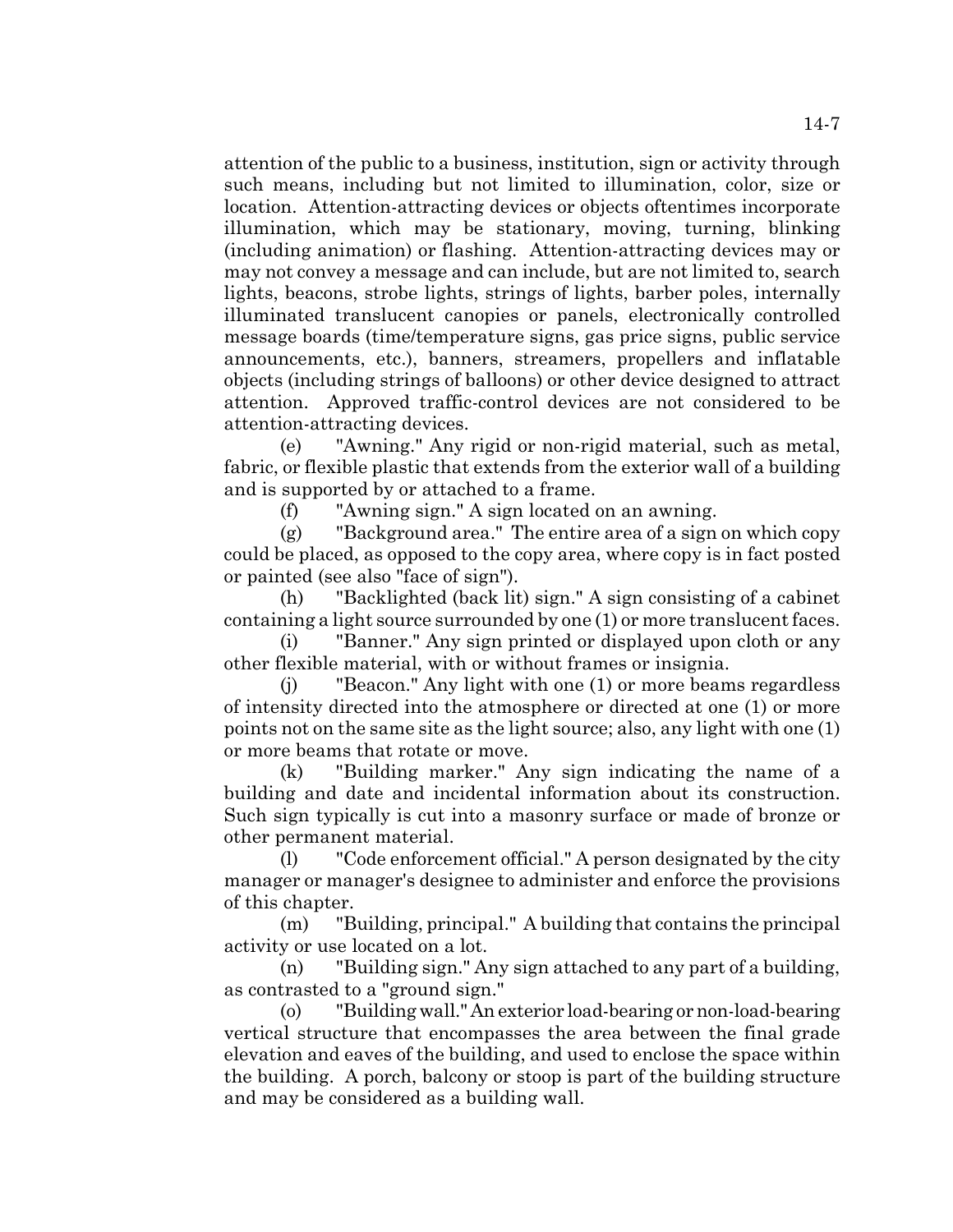(p) "Canopy." A roof structure constructed of rigid materials, including but not limited to, metal, wood, concrete, plastic, or glass, which is attached to and supported by a building, or which is free-standing and supported by columns, poles or braces extended from the ground. Unlike a marquee, a canopy generally has very limited vertical surface area; and unlike an awning, a canopy is generally supported by vertical elements rising from the ground at two (2) or more corners.

(q) "Canopy sign." Any sign that is a part of or attached to a structural protective cover over a door, entrance, window or outdoor service area. A marquee is not a canopy sign.

(r) "Changeable copy sign (manual)." Any sign designed so that letters or numbers attached to the sign can be periodically changed manually to indicate a different message.

(s) "Changing sign (automatic)." A sign, such as an electronically or electrically controlled public service time, temperature and date sign, message center or reader board, where different copy changes are shown on the same lamp bank.

(t) "Channel letter." The outline of a letter, with metal sidewalls into which a neon tube, fiber optics or LEDs are placed. A channel letter's sign prevents the neon from having a run together appearance. The depth of the channel letter may vary. Variations include: open channel letter, reverse channel letter, and front and back lit letters.

(u) "Charitable/nonprofit event." An event which takes place entirely or partially within the City of Lakeland and the organization holding the event is classified as a nonprofit or charitable organization.

(v) "Commercial message." Any sign, wording, logo, or other representation, except for the actual name of the business, that, directly or indirectly, names, advertises or calls attention to a business, product, service or other commercial activity.

(w) "Construction sign." Any sign bearing the names of contractors, architects, engineers, and the like, or advertising, promotions, price ranges and similar information, that is placed at a construction site that has received development plan approval from the City of Lakeland.

(x) "Copy." The wording and advertising display on a sign surface.

(y) "Copy area." The area in square feet of the smallest geometric figure that describes the area enclosed by the actual copy of the sign. For wall or canopy sign, the copy area limits refer to the message and the illuminated background.

(z) "Directory sign." A ground or building sign that lists tenants or occupants of a building or project, with unit numbers, arrows or other directional information.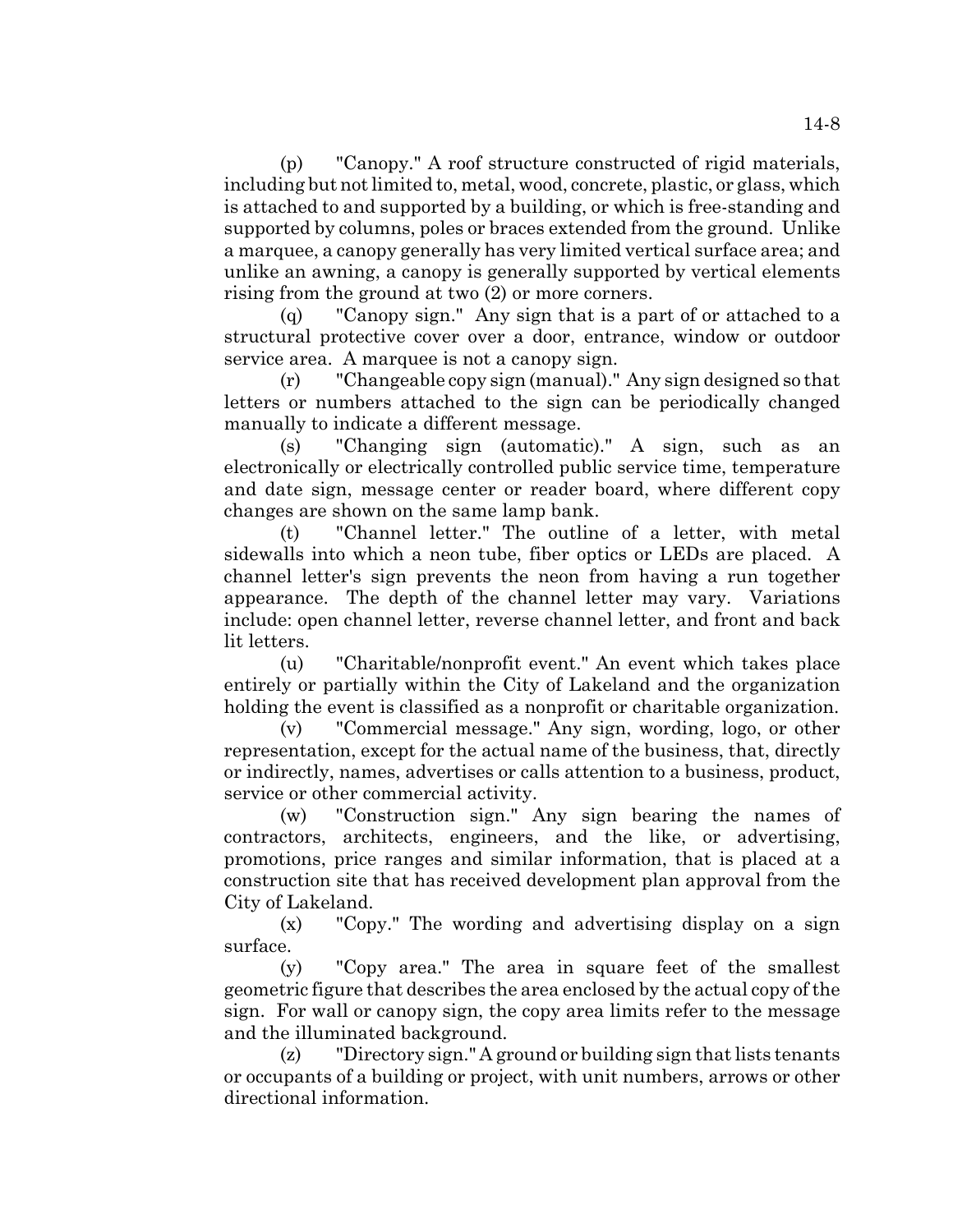(aa) "District." Any section of the city for which the zoning regulations governing the use of buildings and property, the height of buildings, the size of yards and the intensity of uses are uniform.

(bb) "Double-faced "V" type back to back signs." Those configurations or multiple sign structures, as those terms are commonly understood. In no instance shall these terms include two (2) or more signs which are not physically contiguous or connected by the same structure or cross-bracing or, in the case of the back-to-back or "V" type signs, located no more than three feet (3') apart at their point of connection.

(cc) "Erected." Attached, altered, built, constructed, reconstructed, enlarged or moved.

(dd) "Exempt sign." Any sign which is exempt from the permit requirements established herein.

(ee) "Existing sign." Any sign lawfully erected, mounted or displayed prior to adoption of this chapter.

(ff) "Face of sign." The entire area of sign on which copy could be placed; the area of a sign which is visible from one (1) direction as projected on a plane (see also "background area").

(gg) "Finished grade." The elevation of the land surface of a site after completion of all site preparation work.

(hh) "Flashing sign." A sign which contains an intermittent or flashing light source, or which includes the illusion of intermittent or flashing light by means of animation, or an externally mounted light source. A sign, the illumination of which is not constant in intensity when in use, and which exhibits sudden and marked changes in lighting effects. A sign that automatically and periodically changes its message more than once per day shall be considered a flashing sign under this chapter. LED displays on restaurant menu boards are not considered flashing signs.

(ii) "Ground sign." A sign attached to the ground, as contrasted to a "building" sign.

(jj) "Ground sign, principal." A sign that is permanently attached to the ground and is the primary identifier of the property from adjacent public rights-of-way or private properties and meets the requirements of this chapter, but not including a ground sign that conforms to the definition of "incidental sign."

(kk) "Holiday decorations." Displays erected on a seasonal basis in observance of religious, national or state holidays, which are not intended to be permanent and contain no advertising material or commercial message.

(ll) "Identification sign." A sign bearing the address of the premises or name of occupant, but containing no logo or commercial message.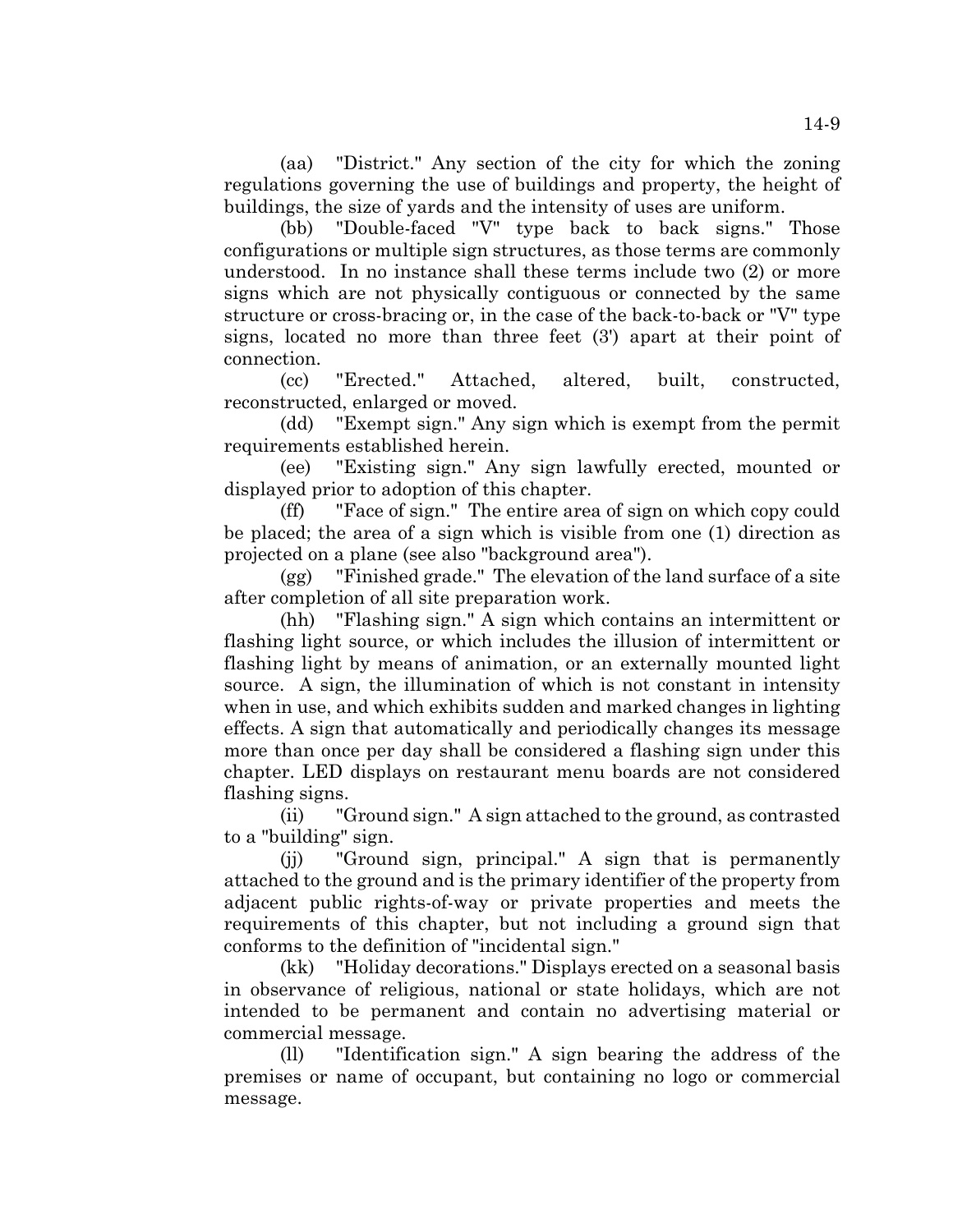(mm) "Illegal sign." A sign that contravenes this chapter, or a nonconforming sign for which a permit required under a previous ordinance was not obtained.

(nn) "Illuminated sign (internally)." A sign that transmits light through its face or any part thereof.

(oo) "Incidental sign." A sign, generally informational, that has a purpose secondary to the use of the site on which it is located, such as "no parking," "entrance," "loading only," "telephone," and similar information and directives. No sign with a commercial message legible from a position off the site on which the sign is located shall be considered incidental.

(pp) "Institutional sign." A sign bearing a message related to an institutional use, where such sign is located on the same premises as such use.

(qq) "Institutional use." For the purpose of determining allowable signage, a primary or secondary school (public or private), college or university including extension facilities, religious institution, or other use operated by a public agency or nonprofit organization and permitted as a use in one (1) or more residential zoning districts of the city. A daycare facility shall be considered an institution regardless of ownership or operation.

(rr) "Interstate sign." A monument-style sign located on a parcel zoned commercial and also having no less than one thousand (1,000) linear feet of lot frontage upon directly upon the right-of-way of Interstate 40 and installed in accordance with § 14-407(1) of this chapter.

(ss) "Landscaped area." A portion of the site or property containing vegetation to exist after construction is completed. Landscaped areas include, but are not limited to, natural areas, buffers and screening measures, streetscapes, lawns and plantings.

(tt) "Lighting." The method or manner by which a sign is illuminated during the period from thirty (30) minutes prior to sundown and thirty (30) minutes after sunrise.

(uu) "Logo." The graphic or pictorial presentation of a message, including, but not limited to, the use of shapes, designs, decorations, emblems, trademarks, symbols or illustrations, or the superimposition of letters or numbers or any other use of graphics or images other than the sequential use of letters and numbers.

(vv) "Lot." A parcel of land whose boundaries have been established by some legal instrument, such as a recorded deed or plat, and which is recognized as a separate legal entity for purposes of transferring title. This term shall include any number of contiguous lots, or portions thereof, upon which a single principal building and its accessory buildings are located or intended to be located.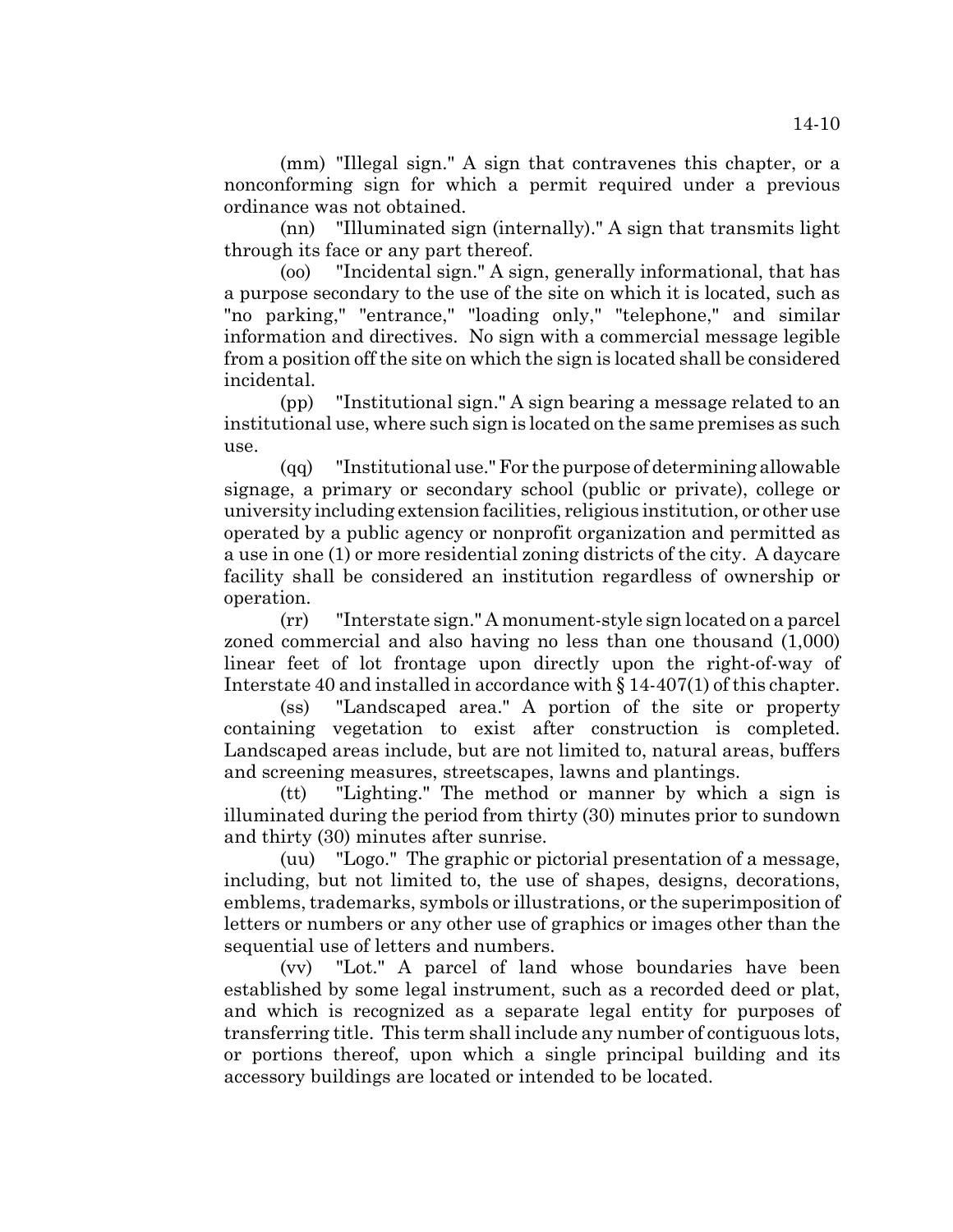(ww) "Marquee." A roof-like structure that cantilevers from the wall of a building over its principal entrance that has no vertical supports other than the wall from which it cantilevers.

(xx) "Marquee sign." A sign attached to or mounted to or on top of a marquee.

(yy) "Menu board." An accessory sign providing items and prices associated with a drive-thru window.

(zz) "Model home sign." A temporary sign designating a furnished model home.

(aaa) "Neon." A tasteless, colorless, inert gas - When an electric current is discharged through it, neon produces a reddish-orange glow. Neon is also used synonymously with a type of luminous tube sign where a glass tube is bent to a desired shape, fitted with an electrode at each end, the atmosphere is pumped and burned out, and the resulting vacuum is filled with a rare gas, such as neon, helium, argon, mercury vapor or a combination of gases.

(bbb) "New project real estate sign." A sign announcing space available for sale, rent or lease within a new project or a project having undergone renovation efforts equal to twenty-five percent (25%) of its value.

(ccc) "Nonconforming sign." A sign erected or otherwise in use that met the requirements of the city at time it was erected or otherwise put in use, but does not conform to the requirements of this chapter.

(ddd) "Off-premise sign (off-site sign)." A sign that directs attention to a business, commodity, or service offered at a location other than the premises on which the sign is erected. Any sign that is not an on-premise sign as defined herein shall be considered an off-premise sign.

(eee) "On-premise sign (on-site sign)." A sign that directs attention to a business, commodity or service located or offered on the premises on which the sign is erected. For the purpose of this chapter, common access easements, common reserved areas or common open space shall be considered.

(fff) "Opaque." Not clear or translucent--not allowing light to show through.

(ggg) "Open channel letter." A channel letter which has no face and in which the neon tubing is visible.

(hhh) "Owner." A person recorded as such on official records and including duly authorized agent or notary, a purchaser, a devisee, judiciary; any person having a vested or contingent interest in the property in question.

(iii) "Pennant." Any lightweight plastic, fabric or other material, whether or not containing a message of any kind, which is suspended from a rope, wire, string or pole, usually in series, and which is designed to move in the wind.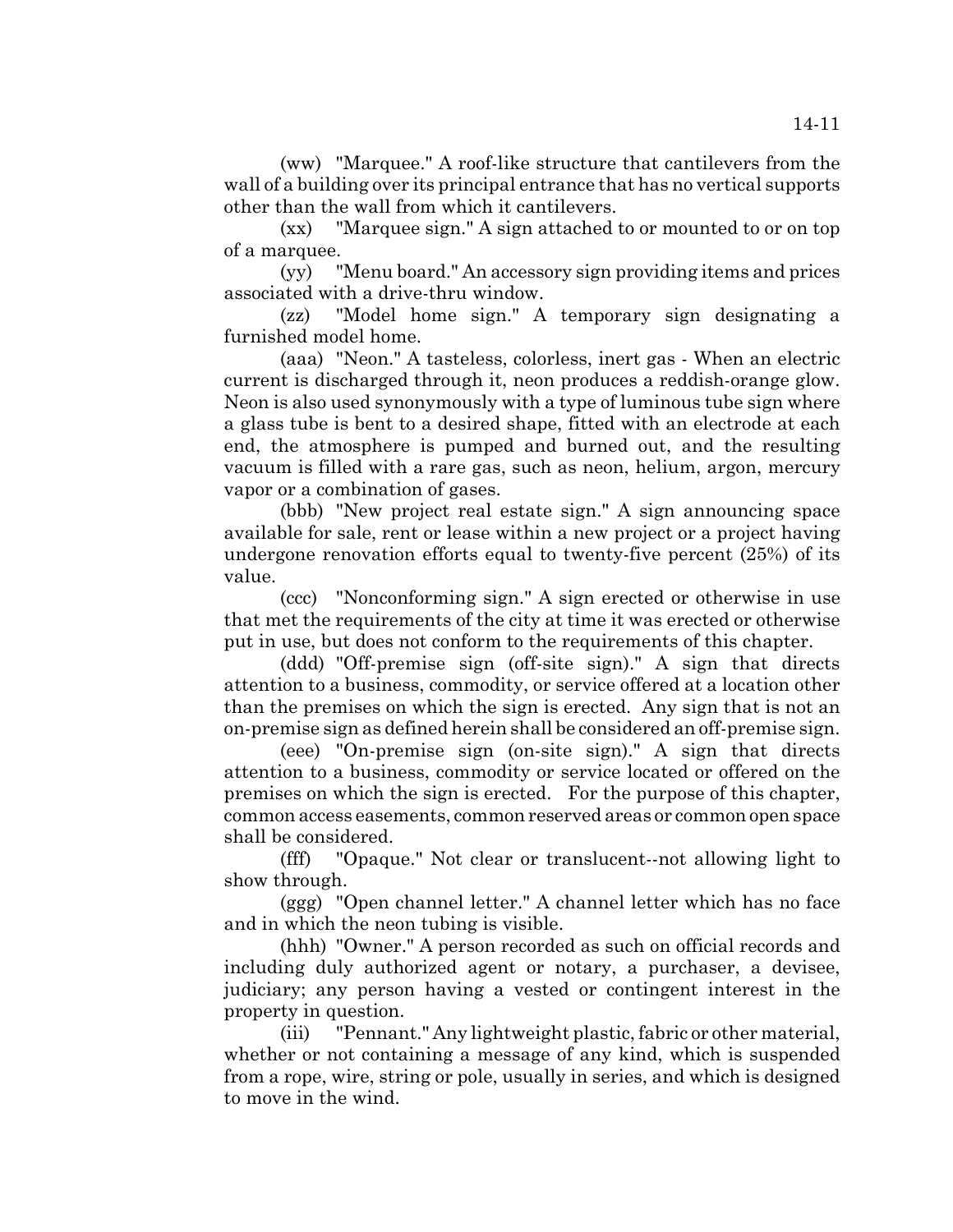(jjj) "Person." Any association, company, corporation, firm, organization or partnership, singular or plural, of any kind.

(kkk) "Pole sign." A sign mounted upon the ground but which by reason of height, width or other characteristics does not qualify as a "principal ground sign," characterized by a free standing exposed frame, mast or pole and not attached to any building.

(lll) "Political sign." A sign attracting attention to political candidates or issues.

(mmm) "Portable sign." Any sign not permanently attached to the ground or other permanent structure or a sign designed to be transported, including, but not limited to, signs designed to be transported by means of wheels; signs made as A-frames or T-frames; balloons used as signs; umbrellas used for commercial messages; and signs attached to or painted on vehicles or trailers parked and visible from the public right-of-way.

(nnn) "Portico." A porch or walkway, open to the outside air that is covered by a roof supported by columns or pillars, typically leading to the entrance of a building. A portico is considered a "canopy" for purposes of determining signage.

(ooo) "Poster box." A box installed on a wall for the purpose of displaying posters of shows at a theater.

(ppp) "Premises." An area of land with its appurtenances and buildings which, because of its unity of use, may be regarded as the smallest conveyable unit of real estate.

(qqq) "Prohibited sign." Any sign, other than nonconforming sign, which does not comply with this chapter or is specifically restricted herein.

(rrr) "Project." A commercial or mixed-use center containing a combination of retail, office, and/or other uses located on a single parcel or multiple parcels. A project is included within a single plat, site plan, or planned development application.

(sss) "Project sign." A sign identifying a multi-tenant property.

(ttt) "Projecting sign." Any sign attached to a building wall extending laterally more than eighteen inches (18") from the face of such wall.

(uuu) "Public event banner." Any sign of lightweight fabric or similar material, except for national, state, municipal or official flags of any institution, that is mounted to a pole or building by a supporting frame at two (2) or more edges.

(vvv) "Raceway." A metal structure enclosing the electric components of a sign.

(www) "Real estate sign." A sign advertising real property for sale or for lease.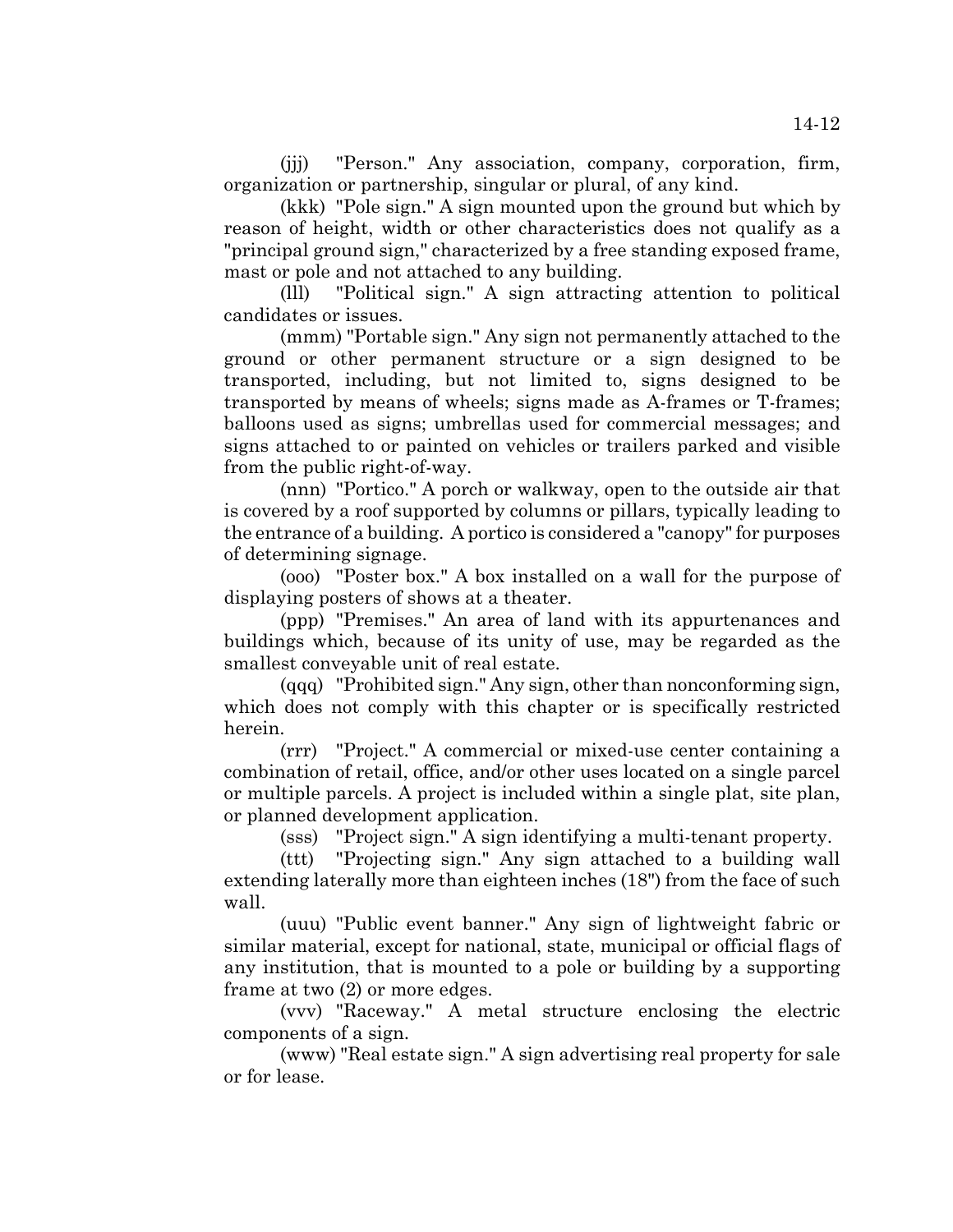(xxx) "Real estate information tube/box." A box or tube attached to one end of the temporary real estate sign for the purpose of holding a brochure whose information relates to the subject property. The dimensions of the box shall be a maximum ten inches by fourteen inches by three inches (14" x 3"), and the tube shall be a maximum twelve inch by three inch (12" x 3") diameter. The box and the tube shall be black or white in color, or translucent. Advertising on the exterior of the box or tube shall be prohibited.

(yyy) "Real estate window signs." A sign located inside a window offered for sale, rent, or lease for the purpose of announcing such.

(zzz) "Residential sign." Any sign located in a district zoned for residential uses that contains no commercial message.

(aaaa) "Reverse channel letter sign." A sign composed of channel letters which have face and sides, but no back and are pegged out from a background surface (wall). When the light source inside the letter is lit, it produces a halo-effect around the letter.

(bbbb) "Right-of-way (ROW)." The proposed right-of-way as indicated on the official city major street plan and/or as set forth in the city subdivision ordinance.

(cccc) "Roof line." The highest horizontal point of the wall visible to the public, excluding any architectural feature which extends above such apparent horizontal roof line if such feature is fully enclosed and considered an integral part of the occupied space such as an atrium or high ceiling.

(dddd) "Roof sign." A sign erected wholly or partially above the roofline.

(eeee) "Rotating sign." Any sign or portion of a sign that moves in a revolving or similar manner.

(ffff) "Seasonal or special occasion sign." A sign that is not permanently attached and is limited to a specific activity or in the celebration of holidays or other special events for a specified period of time.

(gggg) "Setback." A line running parallel to the front, side and rear property lines that establish the minimum distance the principal building and related appurtenances including parking, signage, and accessory buildings, must be from each respective property line measured in feet.

(hhhh) "Shopping center." A building or group of buildings, either connected or free-standing, under unified or multiple ownership of land parcels, that is designed and has been approved by the City of Lakeland as a shopping center with common parking, pedestrian movement, common ingress and egress, and used or intended to be used primarily for the retail sale of goods and services to the public.

(iiii) "Shopping center sign." A ground mounted sign that may contain the name of the shopping center and/or individual tenants.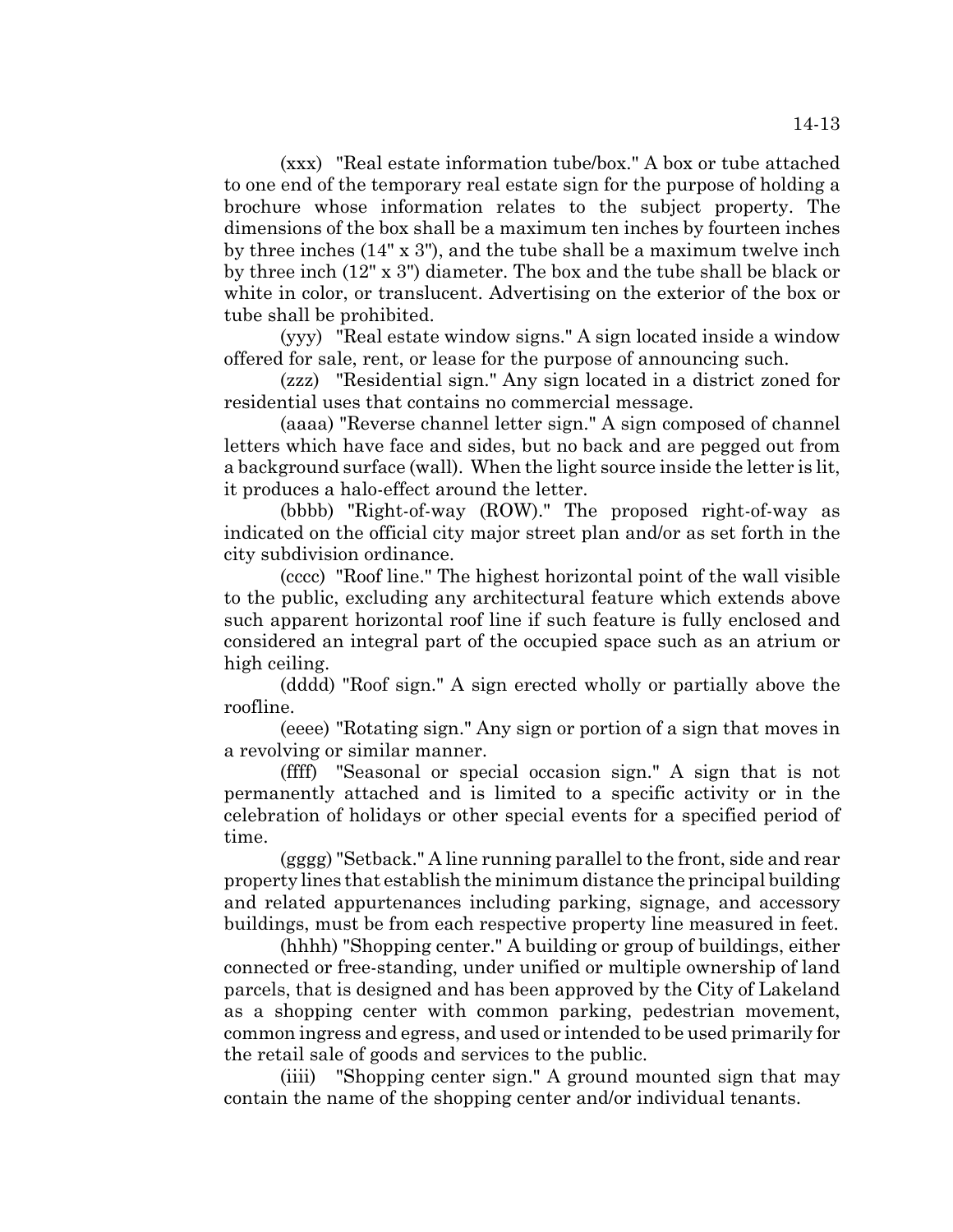(jjjj) "Sign." Any device, fixture, placard or structure that uses any color, form, graphic, illumination, symbol or writing to advertise, announce the purpose of, or identify the purpose of a person or entity, directs attention to a product, service, place, activity, person, institution, business or solicitation, including any permanently installed or situated merchandise, which is exposed to the view of potential clients or customers and/or the general public, and is located on public or private property, inside or outside of buildings, or to communicate information of any kind to the public, except the following:

(i) Merchandise temporarily displayed in a show window available for sale on the premises and that does not include flashing, neon, or colored lights;

(ii) Decorative devices or emblems as may be displayed on a residential mailbox.

(kkkk) "Sign plan." A plan prepared to scale conforming to submittal requirements contained in this chapter that depict construction details for all types of signage proposed for installation on a parcel.

(llll) "Sign structure." Any structure that supports or has supported or is capable of supporting a sign, including decorative cover.

(mmmm) "Site." A lot, tract or parcel of land considered as one (1) land-unit for purposes of this chapter. For a single-family residence, the site shall be the subdivided lot on which it is located. For multifamily projects, the site shall be all land occupied by the buildings in the project and adjoining such property and under common ownership with it. For vacant land, the site shall be all of the adjoining vacant land under single ownership. For single-occupancy, non-residential properties, the site shall be the subdivided lot that is occupied. For multiple-occupancy properties, the site shall be all land included under the original "site plan" or "subdivision plan" approved by the City of Lakeland.

(nnnn) "Site plan." A scaled graphic schematic of a development site indicating the location of buildings, walkways, signage, lighting, parking, drainage facilities, topography and landscaping, as they are to appear upon the completion of development. Site plans may be required to contain such other information as may be deemed necessary by the design review commission to insure proper development of the site.

(oooo) "Site triangle (or horizontal sight distance)." The horizontal and vertical areas at the intersections of streets and/or driveways which must remain unobstructed in order to ensure that drivers can see traffic and pedestrians around the corner of the intersection, entrance or driveway.

(pppp) "Snipe sign." Any sign that is affixed by any means to trees, utility poles, fences or other objects, where the message appearing thereon is not applicable to the present use of the premises upon which the sign is located.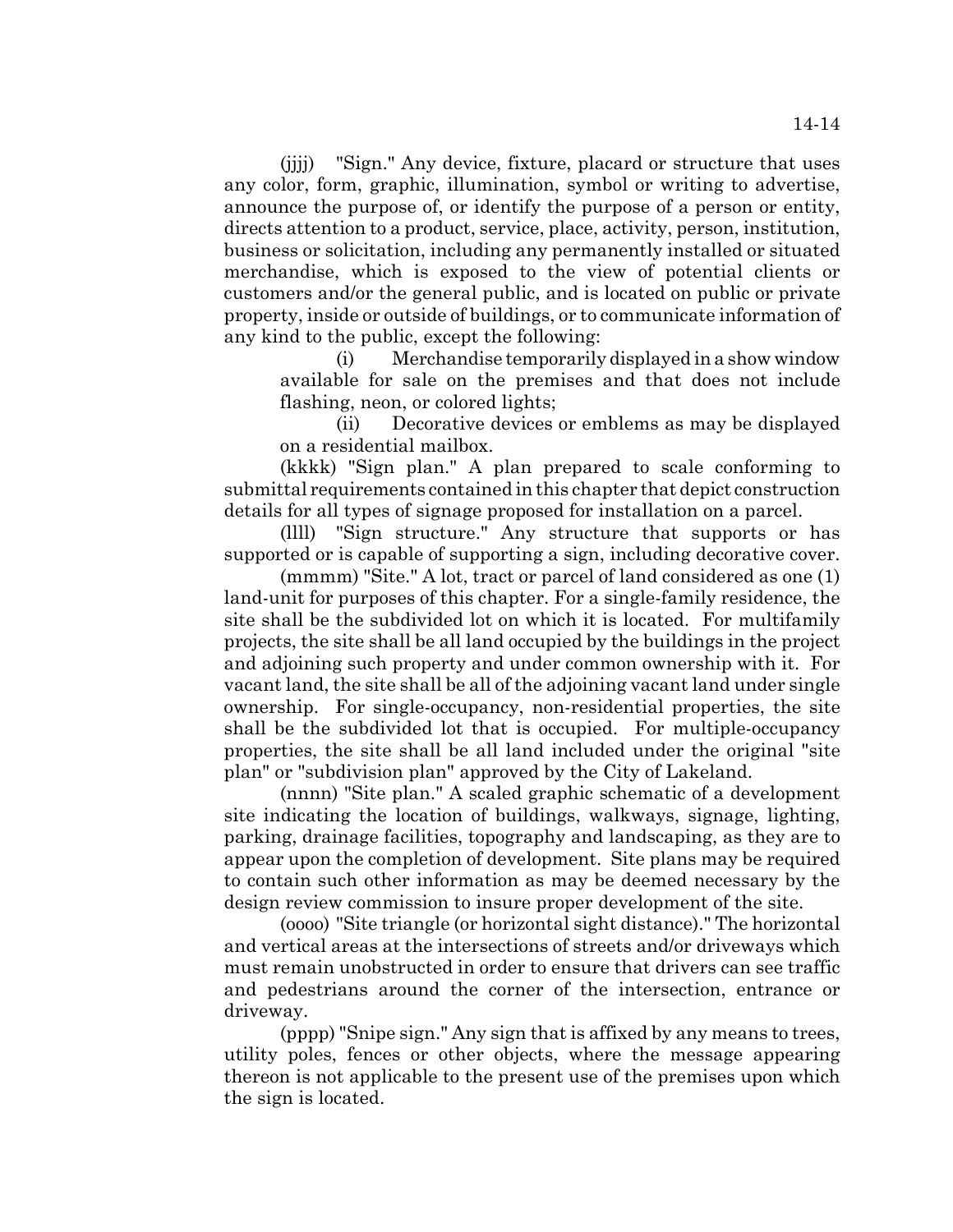(qqqq) "Street frontage." The distance for which a lot line adjoins a public or private street from one lot line intersecting said street to the furthest lot line intersecting the same street.

(rrrr) "Subdivision entrance sign." A sign that gives the name of a residential or non-residential subdivision or multifamily development.

(ssss) "Suspended sign." A sign that is suspended from and supported by the underside of a horizontal plane surface.

(tttt) "Tag sign." Secondary signs that are descriptive of goods and services available on the premises such as "Deli/Bakery" and "Open 24 Hours."

(uuuu) "Temporary sign." Any sign that used only temporarily and sign is not permanent mounted, and that is allowed only for a designated time period.

(vvvv) "Traffic sign." A sign indicating federal, state, or municipal regulations for vehicular or pedestrian movement.

(wwww) "Translucent." The property of a material to allow the passage of some light through it without being transparent.

(xxxx) "Two-sided sign or two sign faces." Any sign constructed on a single set of supports with messages visible on either side, or a "V" type sign with a common support in the center of the "V."

(yyyy) "Use." The purpose for which a building, lot, sign or other structure is arranged, intended, designed, occupied or maintained.

(zzzz) "Wall, exterior." A vertical, structural component of a building which encloses habitable or usable space; a parapet extending not more than twelve inches (12") above a flat roof shall be considered part of the exterior wall for purposes of determining signage.

(aaaaa) "Wall sign." Any sign painted on or attached to and extending not more than twelve inches (12") inches from an exterior wall in a parallel manner.

(bbbbb) "Windblown device." Any banner, spinner, streamer, propeller, disc, moored blimp, gas balloon or flag (which is not of local, state, federal, corporate, nonprofit or religious origin) that is designed to inform or attract attention, whether or not such device carries a message, all or part of which is set in motion by wind, mechanical, electrical or any other means.

(ccccc) "Window sign." Any sign that is applied to the inside or outside of glassed areas of a building or within one foot (1') of the window.

(2) Interpretations. Words and phrases used in this chapter shall have the meanings set forth in this article. Words and phrases not defined in this chapter, but defined elsewhere in the city code shall be given the meanings set forth there. Principles for computing sign area and sign height are given in the next section. All words and phrases shall be given their common, ordinary meanings, unless the context clearly requires otherwise. Section headings or captions are for reference purposes only and shall not be used in the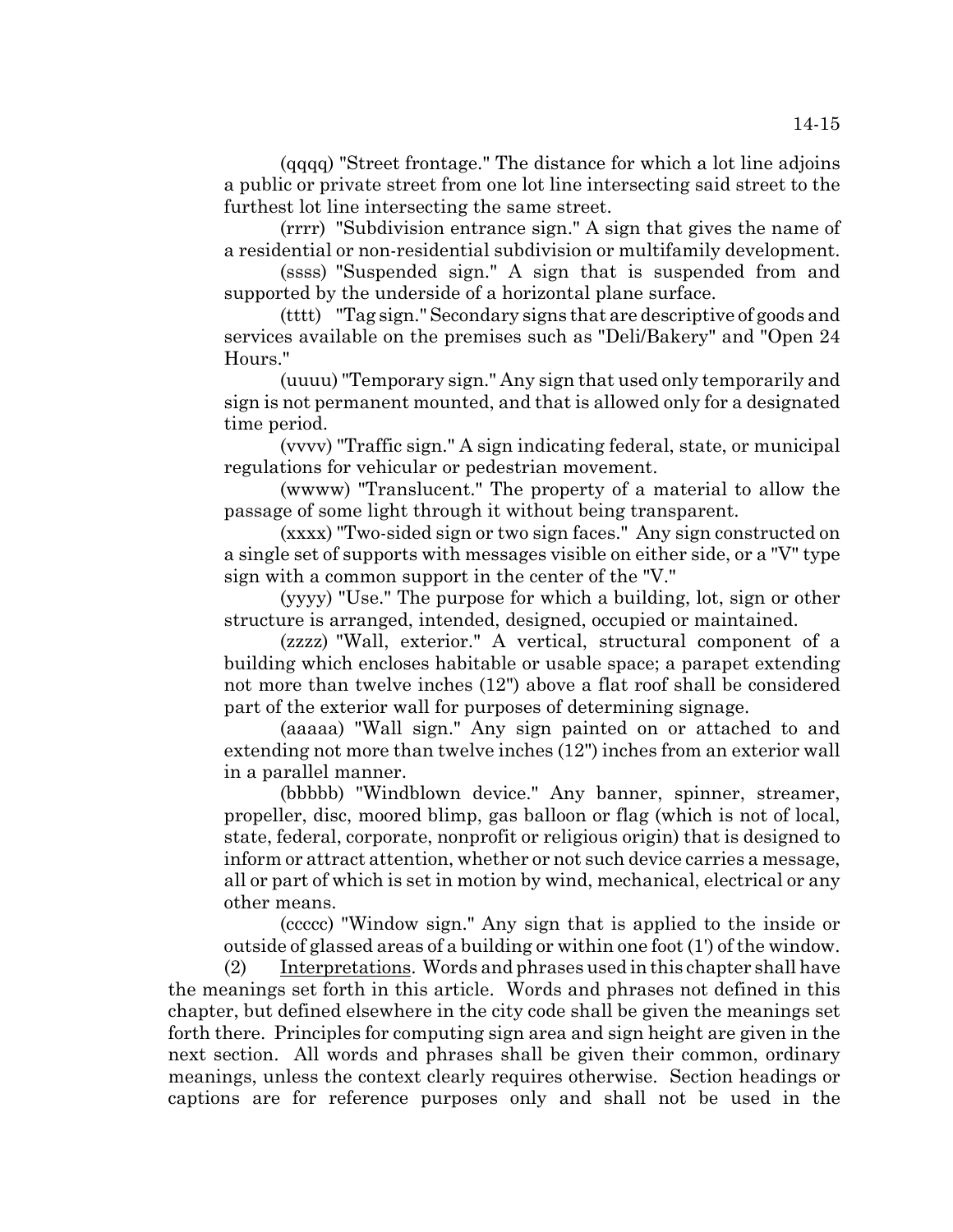interpretation of this chapter. Illustrations included in the code shall be used in interpreting the relevant provisions, but where the text conflicts with an illustration the text shall control.

(3) Computations. (a) Area computation of individual signs: The area of a sign comprised of individual letters or elements attached to a building wall is determined by calculating the area of the smallest geometric figure (e.g. square, rectangle, circle, polygon, etc.) that can be drawn around the letters and/or elements.

Signs consisting of individual letters and/or elements will be measured as one (1) sign when the distance between the letters and/or elements is less than the largest dimension of the largest sign letter.



Individual Signs

(b) Area computation of multi-faced signs: Where the sign faces of a double-faced sign are parallel, only one (1) display face shall be measured in computing sign area. If the two (2) faces of a double-faced sign are of unequal area, the area of the sign shall be the area of the larger face. In all other cases, the areas of all faces of a multi-faced sign shall be added together to compute the area of the sign. Sign area of multi-faced signs is calculated based on the principle that all sign elements that can be seen at one (1) time or from one (1) vantage point should be considered in measuring that side of the sign.



Figure 2: Area Computation of Multi-Faced Signs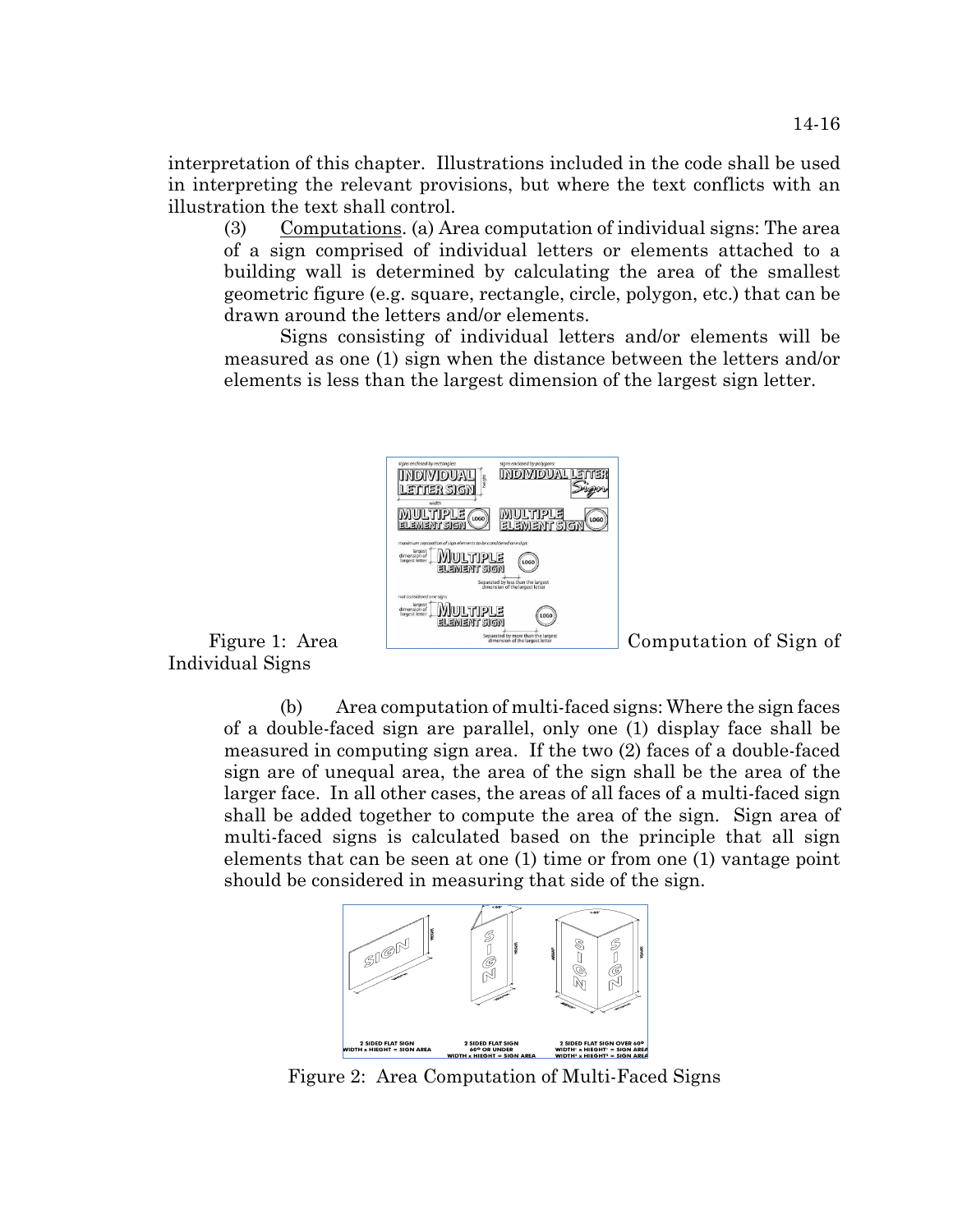(c) Sign height computation: The height of a sign shall be computed as the distance from the base of the sign at normal grade to the top of the highest attached component of the sign. Normal grade shall be construed to be the newly established grade after construction, exclusive of any filling, berming, mounding or excavating solely for the purpose of locating the sign. In cases where the normal grade is below grade at street level, sign heights shall be computed on the assumption that the elevation of the normal grade at the base of the sign is equal to the elevation of the nearest point of the crown of a public or private street.



Figure 3: Sign Height Computation

(d) Building frontage: Building frontage shall mean the horizontal length of a building on the side with its principal entrance. If that side is a straight wall, then the building frontage shall be the length of the wall. If the side is not a straight wall, the building frontage shall be the horizontal distance from the corner at one (1) end of the side of the building with the principal entrance to the other corner on the same side of the building; where that side of the building is concave, then the measurement shall be made in a straight line from corner to project in front of the front corners, then the measurement shall be made as the shortest distance between two (2) lines projected from the two (2) front corners of the building, with such lines parallel to each other and as close as practicable to perpendicular to the front of the building.



Figure 4: Building Frontage Measurements

(1989 Code, § 4-202, as amended by Ord. #192, Dec. 1996, and Ord. #193, Dec. 1996, replaced by Ord. #03-41, June 2003, amended by Ord. #04-59, March 2004,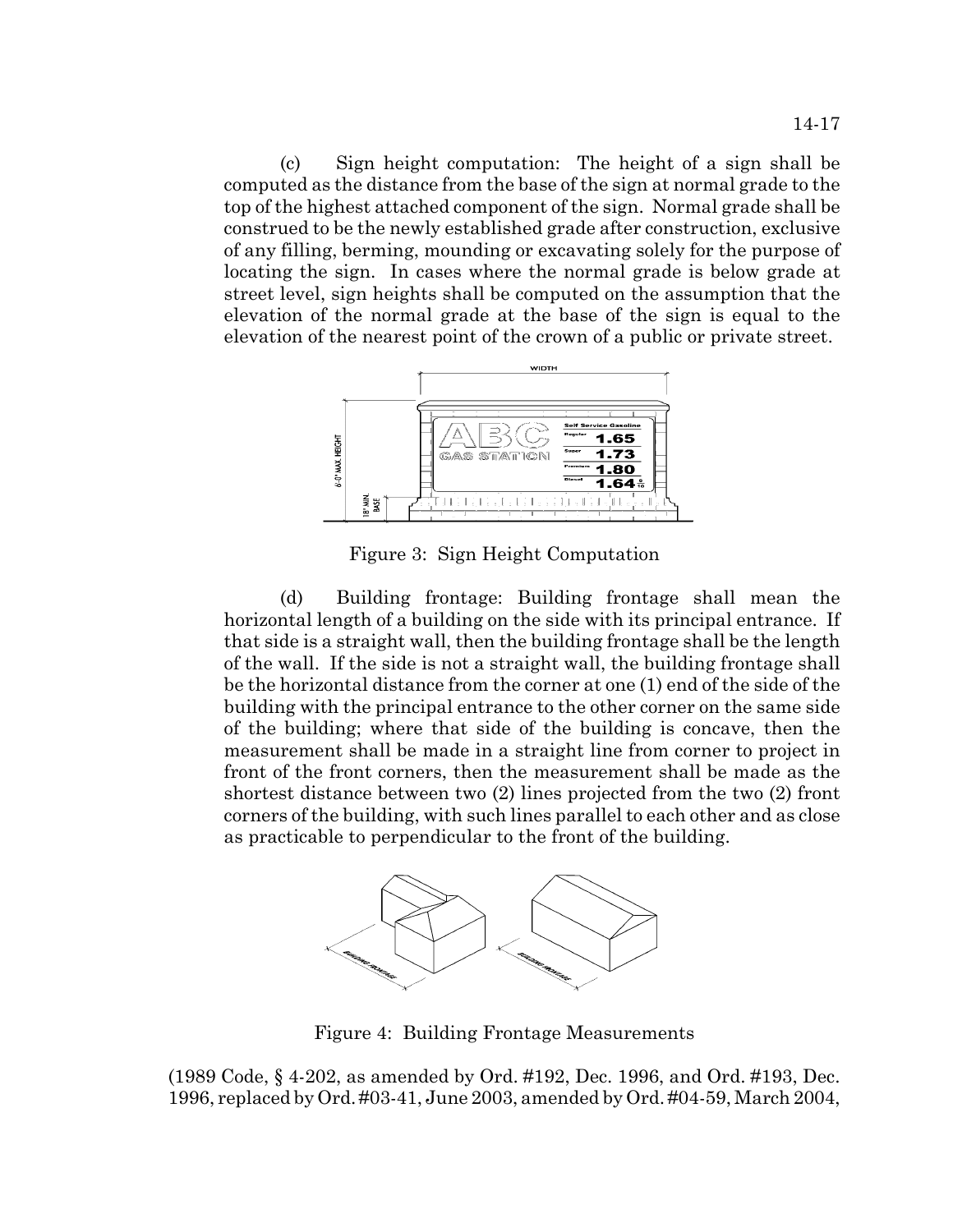Ord. #10-145, March 2010, and Ord. # 12-177, Aug. 2012, and replaced by Ord. #16-245, Oct. 2016)

**14-403. Signs exempt from regulations.** The following signs shall be exempt from regulations under this chapter:

(1) Any official or public notice or warning required by a valid and applicable federal, state or local law, regulation or ordinance, by a public utility company or by order of a court of competent jurisdiction;

(2) Traffic signs on private property, such as Stop, Yield and similar signs, which meet Department of Transportation and Manual on Uniform Traffic Control Devices standards and contain no commercial message;

(3) Government signs for the control and direction of traffic and other regulatory purposes;

(4) Historic markers recognized by local, state and/or federal authorities;

(5) Memorial plaques, cornerstones, historical tables and the like;

(6) Address signs denoting the numerical address designation of the premises on which the sign is placed not to exceed seventy-two (72) square inches in surface area.

(7) Any sign inside a building, not attached to a window or door, that is not visible from off the site on which it is located;

(8) Decals, numerals, names, addresses, hours of operation, credit information, etc., attached to a door or window and all of which occupy a total surface area not to exceed three (3) square feet; provided, however, street numbers and addresses shall not be included in calculating the total surface area;

(9) Any sign inside an athletic field or other enclosed outdoor space, where the sign is not legible from more than three feet (3') beyond the lot line of the site on which it is located;

(10) Hand carried signs;

(11) Signs affixed to vehicles and trailers used in the normal transport of goods or persons where the sign is incidental and accessory to the primary use of the vehicle or trailer.

(12) Works of art with no commercial message; and

(13) Special event signs for community events sponsored in whole or part by the City of Lakeland.

(14) Incidental signs on the interior of a property not generally readable from off the property.

(15) Window signs not exceeding twenty-five percent (25%) up to a maximum of six (6) square feet of the transparent portion of a commercial building facade. (1989 Code, § 4-203, as replaced by Ord. #03-41, June 2003, amended by Ord. #04-59, March 2004, and replaced by Ord. #16-245, Oct. 2016)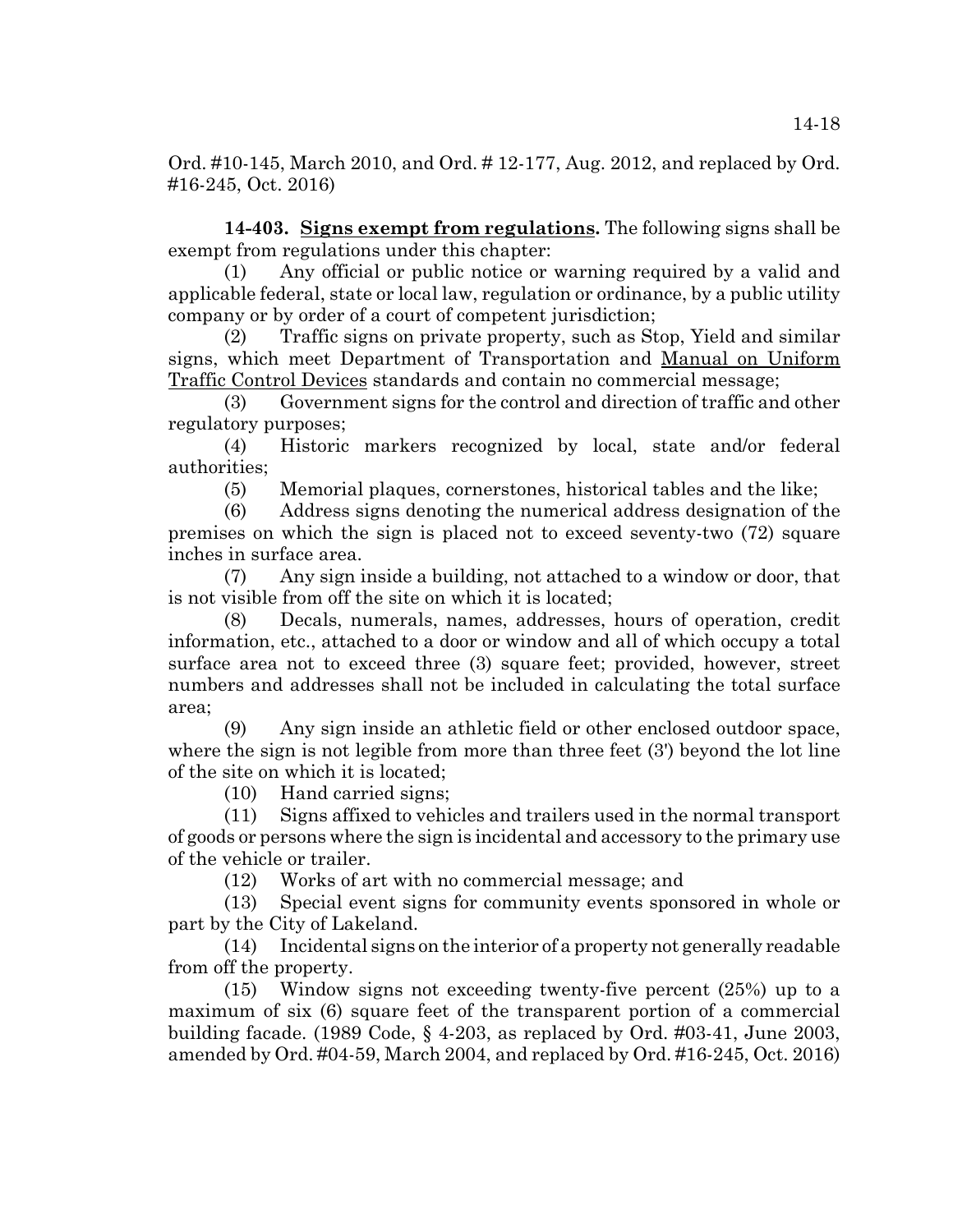# **14-404. Permitted signs: location, size and number.** Conditions.

 $(1)$  Building marker. Building marker signs shall be allowed provided

that:

(a) Such signs shall not exceed three (3) square feet in sign area;

(b) Such signs shall contain no logo or commercial message;

(c) Such signs shall be made of permanent material, such as bronze or masonry, and be permanently affixed to the building wall; and

(d) Such signs shall not exceed one on any single building.

 $(2)$  Changeable copy sign. Changeable copy signs shall be allowed only at schools, public performing arts and recreation facilities, libraries, theater, and places of worship, provided that:

(a) Only one (1) double-faced ground mounted sign is permitted on any parcel occupied by a school, public performing arts and recreation facility, library or place of worship;

(b) The sign must contain a black background with white letters of sufficient size to be viewed from the public right-of-way;

(c) Such signs shall not exceed seventy-two inches (72") in height measured from finished grade;

(d) Such signs shall not exceed thirty-two (32) square feet in sign area per side;

(e) Such signs shall be set back a minimum of twenty feet (20') from the edge of the public street right-of-way;

(f) Such signs shall be oriented to the middle of the front property line unless in conflict with an entrance but, in no case shall be placed within fifteen feet (15') of a side property line oriented perpendicular to the front property line

(g) The sign shall not be internally illuminated but, may be externally illuminated using a single white light source mounted on the ground with appropriate shields to minimize glare;

(h) The sign shall be placed upon a masonry base a minimum of eighteen inches (18") in height measured from finished grade;

(i) The base surrounding the sign shall be landscaped with a combination of evergreen plantings and seasonal colors and such landscape areas shall be irrigated;

(j) For a single-occupant school, performing arts and recreation facility, library, or place of worship, only one (1) changeable copy sign shall be permitted and shall only be permitted in lieu of the principal ground sign for the facility;

(k) For a single-occupant school, performing arts and recreation facility, or place of worship that installs a changeable copy sign, no other wall sign or principal ground sign shall be permitted on the premises unless otherwise provided in this chapter;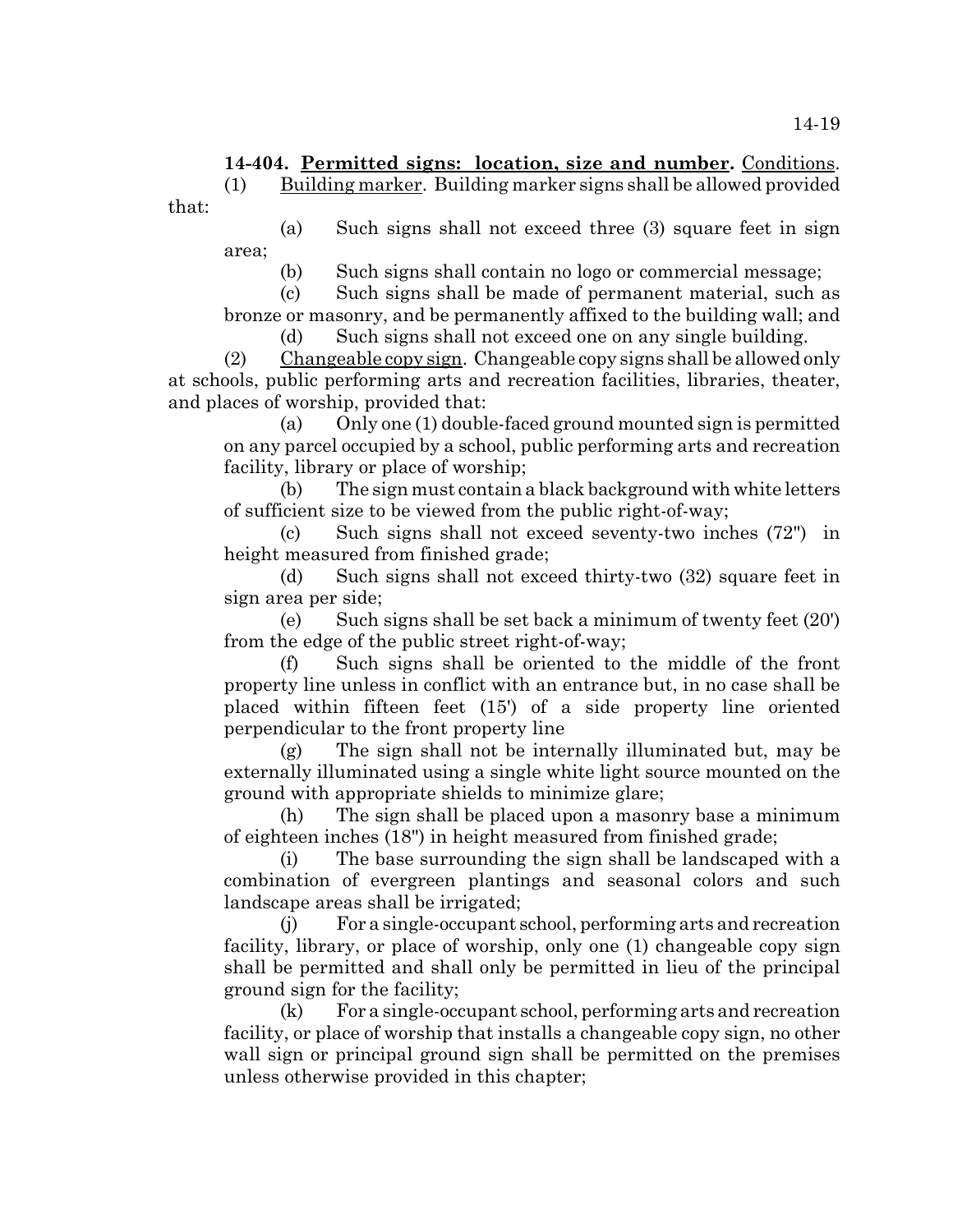(1) A service station may use up to one-half  $(1/2)$  of the area of its principal ground sign or one-half (1/2) of the area of any wall sign for changeable copy displaying current fuel prices; and,

(m) A theater shall be permitted to have one (1) poster box for each theater viewing room within the theater, subject to total sign area limits applicable to all wall signs, provided that:

(i) Lighting shall be backlighted or internally illuminated;

(ii) Such boxes shall not exceed thirty-six by fifty-four inches (36" x 54") each in area;

(iii) The top of such boxes shall not be more than eight feet (8') above the ground; and

(iv) Such boxes shall be permanently mounted to a wall. (3) Construction sign. Construction signs shall be allowed provided

that:

(a) For non-residential, institutional or multifamily residential buildings, in the same location and subject to the same size and other conditions applicable to principal ground sign. Such sign shall be removed no later than the date of the issuance of the certificate of occupancy for the premises or any part thereof.

(b) For new single-family residences, a single sign of not more than thirty-six inches (36") in height measured from finished grade and four (4) square feet in sign area shall be permitted. Such sign shall be removed upon issuance of a final inspection and/or certificate of occupancy.

(c) In single-family residential districts, including planned unit developments allowing single-family residences, a single construction ground sign shall be permitted as an accessory use to a subdivision real estate sales office, as long as such office is permitted in the zoning ordinance and actually used. Such sign shall not exceed sixteen (16) square feet in sign area and forty-eight inches (48") in height measured from finished grade.

(d) Construction signs shall not be permitted on existing single-family residences, except if providing directional or safety related information placed on the single-family residential site, subject to the conditions applicable to "residential sign," including the prohibition of commercial messages, a height limit of forty-eight inches (48") measured at finished grade and an area limit of four (4) square feet per side.

(4) Directory sign. Directory ground-mounted signs not visible from the public right-of-way shall be allowed where a particular building or structure includes more than six (6) tenants and a minimum gross floor area of one hundred thousand (100,000) square feet, provided that:

(a) Directory signs in shopping centers may be located near entrances to parking areas, but not less than one hundred feet (100') from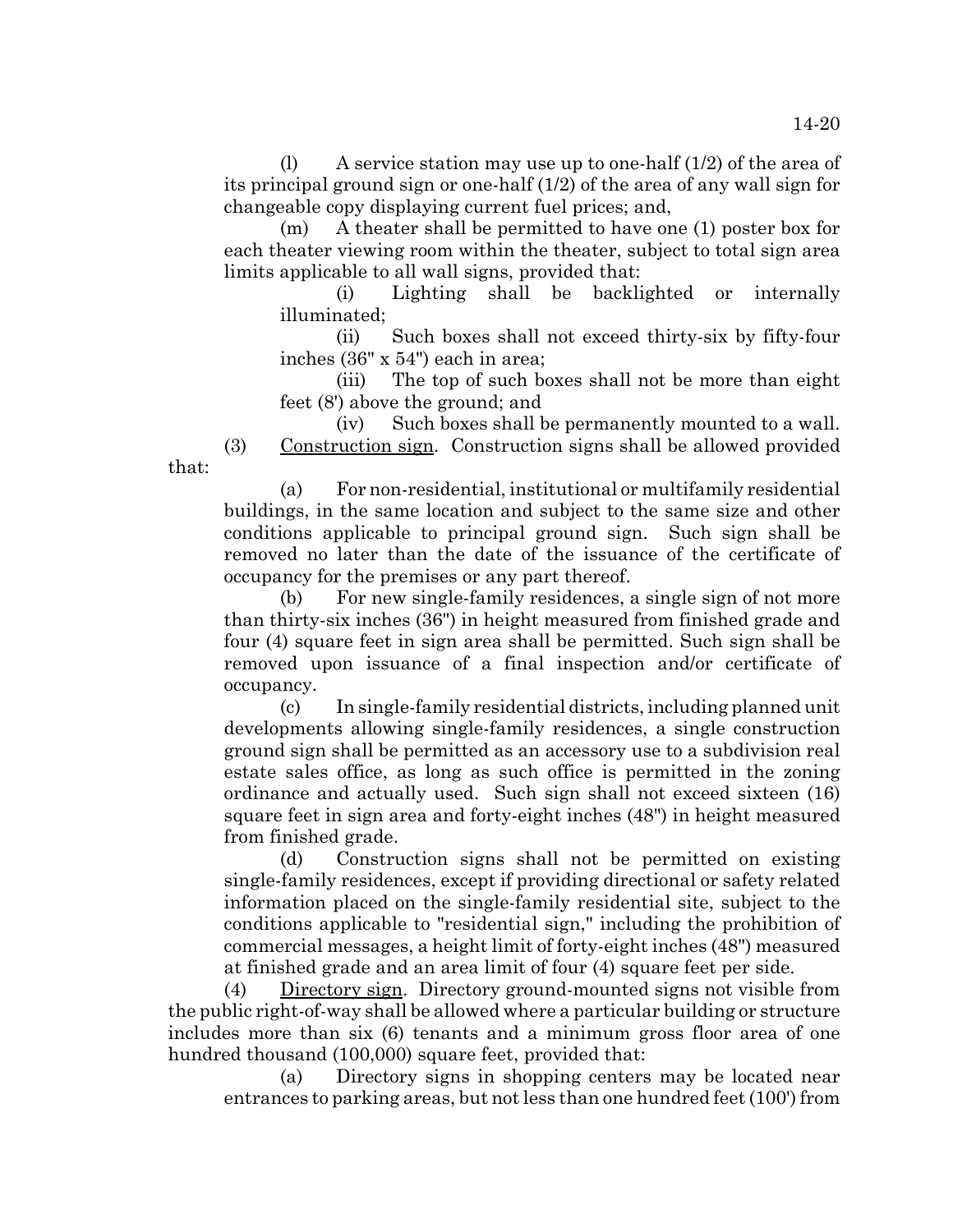any public right-of-way, and at principal intersections within the site, where such intersections are not less than one hundred feet (100') from any public right-of-way.

(b) Such signs shall not exceed sixteen (16) square feet in area and forty-eight inches (48") in height measured from finished grade, subject to the total sign area requirements for ground signs allowed for the development.

(c) Such signs may contain logos or business names with arrows or other directional information but, shall not contain any commercial message.

(d) Such sign shall not be separately illuminated.

 $(5)$  Flag and flag pole. Flags and flagpoles shall be allowed, provided that:

(a) Sites not showing flags and flagpoles on site plans. On a non-residential or multi-family residential site not showing flags on an approved site plan, there shall be no more than three (3) flagpoles and two (2) flags per pole. Poles for such flags shall be located on the principal building wall on the site or within twenty feet (20') of the main building entrance. No flag shall bear a commercial message;

(b) Sites showing flags and flagpoles on site plans and sign plan. Flags may be included on a site plan and located as shown on that plan, provided that:

(i) Flagpoles shall be limited to three (3) per principal building or multi-family residential complex;

(ii) No flag shall bear a commercial message; and

(iii) Flagpoles shall be not less than fifty feet (50') from a public or private street right-of-way;

(c) Flags on single-family residential lots. There shall be not more than one (1) flagpole and two (2) flags per pole on any single-family residential lot. No flag shall bear a commercial message. No sign on such lot may bear a commercial message;

(d) Flag size - all sites. No flag shall exceed five feet by eight feet (5' x 8') in size; and

(e) Flagpole height - all sites. No flagpole shall exceed twenty-five feet (25') in height measured from finished grade.

(6) Identification sign. Identification signs shall be allowed provided that:

(a) Such signs shall be limited to one (1) per principal building entrance;

(b) Such signs shall not exceed three (3) square feet in sign area;

(c) Such signs shall contain no logo or commercial message; and,

(d) Such signs shall be affixed to a building wall.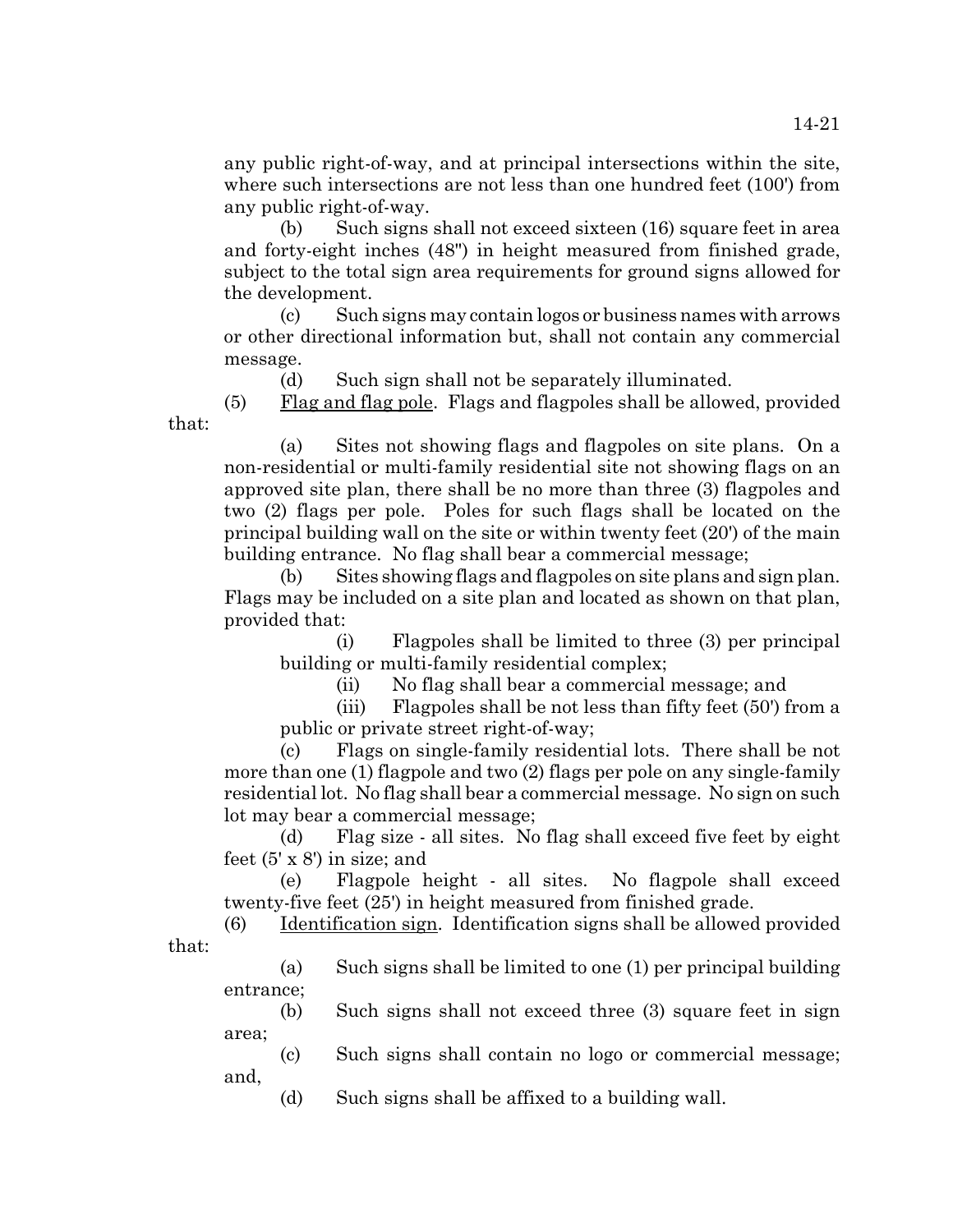(7) Incidental sign. Incidental signs shall be allowed provided that they contain no commercial message or logo and do not exceed one (1) square foot in area placed a minimum of ten feet (10') from the front property line, except that signs providing notice that cars parked illegally may be towed may comply with provisions of applicable state and federal law where such provisions may require that such notice be placed on larger sign placards. Incidental ground signs shall not exceed twenty-four inches (24") in height measured from finished grade.

(8) Menu board. Menu boards shall be allowed only as an accessory use to a restaurant permitted to have a drive-thru window under the zoning ordinance provided that:

(a) Such sign shall not exceed forty  $(40)$  square feet in sign area and seventy-two inches (72") in height measured from finished grade;

(b) Such sign shall not be legible or visible from the public right-of-way;

(c) The color of such sign shall be neutral or earth tone and or have similar material treatments as the principal structure;

(d) Such sign shall have placed around the back side evergreen shrubbery and trees sufficient to screen the sign from public view along the right-of-way;

(e) Such sign may have changeable copy (manual and/or electronic); and

(f) Such sign may be internally or directly illuminated.

(9) Model home:

(a) Such signs shall be limited to one (1) on any single-family parcel;

(b) Such sign shall not exceed seventy-two inches (72") in height measured from finished grade including a decorative cap;

(c) The allowable sign area shall be sixteen (16) square feet and the sign shall not exceed seventy-two inches (72") in height measured from finished grade;

(d) The sign may be double-sided and shall be attached to two (2) separate decorative posts white in color located not more than fortyeight (48") apart on center;

(e) Such sign shall not contain a commercial message;

(f) The base of the sign shall be planted with evergreen shrubbery and seasonal colors in an area equivalent to the total sign area.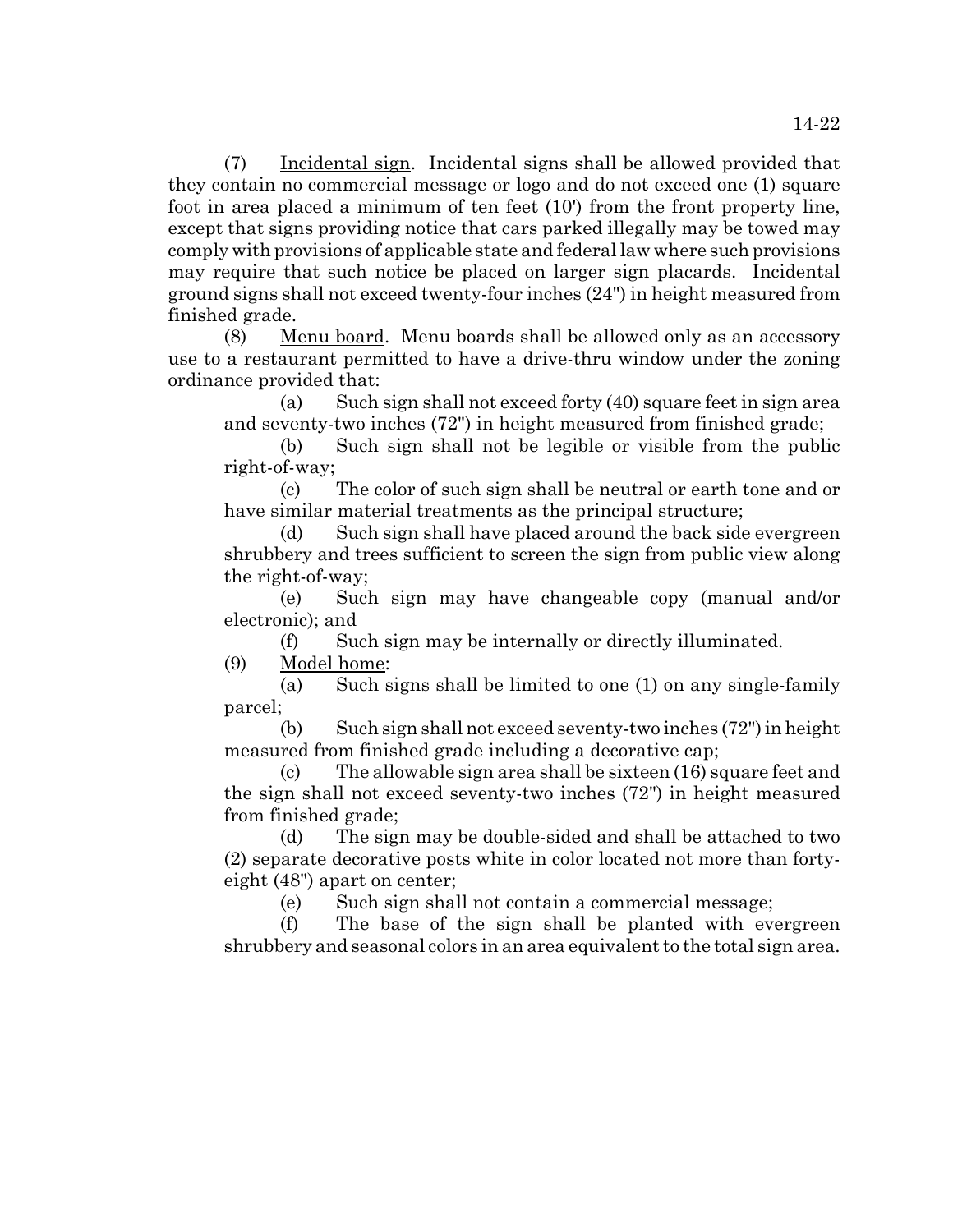

Figure 5: Model Home Sign

(10) Political sign. Political signs shall be allowed provided that:

(a) Such signs shall be limited to not more than one (1) per candidate or issue on any single occupied parcel except polling places on election day where signage may be placed in accordance with election commission guidelines for signage at polling places;

(b) Such signs shall be located on private property, with permission of the property owner;

(c) Such signs shall not be placed closer than fifteen feet (15') from the edge of pavement or five feet (5') behind a sidewalk, whichever is greater;

(d) Such signs shall not be erected or placed in such a manner that they interfere with, obstruct, or confuse or mislead vehicular or pedestrian traffic;

(e) No such sign shall be erected or displayed earlier than thirty (30) days before the election including early voting to which it relates, nor later than three (3) days following such election;

(f) Such signs shall not be located in the public right-of-way or on other public property or on any public utility pole or tree, except within specified proximity of polling places on election day, under the rules established by the Shelby County Board of Election;

 $(g)$  No signs will be allowed at polling places earlier than one  $(1)$ day before an election or early voting period and must be removed not later than one (1) day after said election or early voting period. For signs placed at polling places no permit or bond will be required, but requirements of all other sections of this chapter shall apply;

(h) Such signs shall not exceed five (5) square feet in area per side and forty-eight inches (48") in height;

(i) Such signs erected or maintained not in accordance with the provisions of this subsection shall be the responsibility of the owner of the property upon which the sign is located, shall be deemed a public nuisance, and may be abated, without notice, by such property owner, the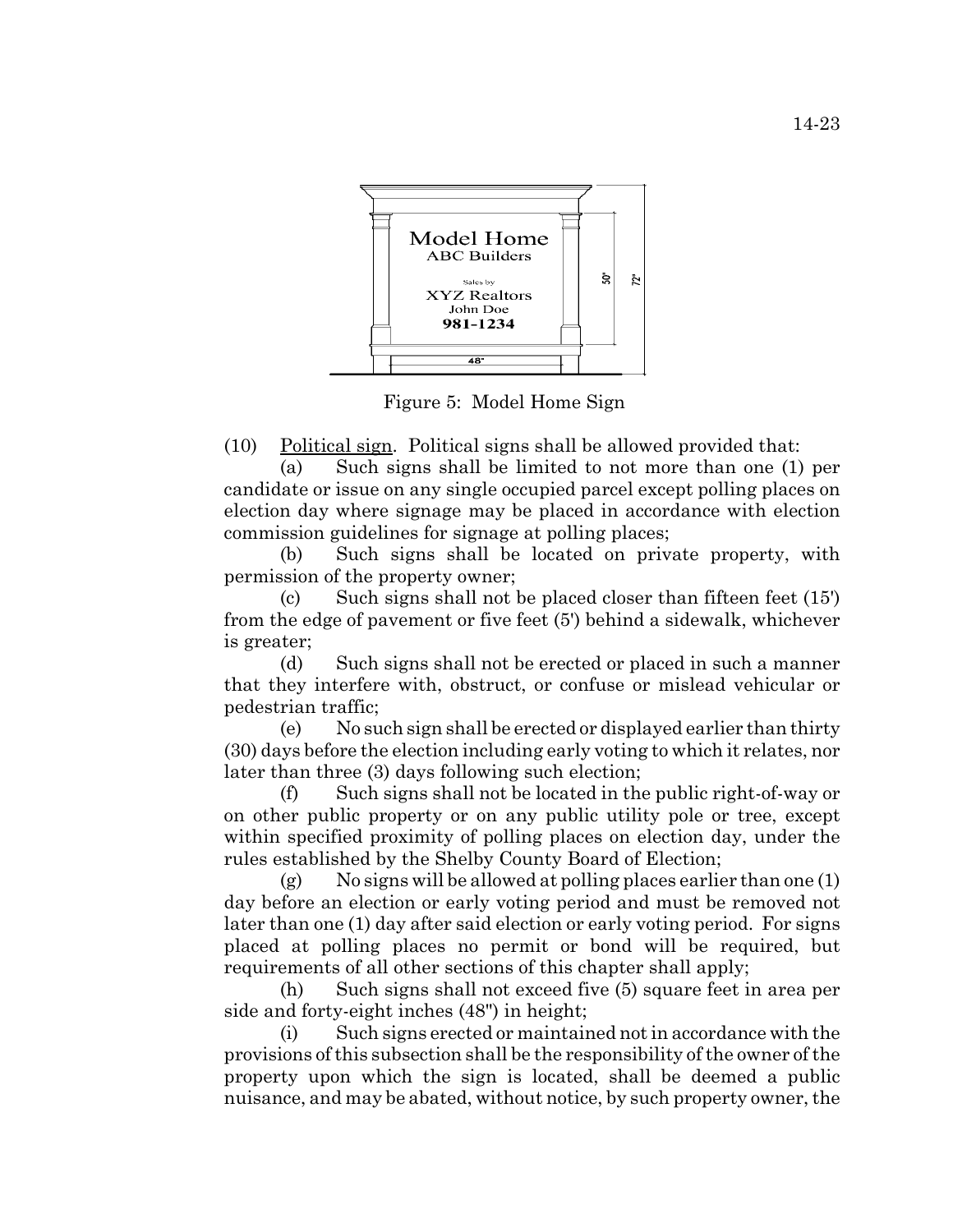candidate, or person advocating the vote described in the sign, or the code enforcement official or his/her designee;

(11) Principal ground sign. Principal ground signs shall be allowed, provided that:

(a) Such signs shall not exceed seventy-two inches (72") in height measured from finished grade;

(b) Such signs shall not exceed thirty-two (32) square feet in sign area per side;

(c) Such signs shall be set back a minimum of ten feet  $(10')$  from the edge of the public street right-of-way;

(d) Such signs shall be oriented to the middle of the front property line unless in conflict with an entrance but, in no case shall be placed within fifteen feet (15') of a side property line oriented perpendicular to the front property line;

(e) The base of the sign shall be landscaped with evergreen and deciduous shrubbery and seasonal colors on each side of the sign in an area equivalent to the total sign area of each face of the sign. All landscaping shall be irrigated.



Figure 6: Principal Ground Sign

 $(f)$  Both sides of the two  $(2)$  side ground sign shall be identical in design and content;

(g) The sign shall be placed upon a masonry base a minimum of eighteen inches (18") in height measured from finished grade;

(h) A sign placed in a residential district shall not be internally illuminated. The sign may be illuminated using backlighted lettering or reverse channel lettering creating a halo-effect or direct lighting from a ground-mounted light fixture not to exceed one hundred (100) watts screened from public view with evergreen plant materials;

(i) For a single-occupant property, only one (1) principal ground sign shall be permitted unless otherwise provided in this chapter;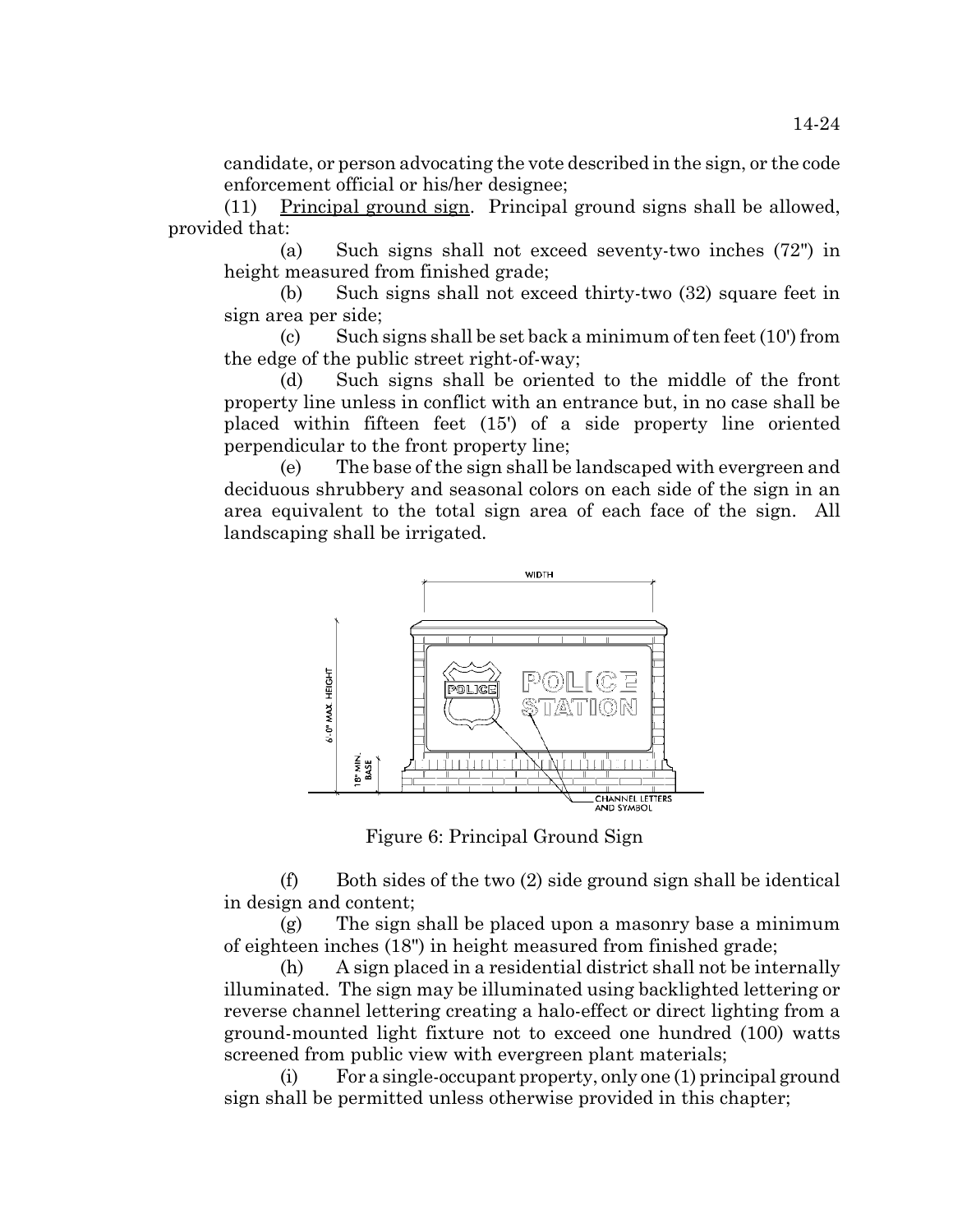(j) For a multi-occupant project, there shall be only one (1) ground sign for the entire project plus one (1) additional principal ground sign for street frontage adjacent to a corner side yard on a secondary street, provided that the frontage on that street is at least one hundred fifty feet (150') in length and that an actual entrance to the project is permitted and exists prior to installation of the sign and the secondary principal ground sign conforms to the area, height and location requirements of this chapter for a principal ground sign;

(12) Real estate sign, except single-family residential. Real estate signs shall be allowed provided that:

(a) On single-family residential lots, one (1) residential sign shall be permitted as more fully described in item (13) below.

(b) On multifamily residential projects and non-residential developments (i.e., commercial, office, industrial), one (1) real estate sign shall be permitted, provided that:

(i) Such sign shall not exceed 16 square feet per side in area and seventy-two inches (72") in height measured from finished grade;

(ii) There shall be not more than (1) real estate sign on any site except where the parcel has more than one thousand (1,000) linear feet of road frontage whereby one (1) additional sign may be placed a minimum distance of five hundred feet (500') from the other real estate sign;

(iii) Such sign shall not be posted in public rights-of-way or on any private common area;

(iv) Such signs shall be set back from the front property line a minimum of twenty feet (20');

(v) Such signs shall carry no commercial message other than information on the lease or sale of the premises on which the sign is displayed; and

(vi) Such signs shall not advertise or identify the conducting of a permitted non-residential use.

(13) Residential real estate sign, single-family residential. Residential signs shall be allowed provided that:

(a) Such signs shall not exceed nine (9) square feet per side in area and forty-eight inches (48") in height measured from finished grade;

(b) There shall be not more than one (1) residential sign on any site containing only one (1) dwelling unit;

(c) Such signs shall not be posted in public rights-of-way or on any private common area;

(d) Such signs shall be setback from the front property line facing the public right-of-way a minimum of fifteen feet (15');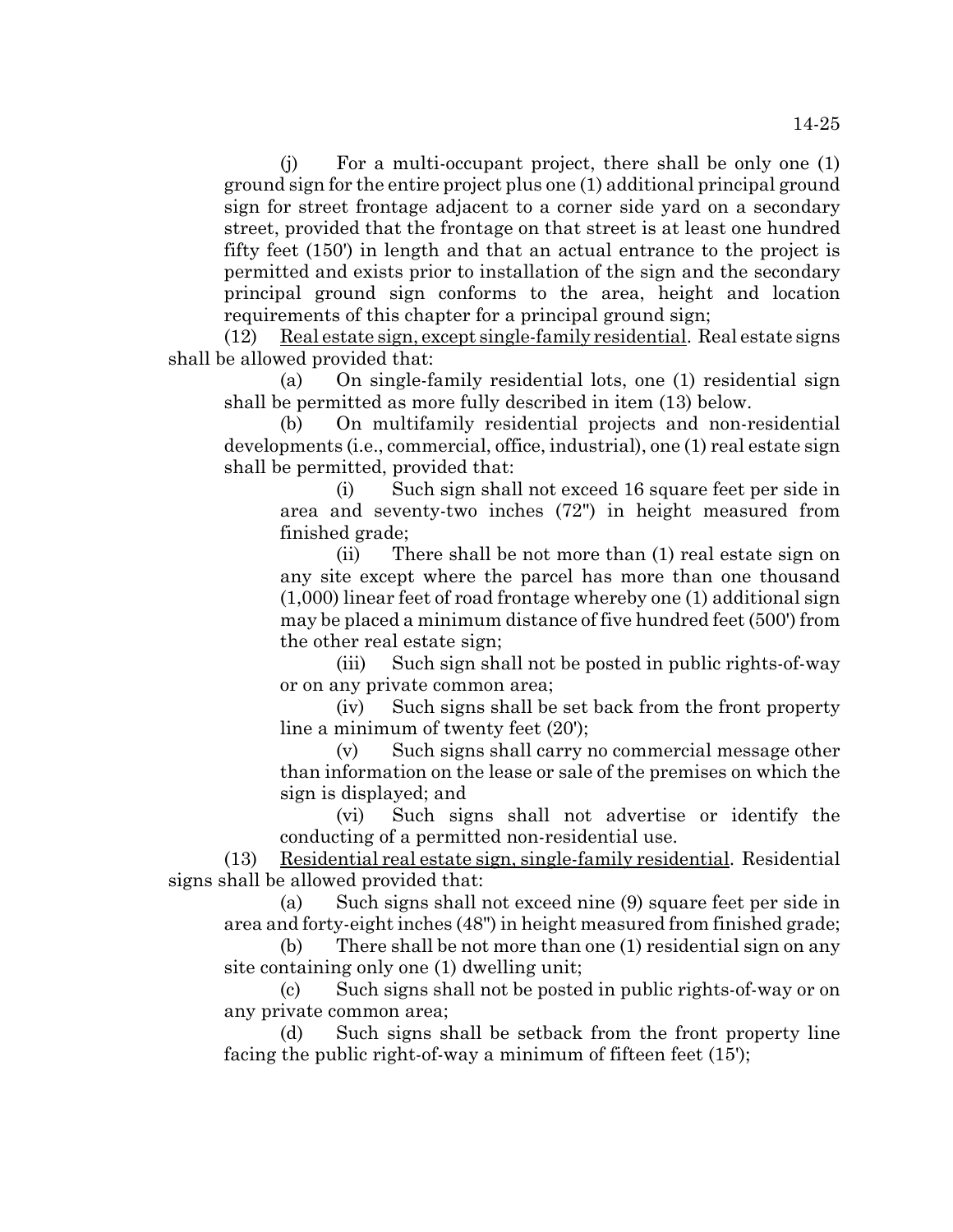(e) Such signs shall carry no commercial message other than information on the lease or sale of the premises on which the sign is displayed; and,

(f) Such signs shall not advertise or identify the conducting of a permitted home occupation in a residential district.

(14) Subdivision entry sign. Ground-mounted signs integrated into the entrance treatment (i.e., entrance wall) with the name of the subdivision or planned unit development may be allowed on one (1) or both sides of each principal entrance. Subdivision entry signs shall be located on private property and shall not obstruct any public right-of-way or easement. Where located at the side of the road on private property, there may be one (1) sign located on one (1) side of the entrance road or on both sides of the entrance road at each principal entrance to the subdivision or planned unit development, provided that:

(a) Such signs shall not exceed thirty-two (32) square feet in sign area per entry sign;

(b) Such sign shall not exceed seventy-two inches (72") in height measured from finished grade, unless integrated into a wall or column, in which case it shall not exceed the height of the wall or column; and

(c) Such sign shall contain no commercial message.



Figure 7: Subdivision Entrance Sign

(15) Temporary signs. Signs for temporary uses, special events or the opening of businesses, as expressly permitted under this chapter, provided that:

(a) Such signs shall not be located on public property:

(i) Such sign, if a ground-mounted sign, shall be placed a minimum of ten feet (10') from the front property line and shall not be placed in such a manner as to obstruct visibility;

(ii) Sign permits shall be limited to duration of thirty (30) days or, for a temporary use or for the period of time stated on the temporary use permit. Permitted duration shall not to exceed thirty (30) days in a calendar year;

(iii) No more than six (6) temporary sign permit shall be issued within a calendar year for the same business in the same location;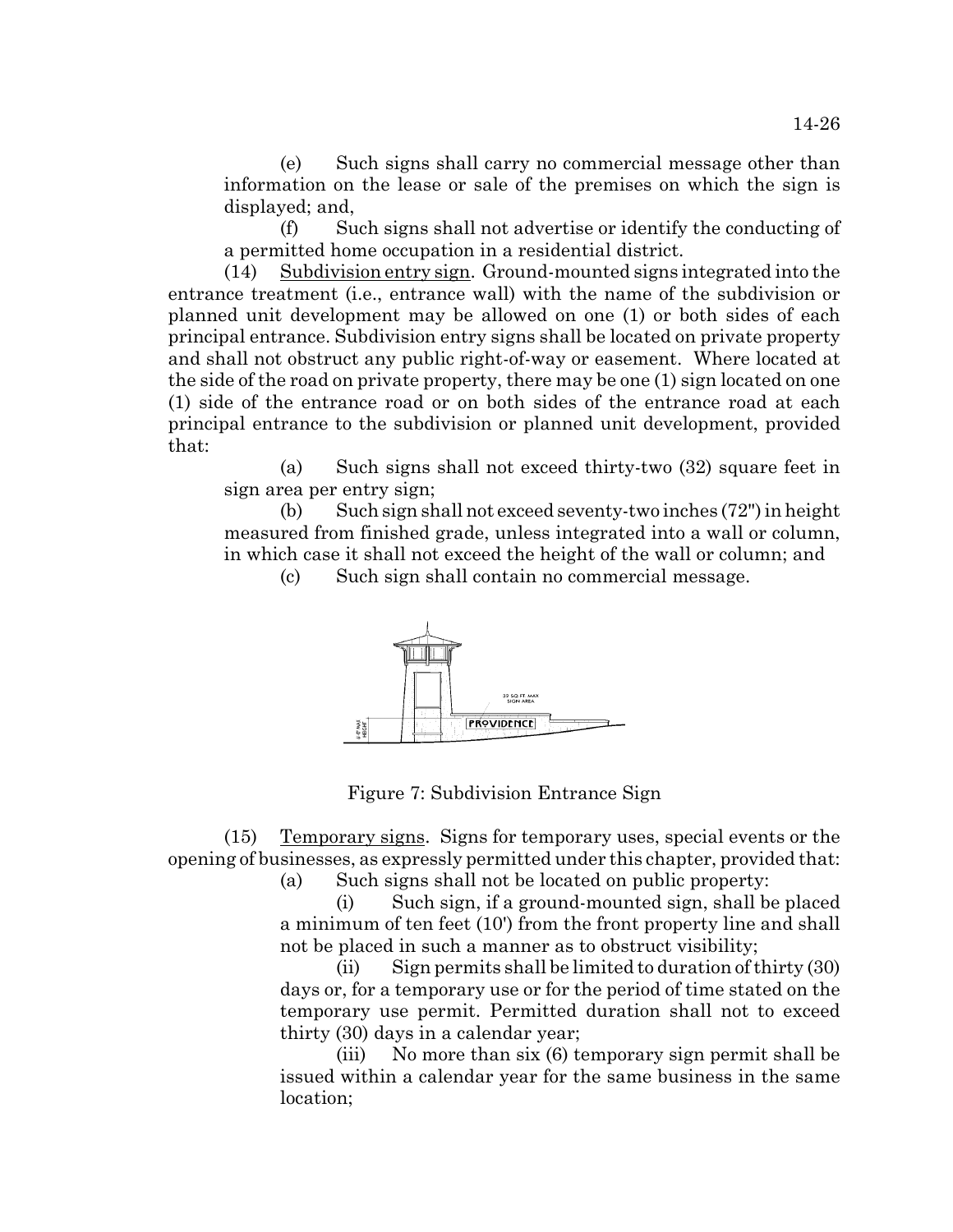(iv) Sign permits for new businesses shall be issued only upon the initial opening of a business for a period that shall end not later than thirty (30) days after issuance of the first business license for that business in that location. New business temporary signs do not count towards the annual permit allotment specified

in item (iii) above; (v) Temporary signs, when installed as a wall-mounted sign, shall be attached to and parallel with a wall of the building on which wall signs are permitted and shall not exceed thirty-two (32) square feet of surface area;

(vi) Such signs may be made of cloth or canvas and are not subject to the construction and installation requirements otherwise applicable in this chapter;

(vii) Where a temporary use permit specifically authorizes the use of the temporary ground sign, such sign, except feather flags, shall not exceed forty-eight (48") inches in height measured from finished grade. Feather flags shall not exceed eight feet (8') in height measured from finished grade. All temporary ground signs shall not exceed thirty-two (32) square feet in sign area per side;

(viii) Temporary signs shall not require the review and approval of the design review commission prior to issuance of a sign permit by the City of Lakeland;

(ix) Supporting structures for temporary signs shall be removed when no temporary sign is present.

(x) For single occupancy buildings, temporary signs shall not be allowed if a permanent ground sign does not exist on the property.

(b) Not-for-profit special events, such as those associated with a civic, philanthropic and educational purpose, shall be allowed a temporary sign, regardless of whether a temporary use permit is required and whether the use is specifically permitted under this chapter, provided that:

(i) Only one (1) such sign shall be allowed per property per event;

(ii) Such sign shall be located only on private property or on the public property where the event will be held;

(iii) Such sign, if a ground sign, shall be limited to forty eight inches (48") in height measured from finish grade and thirtytwo (32) square feet in sign area per side;

(iv) Such sign, if attached to a wall, shall be limited to thirty-two (32) square feet in sign area and securely attached on all corners;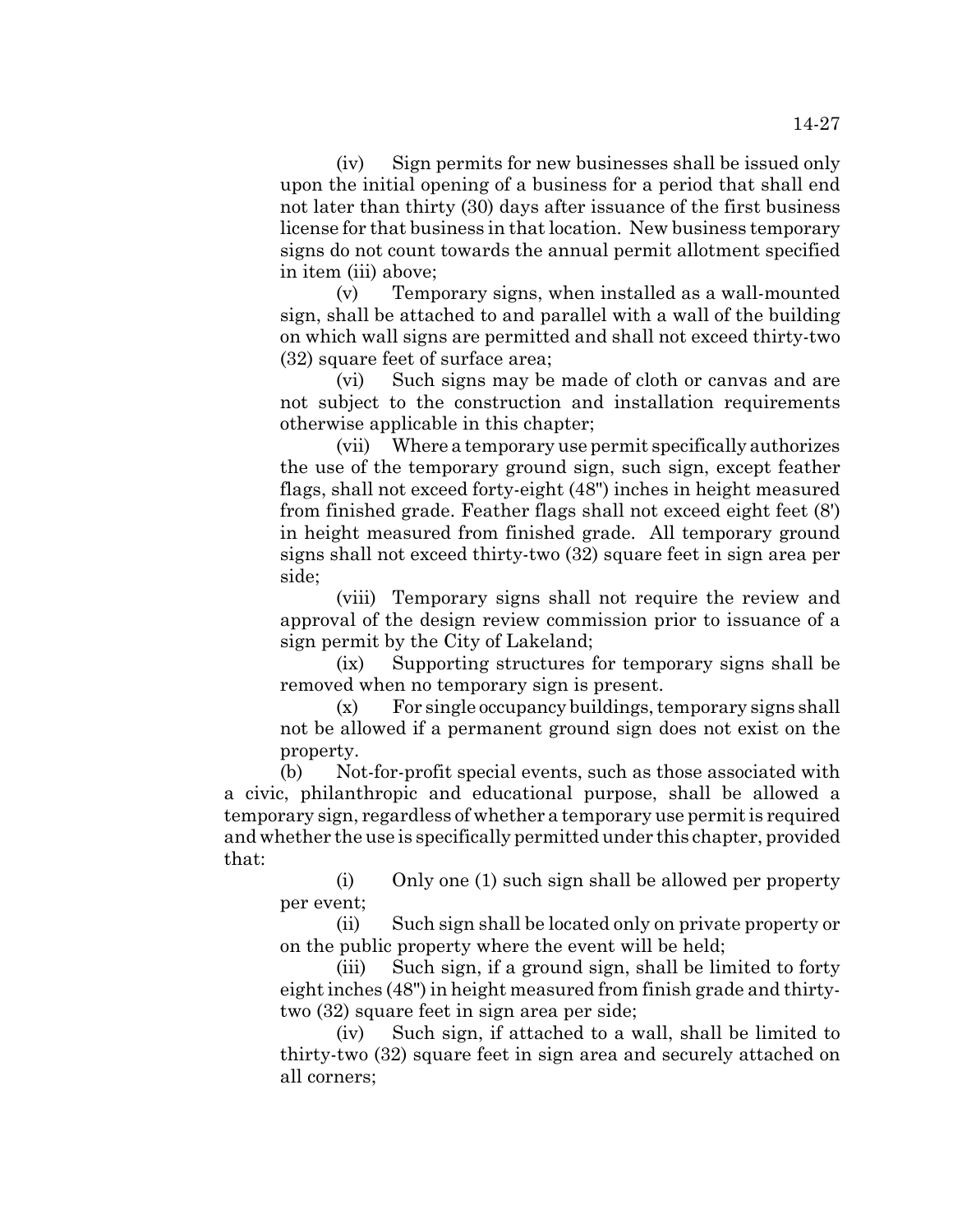$(v)$  Such sign shall be erected no sooner than thirty  $(30)$ days preceding the event and shall be removed no later than one (1) day following the conclusion of the event; and,

(vi) Temporary signs for non-profit special events shall not require the review and approval of the design review commission prior to issuance of a sign permit by the City of Lakeland.

(16) Wall Sign, nonresidential. Wall signs shall be allowed on nonresidential properties that are proportionate to the scale and massing of the building upon which the sign is attached, provided that:

(a) The total area of all wall signs on a building shall not exceed one (1) square foot in area for each linear foot of building frontage; provided, however, that in the case of a primary building or structure located more than one hundred feet (100') from the front property line the design review commission may allow an increase in the permitted sign area at a ratio equivalent to the total distance of the primary building from the front property line divided by one hundred (100) for each linear foot of building frontage not to exceed a maximum of one and one-half (1.5) square feet in area for each one (1) linear foot of building frontage unless otherwise restricted. For example, a building located one hundred thirty-eight feet (138') from the front property line may be permitted to have a ratio of 1.38 square feet of sign area for each linear foot of building frontage.

In the case of a single occupant building that is also permitted to have one or more principal ground signs, the total area of all wall signs on a building shall not exceed one-half (1/2) square foot in sign area for each linear foot of building frontage regardless of the distance from the building or structure to the front property line; provided, however, the design review commission may allow an increase in allowable sign area in consideration of scale and massing of front facade, not to exceed a maximum of one (1) square foot in sign area for each one (1) linear foot of building frontage.

(b) The total area of all wall signs on a particular wall or a section of wall shall not exceed the wall sign area as prescribed elsewhere in this chapter;

(c) Such signs shall be located only on principal buildings and shall not be placed on accessory buildings;

(d) No wall sign shall project above the highest point of the building wall on the same side of the building as the sign;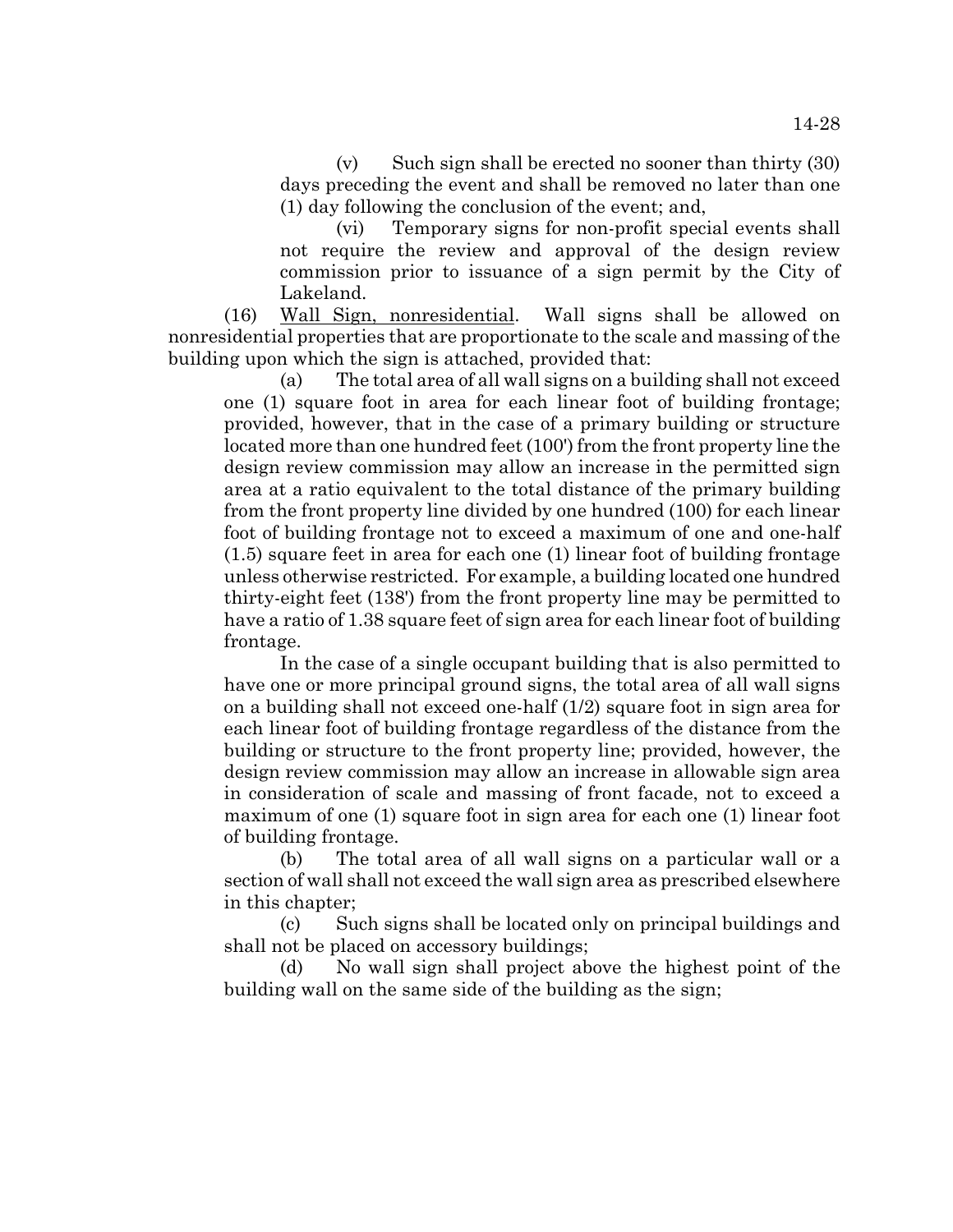

Figure 8: Wall Sign, Non-Residential

(e) On a single occupancy building, all signage or message elements, except for poster boxes, logos, and wall signs on theaters on any single wall, shall be considered parts of the same sign and shall be measured as prescribed elsewhere in this chapter;

(f) A single-occupant building shall be limited to one (1) wall sign unless otherwise provided in this chapter;

(g) A single-occupant building shall be limited to one (1) wall sign installed facing a public right-of-way unless otherwise provided in this chapter;

(h) A single-occupant building located on a lot with multiple frontage upon a public right-of-way may be permitted to have one (1) wall sign installed facing each public right-of-way;

(i) On a multi-occupant building except for multi-tenant convenience centers as provided for in  $\S$  14-404(18)(d) of this chapter, each occupant with a primary outside entrance serving the general public may have one (1) wall sign. Corner tenants with a separate outside entrance serving the general public as a point of ingress and egress that is on a different exterior wall from the primary entrance for which the tenant space is accessed may be allowed one (1) additional wall sign centered over the secondary entrance subject to review and approval by the design review commission;

(j) On a multi-occupancy building serving primarily office uses, there may be signs on only one (1) wall of the building; provided, however, that in the case of multiple occupancy building containing more than one hundred fifty thousand (150,000) square feet of gross floor area and more than seven (7) tenants facing upon a public right-of-way, tenants within the multiple occupancy building may be permitted subject to approval of the design review commission to have one (1) exterior wall sign not to exceed fifty (50) square feet of sign area to be installed on the exterior wall of the multiple occupancy building;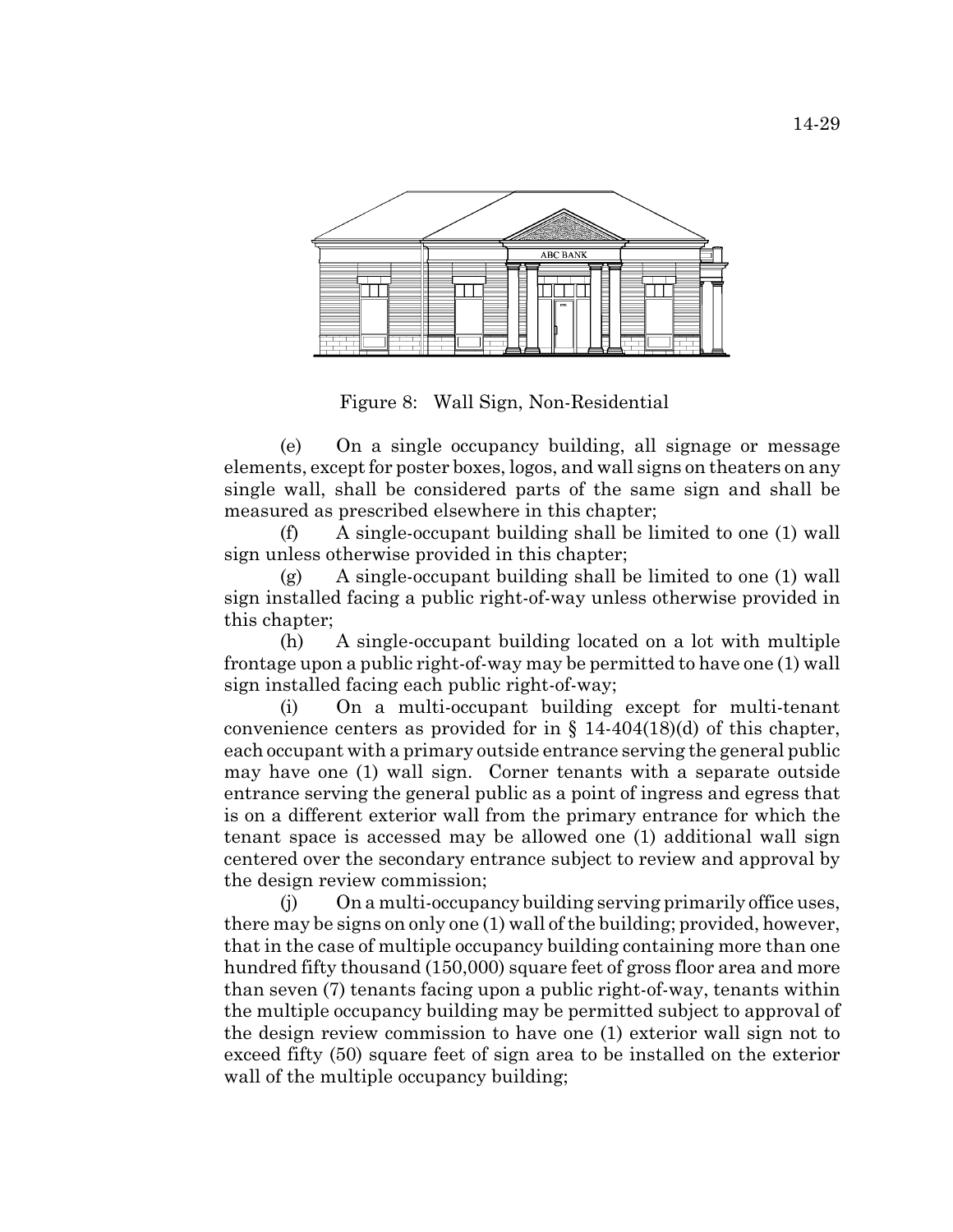(k) Conditions above shall not apply to changeable copy signs for a convenience store vending gasoline products or a theater, which shall be subject to the requirements of (b), above;

(l) Multi-occupant buildings containing more than one (1) tenant wall sign shall have a sign policy that outlines the colors, font, illumination, size and location of all wall-mounted signs. Wall signage should complement the principal ground sign.

(17) Wall sign, residential/institutional:

(a) Single-family residential units (either attached or detached) including permitted professional home occupations in residential zoning districts or planned unit developments designated for such use shall be permitted one (1) wall sign, provided that:

(i) Such sign shall not exceed two (2) square feet in sign area;

(ii) Such sign shall not be separately illuminated; and

(iii) Such sign shall not contain any commercial message.

(b) Institutional uses located in residential zoning districts and planned unit developments designated for such use, shall be permitted one (1) wall sign per public entrance, provided that:

(i) Such sign shall not exceed three (3) square feet in sign area; and,

(ii) Each sign may be illuminated only by direct external illumination.

(18) Gasoline trade signs. Petroleum product pumps and dispensers that are within view of the public right-of-way shall be permitted to display only that information required by law along with brand name and type of product being dispensed. No other advertising shall be displayed on the pumps, temporary or permanent.

(a) Principal ground sign. Premises that dispense retail bulk petroleum products by pump shall be allowed to display the changeable copy pricing of such products within a single principal ground sign or wall sign. The principal ground sign may also contain the name and/or logo of the principal tenant; provided, however, said principal ground sign or wall sign shall conform to the design requirements contained in Table 2 of this chapter (see § 14-404).

(b) Canopy sign. When an enclosed principal structure exists, all canopy signs shall be calculated and deducted from the total allowable wall sign area. In the absence of an enclosed principal structure, for the purposes of this subsection, canopy signage may be allowed in addition to the permitted principle ground sign. With the exception of the measurable area for placement of the canopy sign, no internally illuminated or back lighting of the outside canopy area or canopy roofline shall be permitted. Only one (1) canopy sign not exceeding a total sign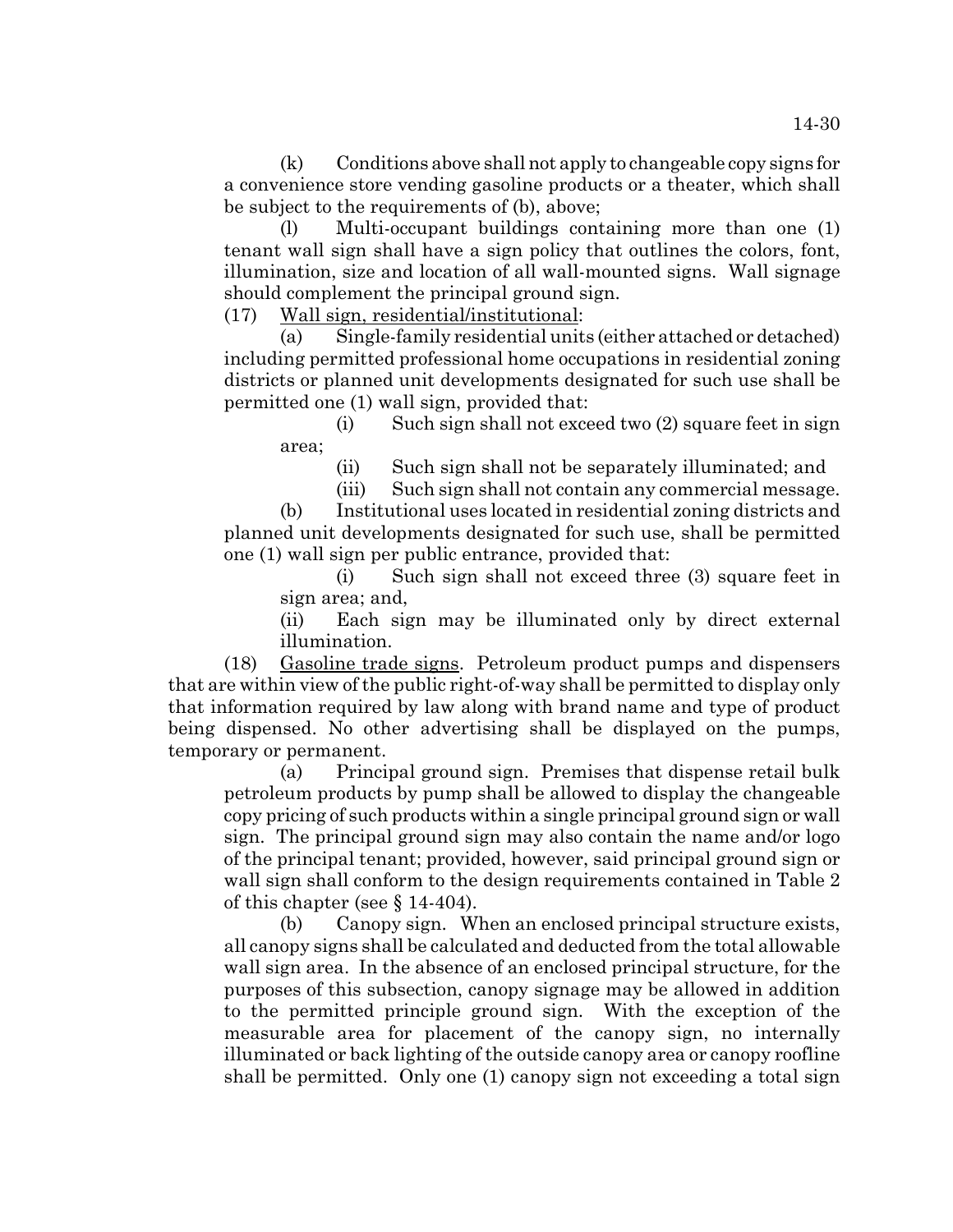area of ten (10) square feet shall be permitted on one (1) canopy facade regardless of the number of streets the property fronts.

(c) Gasoline pump identification sign. For the purpose of identifying the brand of gasoline, each pump shall be allowed one (1) sign not to exceed one (1) square foot mounted on the pump facade. No other commercial message shall be displayed.

(d) Multiple-tenant convenience centers. For the purpose of identifying multiple tenants within a convenience center, the principal ground sign or wall sign may be divided equally among those tenants occupying the convenience center; provided, however, said principal ground sign shall conform to the design requirements contained in Table 2 of this chapter.



Figure 9: Multi-tenant Convenience Store Sign

(19) Subdivision development sign:

(a) Such signs shall be limited to one (1) located within one hundred feet (100') of the primary entrance to the subdivision provided the sign must be located on property located within the subdivision.

(b) Such sign shall not exceed seventy-two inches (72") in height measured from finished grade including a decorative cap.

(c) The allowable sign area shall be twenty-four (24) square feet and the sign shall not exceed seventy-two inches (72") in height measured from finished grade.

(d) The sign may be double-sided and shall be attached to two (2) separate decorative posts white in color located not more than fortyeight inches (48") apart on center.

(e) Such sign shall not contain a commercial message.

(f) The base of the sign shall be planted with evergreen shrubbery and seasonal colors in an area equivalent to the total sign area.

(g) The sign shall be removed upon development of ninety percent (90%) of available lots in the subdivision.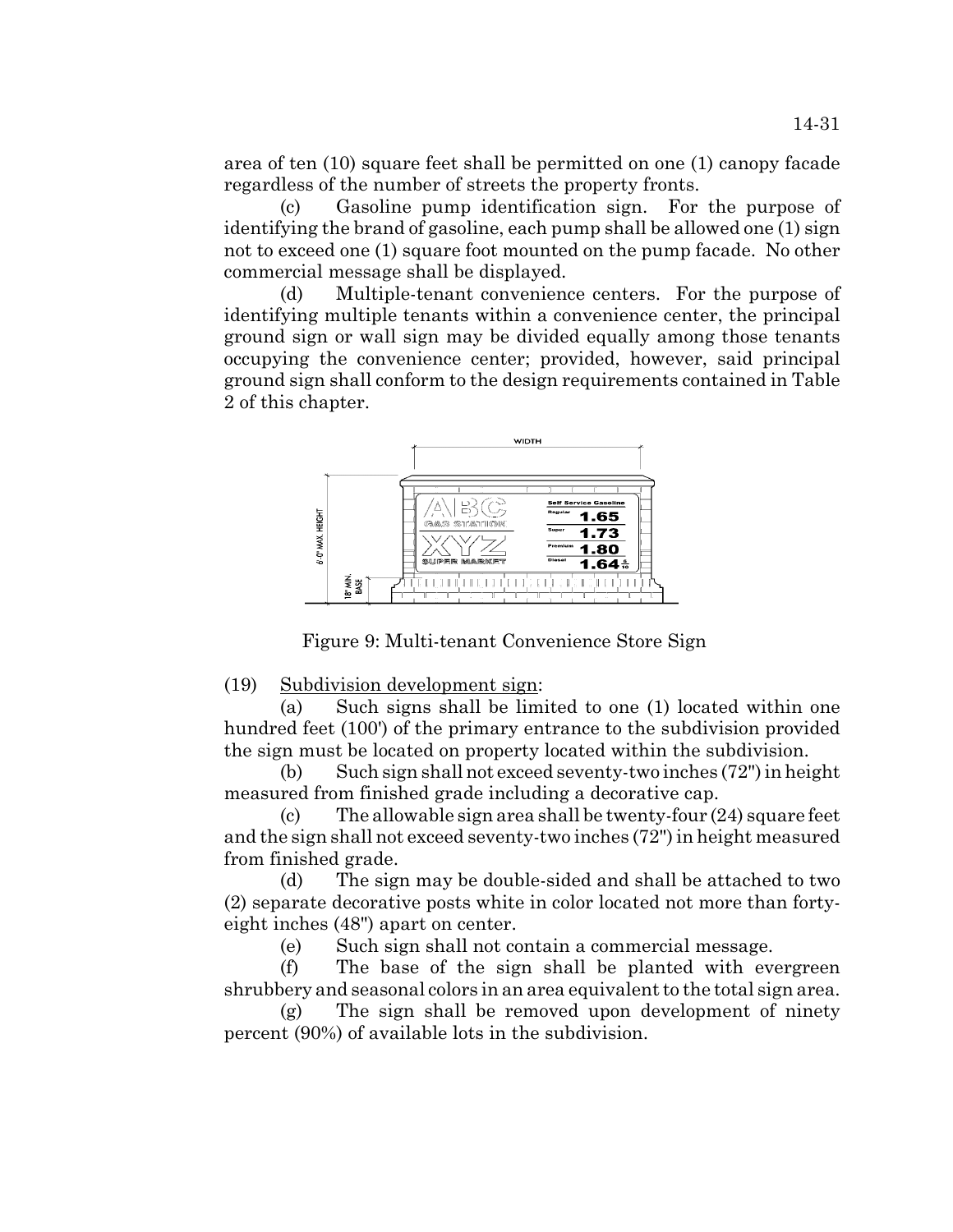

Figure 10: Subdivision Development Sign

(20) Temporary residential yard signs. Signs shall be permitted, provided that such signs do not exceed five (5) square feet in surface area and 48 inches in height measured from finished grade. Signs shall be set back from the public right-of-way a minimum of fifteen feet (15').

(21) Street numbers. All occupied buildings and/or structures shall have prominently displayed on the front façade near the primary entrance or upon the principal ground sign, the street number assigned to the building and/or structure so as to be readily identified by emergency response personnel. If mounted to a wall, street number signs shall not be calculated as part of the total allowable sign area for a wall sign.

(22) Suspended sign (planned commercial). Suspended signs shall be allowed under canopies provided that:

(a) Such sign shall not exceed one (1) per building or tenant entrance;

(b) Such signs shall not exceed three (3) square feet in sign area;

(c) Such signs shall not be separately illuminated; and,

(d) Such signs shall contain only the two (2) pieces of information excluding the street number or suite number of the occupant served by the entrance.

(23) Shopping center signs:

(a) Qualifying sites - shopping center signs may be permitted on commercial sites that meet all of the following criteria:

(i) The property upon which the sign would be located is zoned C-2.

(ii) The commercial project is located directly adjacent to Canada Road, Highway 64, or Highway 70.

(iii) The project contains at least twenty thousand (20,000) square feet of leasable area.

(iv) The project contains at least eight (8) tenant spaces. (b) Standards. If a property qualifies for a shopping center sign, the following standards shall apply: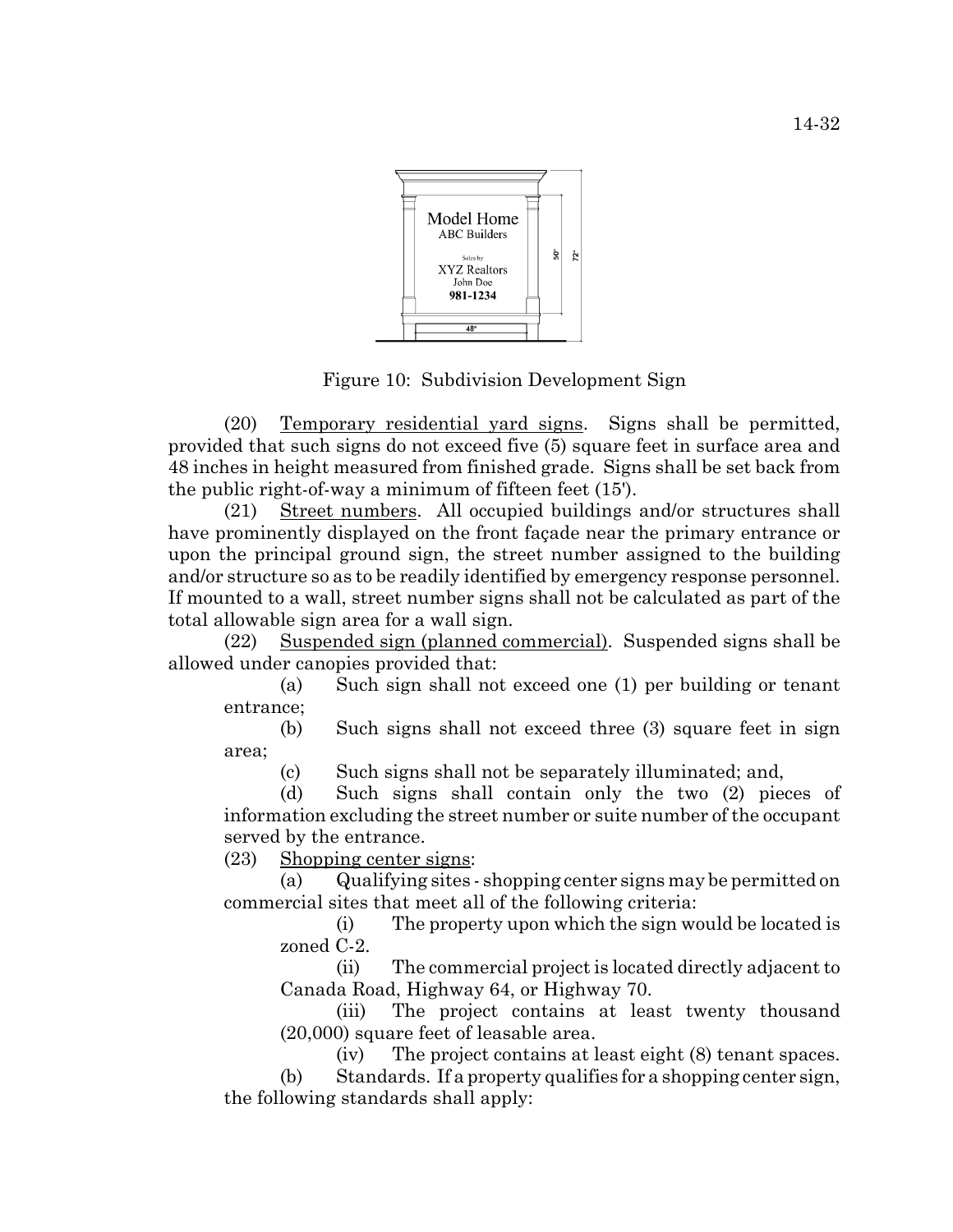(i) A maximum of one (1) shopping center sign shall be allowed per street frontage and shall be located only on an arterial road (Canada Road, Highway 64, or Highway 70).

(ii) The maximum total sign area shall be one hundred fifty (150) square feet

(iii) The maximum size of the directory space shall be one hundred twenty (120) square feet.

(iv) The maximum height of the sign shall not exceed fifteen feet (15').

(v) The maximum width of the sign face shall be ten feet  $(10')$ .

(vi) The maximum individual tenant space on the sign shall be fifteen (15) square feet.

(vii) The minimum letter height allowed for tenant identification on the sign shall be ten inches (10").

(viii) The minimum setback from right-of-way is ten feet  $(10')$ .

(ix) No shopping center sign shall be located within five hundred feet (500') of another shopping center sign.

(x) The shopping center sign shall include the street address of the center, or the address range if more than one (1) address is included in the project.

(xi) The sign shall be placed upon a brick or stone base a minimum of eighteen inches (18') in height measured from finished grade.

(xii) The base of the sign shall be landscaped with evergreen and deciduous shrubbery and seasonal colors on each side of the sign in at least an area equivalent to the total sign area of each face of the sign.

(xiii) No sign within six hundred feet (600') of any residential district shall be illuminated between the hours of midnight and 6:00 A.M. unless the sign is visibly obstructed from the residential district. (1989 Code, § 4-204, as amended by Ord. #192, Dec 1996, replaced by Ord. #03-41, June 2003, and amended by Ord. #04-59, March 2004, Ord. #07-108, Aug. 2007, Ord. #07-109, Aug. 2007, Ord. #12-177, Aug. 2012, and replaced by Ord. #16-245, Oct. 2016)

**14-405. Prohibited signs and devices.** All signs not express permitted under this chapter or exempt from regulation as provided for in this chapter are prohibited. Such signs include, but are not limited to:

(1) Signs which are of a size, location, movement, content, coloring, or manner or illumination which may be confused with or construed as a traffic control device or which hide from view any traffic or street sign or signal;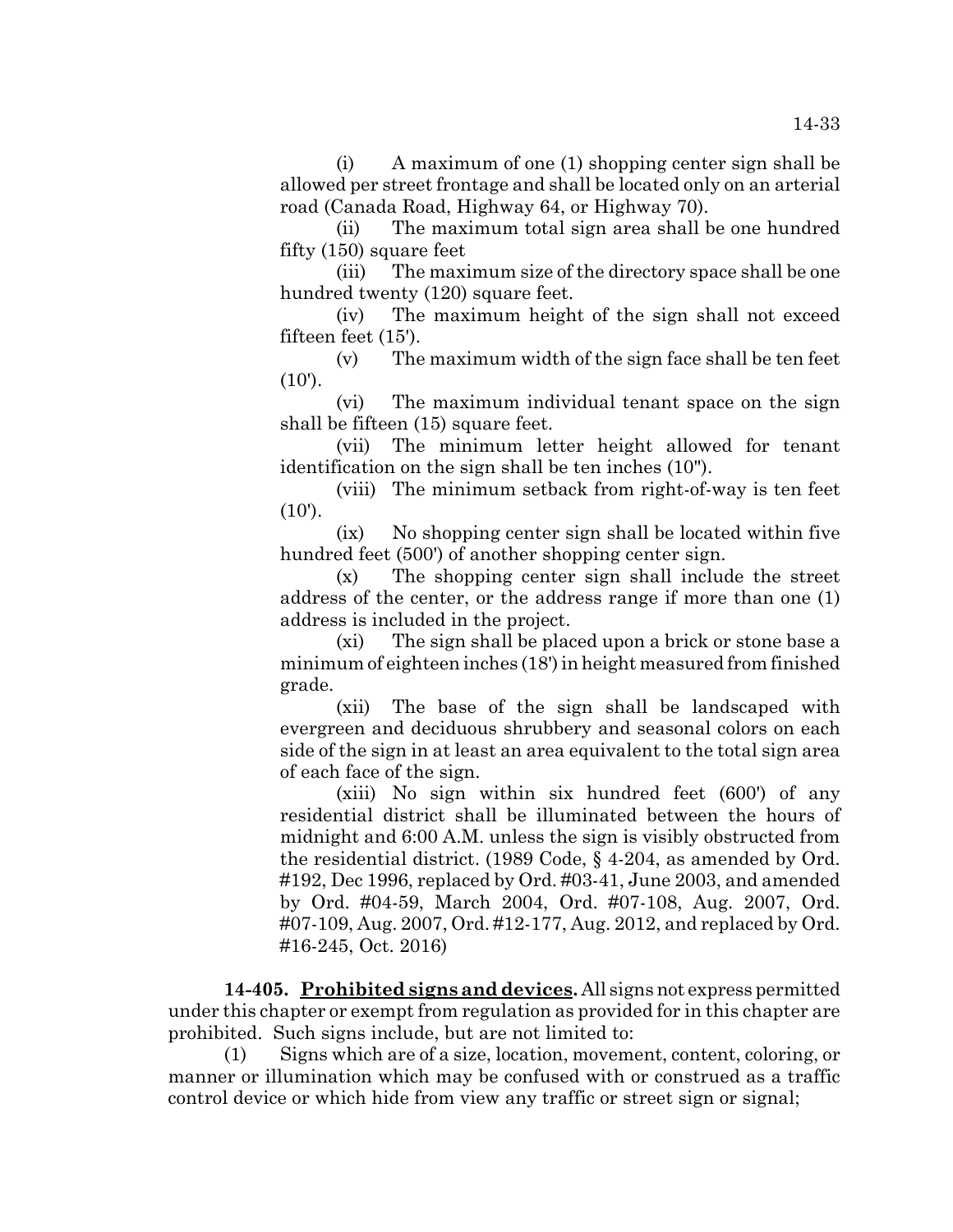(2) Signs which contain or are an imitation of an official traffic sign or signal or contain the words "Stop," "Go Slow," "Caution," "Yield," "Danger," "Warning" or similar words;

(3) Signs which show pictures of human figures, animals or food, and signs which contain characters, cartoons or statements of an obscene, indecent or immoral character which would offend public morals or decency;

(4) Signs which are of a size, location, movement, content, coloring, or manner or illumination which may be confused with or construed as a traffic control device or which hide from view any traffic or street sign or signal;

(5) Signs which purport to be, or are an imitation of, or resemble an official traffic sign or signal;

(6) Changeable copy signs (manual and automatic), except for civic, institutional and schools. Any changeable copy sign (manual) that does not have a locked, vandal-proof access cover;

(7) Canopies with backlighting shall not be allowed;

(8) Any internally illuminated sign, unless permitted in a commercial district;

(9) Beacons;

(10) Rotating signs;

(11) Snipe signs, or off-premise signs attached to utility poles, trees, or any like freestanding structure;

- (12) Windblown devices;
- (13) Flashing signs;
- (14) Open channel letter signs;
- (15) Projecting signs;
- (16) Canopy signs;
- (17) Marquee signs;
- (18) Tag signs;
- (19) Portable signs;
- (20) Double-faced, "V"-type back-to-back signs;
- (21) Pole signs;
- (22) Project signs;
- (23) Inflatable signs;

(24) Signs painted on or attached to balloons and other such devices, whether hot air or cold air or gas filed;

(25) Animated signs;

- (26) Signs which emit audible sound, odor or visible matter;
- (27) Off-premise signs;

(28) Any commercial sign located in a residential district not otherwise provided for in this chapter;

(29) Strips or strings of lights outlining property lines, sales areas, roof lines, doors, window, wall edges, or other architectural elements of a building, provided, however, this prohibition shall not apply generally to holiday decorations and lighting;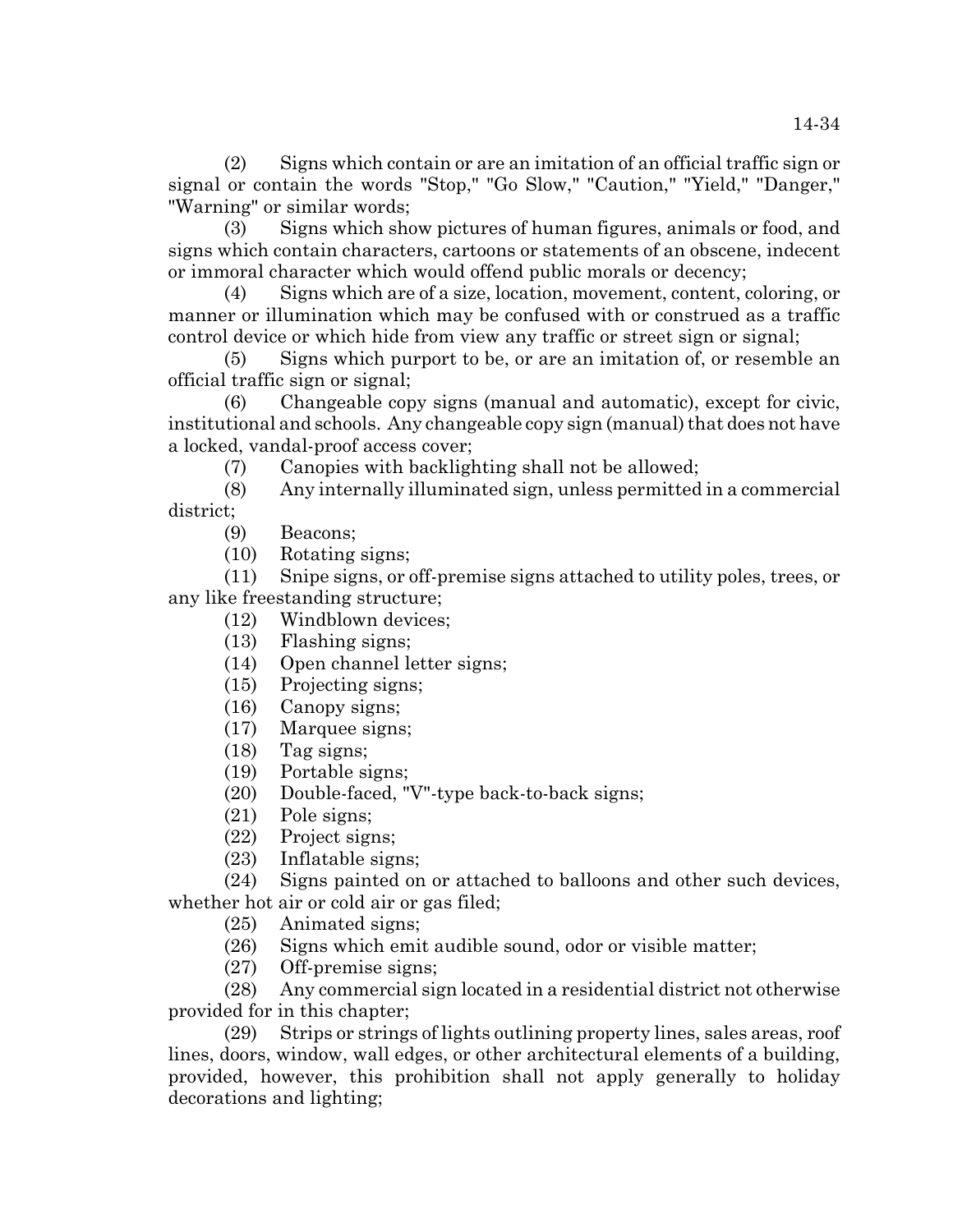(30) Neon and other similar type signs located in such a manner as to attract public attention from outside the building that:

(a) Contain a message clearly intended for public recognition outside the buildings such as "drive thru" and other similar messages; or

Are legible from the public right-of-way or adjacent property; provided, however, an illuminated sign containing the word "Open" may be displayed in the front window of a tenant space provided such sign does not exceed four (4) square feet in sign area and must be turned off after business hours or when the tenant space is not being occupied;

(31) Signs attached to, suspended from or painted on any vehicle which is regularly parked on any street or private property when one of the purposes of so locating such vehicle is to display, demonstrate, and advertise or attract the attention of the public:

(a) It is not a violation of this section merely to have a common logo of business sign attached to, suspended from, or painted on a company vehicle regularly engaged in the business of the owner, and;

(b) When appropriate authorities determine that a vehicle is being regularly parked in a manner that violates this chapter, the city will issue a single notice of violation to the owner of the vehicle, to remove said vehicle from the premises. Failure to remove said vehicle might result in further legal action including the removal of said vehicle by the city.

(32) Any sign attached to an accessory structure, except an incidental sign, if such sign is legible from the public right-of-way or from an adjoining property;

(33) Signs which are structurally unsound or which are rendered structurally sound by guy wires or unapproved facing or bracing;

(34) Abandoned, neglected or dilapidated signs;

(35) Any other attention-attracting device, except for those conforming to the dimensional, design, lighting and other standards applicable to a sign in the same location;

(36) Any sign that obstructs or substantially interferes with any window, door, fire escape, stairway, ladder, or opening intended to provide light, air, ingress, or egress to any building;

(37) Ground signs exceeding thirty-two (32) square feet in copy area and/or signs and sign structures in excess of seventy-two inches (72") in height unless otherwise provided for in this chapter;

(38) Signs in any area designated as an undisturbed buffer pursuant to a federal, state or local law, pursuant to a condition of approval for a subdivision, planned development or site plan;

(39) Signs which advertise an activity illegal under federal laws, the laws of the State of Tennessee, or any laws of Shelby County or the City of Lakeland; and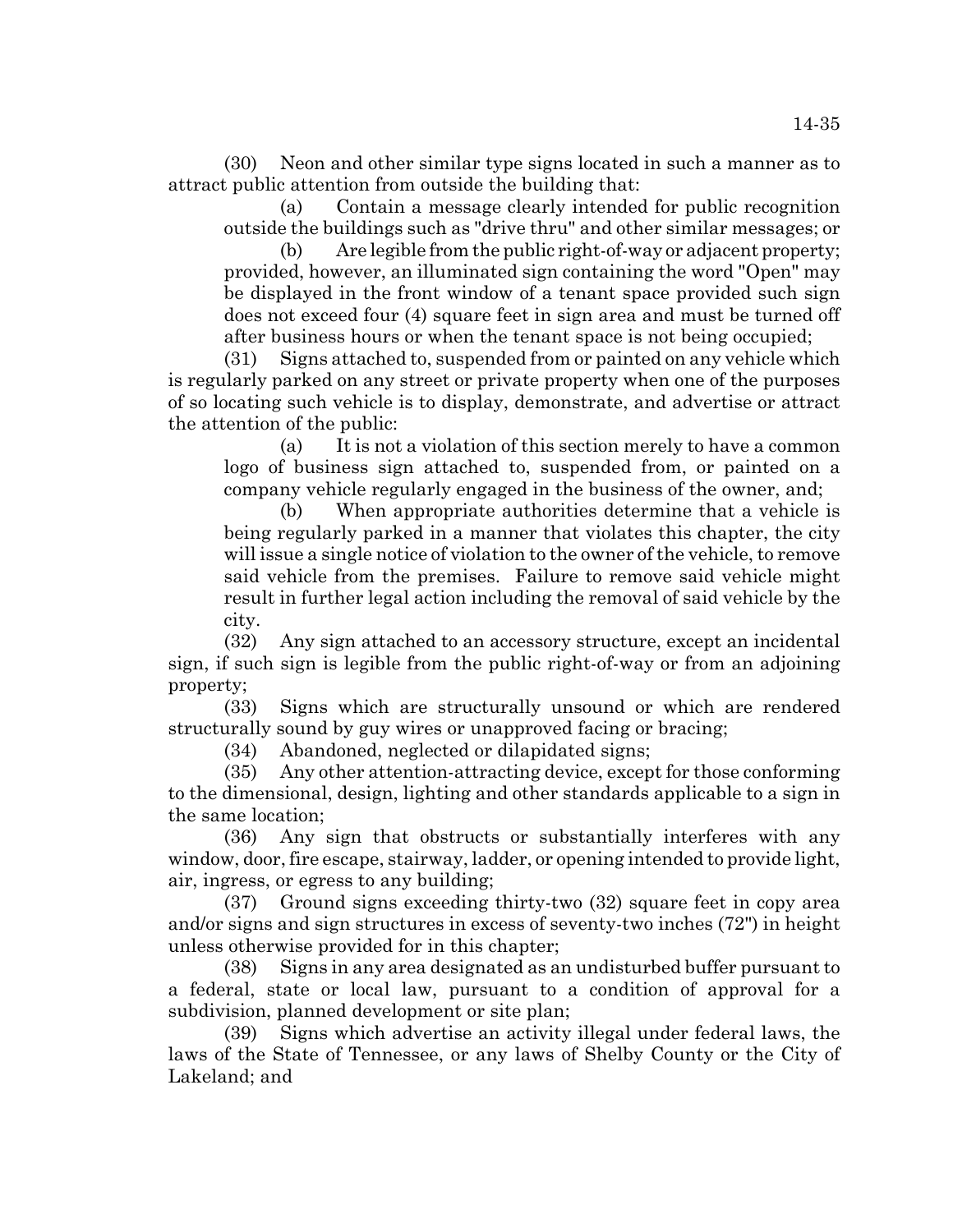(40) Any sign that exhibits statements, words or pictures of an obscene nature.

(41) Signs not expressly permitted in this chapter are prohibited. (1989 Code, § 4-205, as replaced by Ord. #03-41, June 2003, amended by Ord. #04-59, March 2004, and replaced by Ord. #16-245, Oct. 2016)

**14-406. Design and construction standards.** (1) Construction standards. All signs shall be designed, constructed and maintained in accordance with the following standards:

(a) All signs shall comply with applicable provisions of local, state and federal building codes including seismic design standards and wind load design specifications.

(b) Electrical signs that have internal wiring or lighting equipment, and external lighting equipment that directs light on signs, shall not be erected or installed until an electrical permit has been obtained from the city or authority having jurisdiction. All such signs and equipment shall bear the seal of approval of an electrical testing laboratory that is nationally recognized as having the facilities for testing and requires proper installation in accordance with the National Electrical Code. All wiring to electrical signs or to freestanding equipment that lights the sign shall be installed underground.

(c) Except for permitted banners, flags, temporary signs and window signs conforming in all respects with the requirements of this chapter, all signs shall be constructed of permanent materials and shall be attached to the ground, a building or another structure by direct attachment to the wall, frame or structure.

(d) All ground-mounted signage shall include landscaping around the entire base of the sign structure. Landscaping shall consist of multiple rows of evergreen and deciduous plant materials and seasonal colors that add visual interest to the sign. All landscaping shall be irrigated. All plant materials shall be properly maintained including the immediate removal and replacement of any dead or diseased plant materials.

(2) Maintenance standards. All signs shall be maintained in good structural condition, in compliance with all building and electrical codes, and in conformance with this chapter. specifically:

(a) A sign shall have no more than twenty percent  $(20\%)$  of its surface area covered with disfigured, cracked, ripped or peeling paint, poster paper or other material for a period of more than thirty (30) days.

(b) A sign shall not stand with bent or broken sign facing, with broken supports, with loose appendages or struts, or more than fifteen degrees  $(15^{\circ})$  from vertical for a period of more than ten (10) days.

(c) A sign shall not have weeds, trees, vines, or other vegetation growing upon it, or obscuring the view of the sign from the public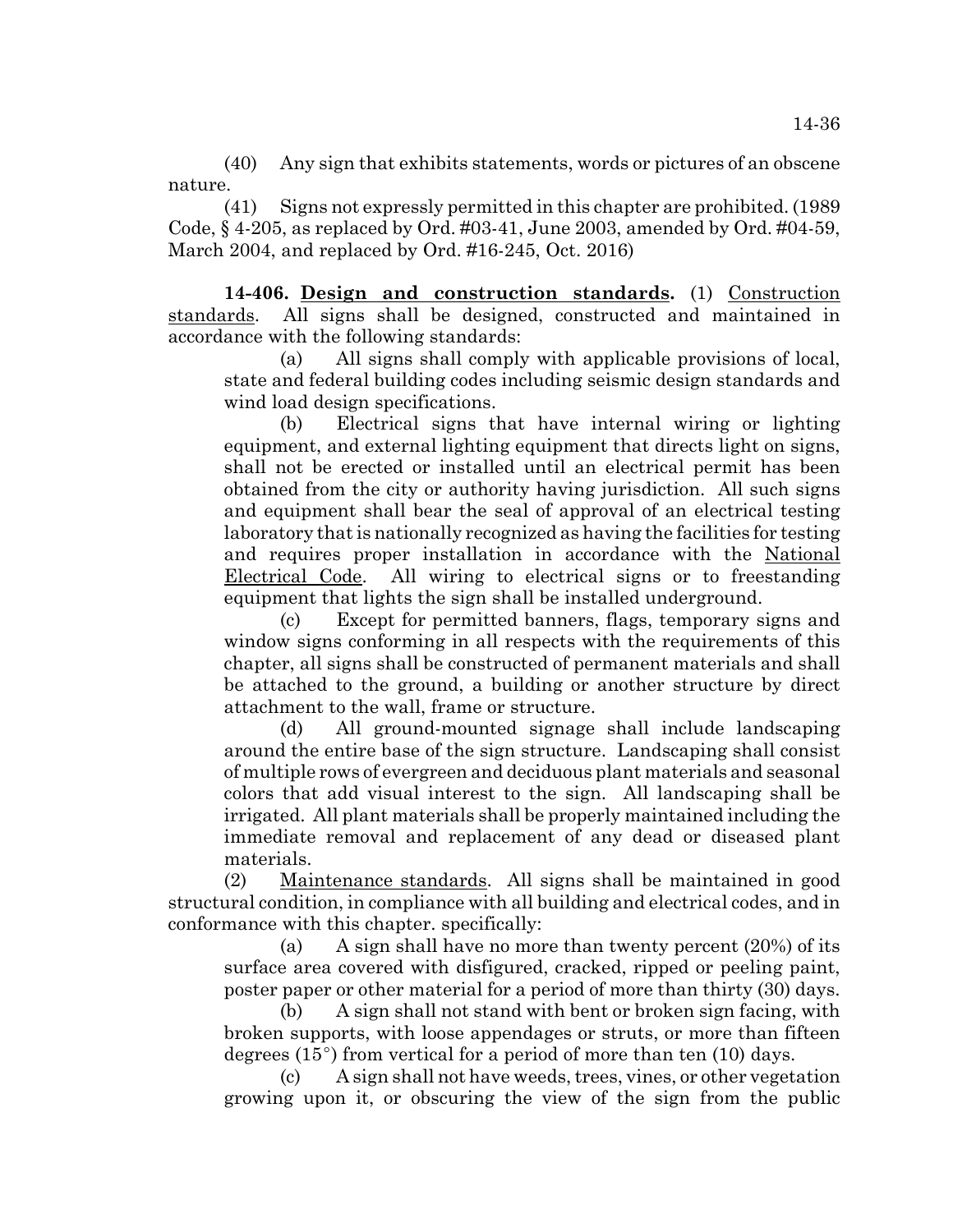right-of-way from which it is to be viewed, for a period of more than fifteen (15) days.

(d) An internally illuminated sign shall be allowed to stand with only partial illumination for a period of no more than fifteen (15) days.

(e) Flags shall not be faded, tattered or torn.

(f) All landscaping installed around the base of a sign shall be maintained whereby any dead plant materials are replaced with the same plant material in a size and spread comparable to other plant materials installed around the base of the sign at the time the replacement plant materials are being installed.

(3) Signs not to create traffic hazard. (a) Clear sight triangle. All entrance signs and freestanding signs located near the corners of an intersection shall be located outside of the clear sight triangle. Such triangle shall be measured at a distance of thirty five feet (35') running parallel along each leg of the road or driveway pavement surface and connecting them to form a triangle area. This area shall be free of any permanent or temporary signs that may inhibit clear sight visibility for motorists and/or pedestrians.

(b) Other hazards. No signs shall be erected, and there shall be no lighting of signs or premises, in such a manner or in such location as to obstruct the view of, or be confused with, any authorized traffic signal, notice or control device.

(c) Removal. Any such signs or light sources shall be removed at the direction of the city. If not removed by owners or occupants of the property within ten (10) days of notice, the city shall cause the signs to be otherwise removed, and the cost of removal including all incidental administrative costs shall become a lien against the property until satisfied.

(4) Colors. Signs that are internally illuminated shall not use more than three (3) colors, plus a background color, unless specified in an approved sign plan. The background color shall be non-illuminated. Signs externally illuminated may upon approval of the design review commission have up to five (5) colors excluding the background color. For panel signs, the background color shall mean the panel itself. For channel letters, the background color shall mean the returns. If the portion of the building wall behind a wall sign is painted a different color than the remainder of the wall, then such portion of the wall shall be counted as a background color. Trim colors shall be counted as background colors.

(5) Display of logos and trademarks, general. Logos and trademarks may be included on signs (except identification, residential and incidental signs) without separate restriction, provided that such logos and trademarks are consistent with the approved color scheme shown on the approved sign plan.

(6) Display of registered trademarks. A federally registered trademark which is registered in colors inconsistent with the applicable sign plan be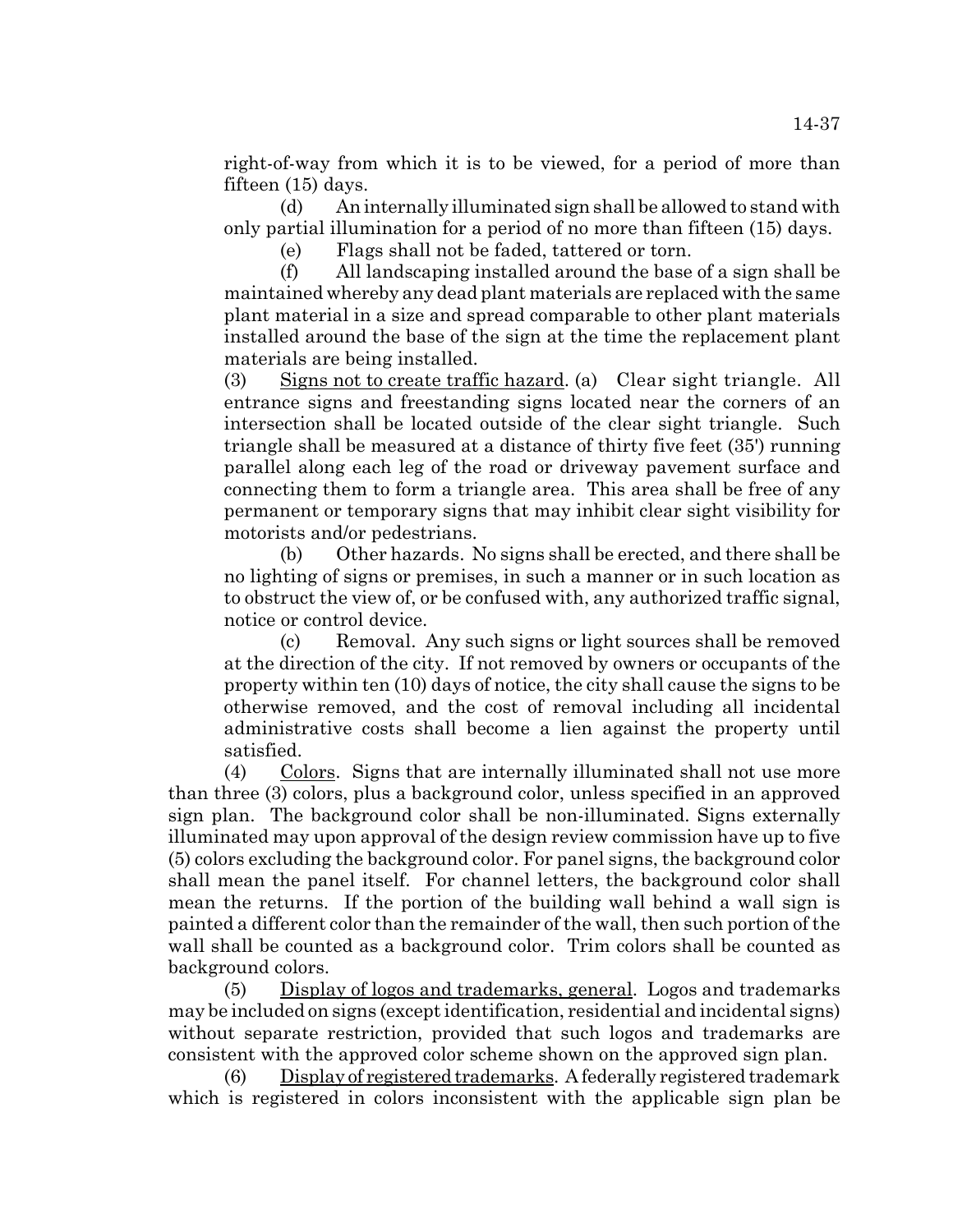displayed in whole or part on a sign in its registered form and color(s), provided that it may only occupy up to twenty-five percent (25%) of the permitted area of the sign as permitted by the design review commission, without regard to the color limitations otherwise applicable to the sign; placement on the sign shall be in accordance with any applicable provisions of the approved sign plan and as may be required by the design review commission.

(7) Lighting. Sign illumination shall only be achieved through the following standards:

(a) A white, steady, stationary light of reasonable intensity that is directed solely at the sign. The light source shall be shielded from adjacent buildings and streets, and shall not be of sufficient brightness to cause glare or other nuisances to adjacent land uses.

(b) Internal illumination shall provide steady, stationary lighting through translucent materials. The use of translucent backgrounds is not permitted. Backgrounds shall be opaque and not permit the transmission of light through the sign face material. Illumination of a logo or trademark may be permitted provided translucent backgrounds are not utilized.

(c) If the wall sign is internally illuminated or back lit by any means, the entire light area shall be included within the allowable signage calculation for the site.

(d) The light from any illuminated sign shall not be of an intensity or brightness that will interfere with the peace, comfort, convenience, and general welfare of residents or occupants of adjacent properties.

(e) No sign shall have blinking, flashing, or fluctuating lights or other illuminating devices that have a changing light intensity, brightness, or color.

(f) Exposed bulbs shall not be used on the exterior surface of any sign.

(g) Exposed neon shall not be allowed including use as an architectural detail element.

(h) All wall signs shall be either individual translucent letters and an individual logo or reverse channel letters and individual logo with a backlit light source.

(i) No color lights shall be used at any location or in any manner so as to be confused with or construed as traffic control devices.

(j) Neither direct nor reflected light from primary light sources shall create a hazard to operators of motor vehicles.

(k) All electrical service to ground mounted signs shall be placed underground. Electrical service to other signs including wall signs shall be concealed from public view.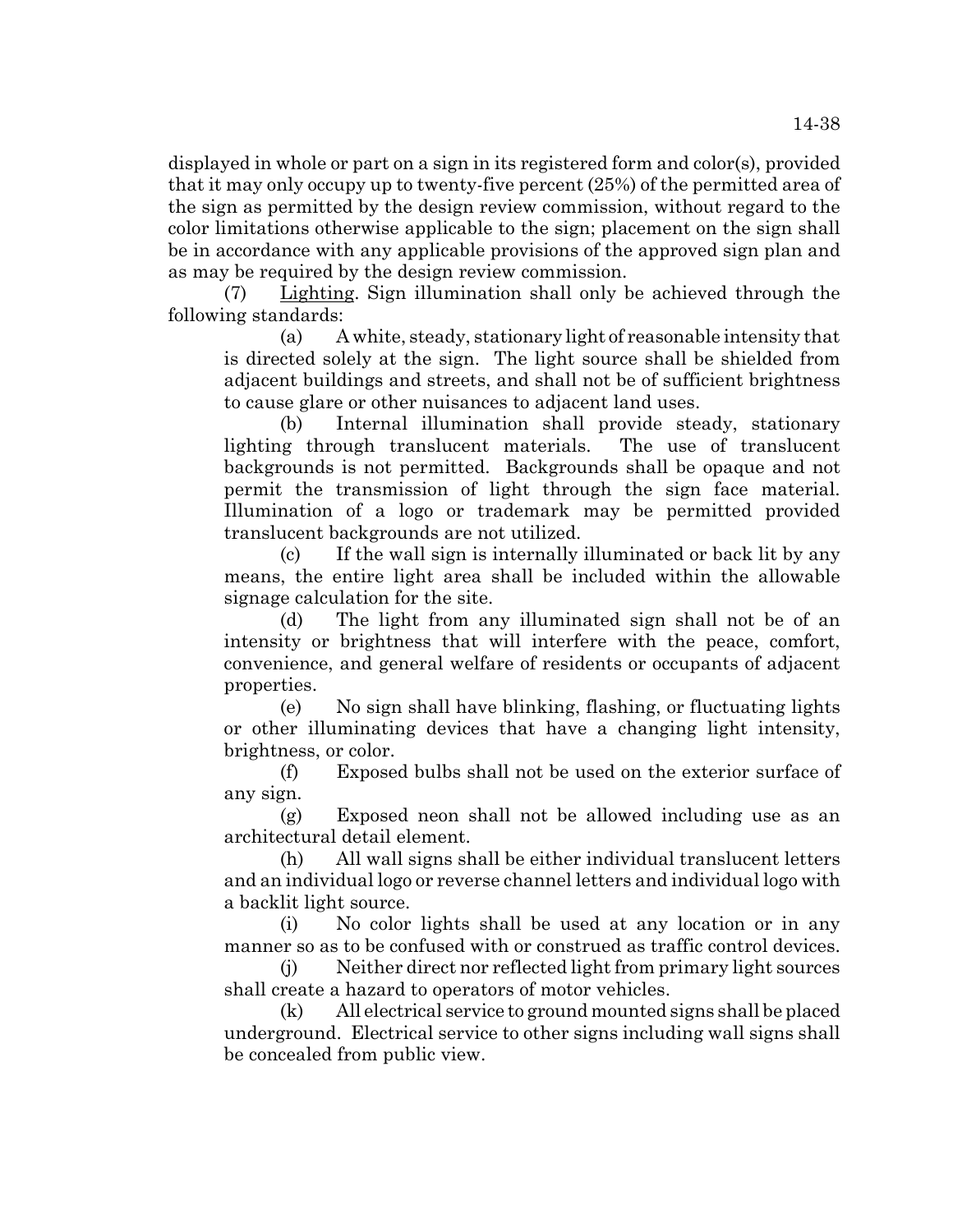(l) A sign placed in a residential district shall not be internally illuminated. The sign may be illuminated using back lighting or reverse channel letters which create a halo-effect or ground-mounted direct light fixture not to exceed one hundred (100) watts and properly screened from public view with evergreen plant materials.

(8) Signs in public right-of-way. (a) Permanent signs. Permanent signs shall be limited to:

(i) Public signs erected by or on behalf of a governmental body to identify public property, convey public information and direct or regulate pedestrian or vehicular traffic;

(ii) Bus stop signs erected by a public transit company;

(iii) Informational signs of a public utility regarding its poles, lines, pipes or other facilities;

(iv) Signs appurtenant to a use of public property permitted under a franchise or lease agreement with the city; and

(v) Signs posted in association with municipal, county, state or federal authorities for crime prevention and public safety and health.

(b) Temporary signs:

(i) Legal notices erected by or on behalf of a governmental body;

(ii) Emergency warning signs or devices erected by a governmental agency, a public utility company, or a contractor doing authorized or permitted work within the public right-of-way.

(c) Subdivision and neighborhood identification signs. Ground-mounted signs integrated into entrance treatment with the name of the residential or non-residential subdivision or planned unit development may be located on one or both sides of each principal roadway entrance into the development provided that:

(i) Roadside. One (1) sign located on one side of the entrance road or on both sides of the entrance road at each principal entrance to the subdivision or planned unit development, provided that:

(A) Such sign shall not exceed thirty-two (32) square feet in area; and,

(B) Such sign shall not exceed seventy-two (72) inches in height, unless such sign is integrated into a wall or column, in which case such sign shall not exceed the height of the wall or column; and,

(C) Such sign shall not contain a commercial message.

(d) Other signs in public right-of-way. Any other sign placed in the public right-of-way in violation of this chapter shall be deemed a public nuisance and may be seized by the enforcement official or other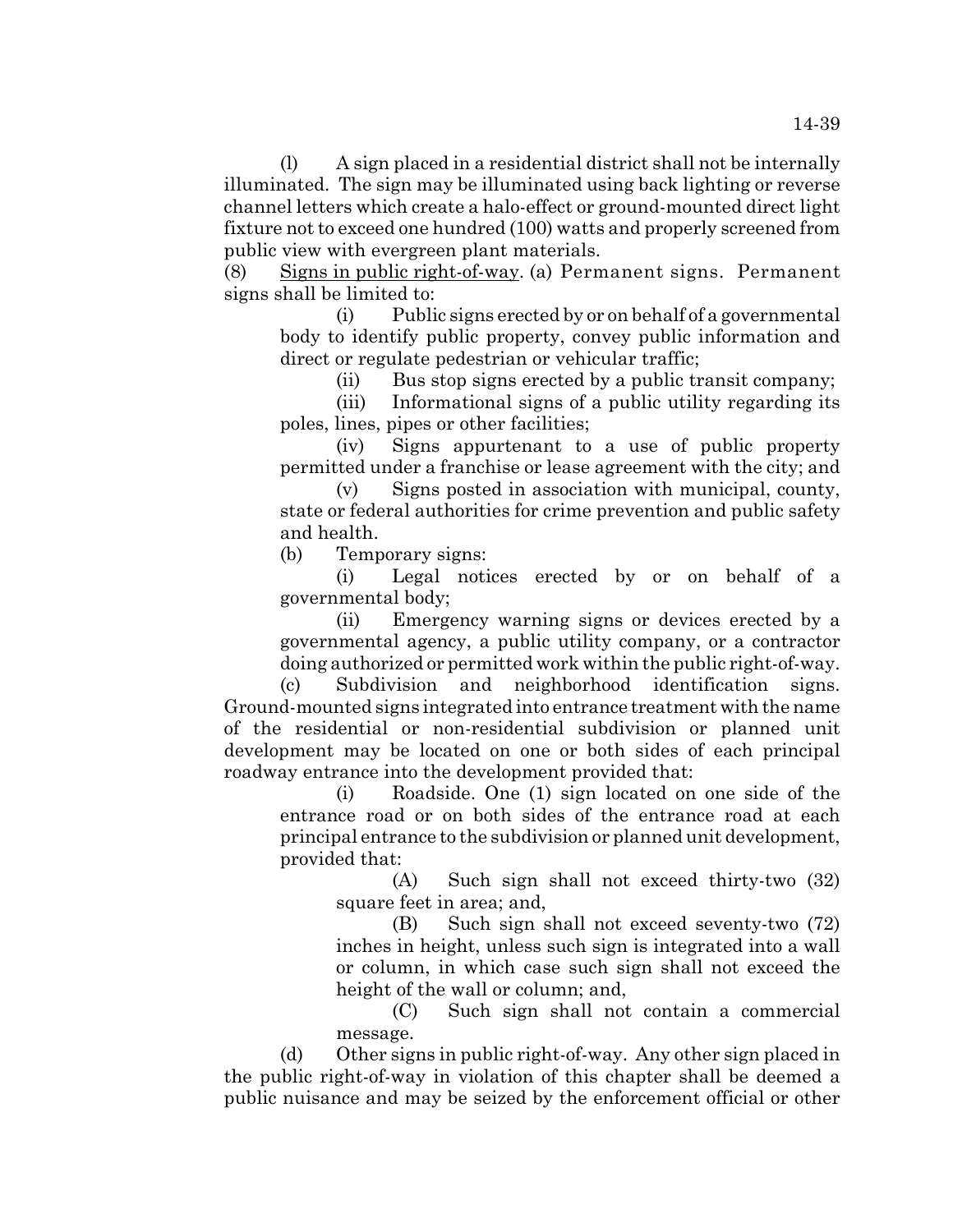representative of the city, and the person owning or placing the sign may be charged both with a violation of this chapter and with the cost of removing and disposing of the sign. (1989 Code, § 4-206, as replaced by Ord. #03-41, June 2003, amended by Ord. #04-59, March 2004, and replaced by Ord. #16-245, Oct. 2016)

**14-407. Interstate and Highway 64 Corridor signs.** Interstate signage. The following signs shall be permitted on a parcel that is zoned C2, general commercial and adjoins the right-of-way of Interstate 40:

(1) The monument-style interstate sign shall contain a solid base and shall be solid monument-style or a minimum of two (2) architecturally detailed columns of similar material to the base of the sign as approved by the design review commission. No exposed posts or poles shall be permitted. The materials should match and/or compliment the materials, colors, and textures of the principal structure on the subject parcel.

(2) The monument-style interstate sign shall be placed in the middle third of the frontage directly abutting Interstate 40 unless otherwise authorized by the design review commission to be placed on a property not facing the Interstate.

(3) The height shall not exceed thirty-five feet (35') measured from the finished grade to the uppermost element of the sign structure.

(4) The maximum sign area per sign face shall not exceed one hundred (100) square feet.

(5) The sign face shall be limited to three (3) colors excluding the background color if internally illuminated. The design review commission may allow the sign face to exceed three (3) colors excluding the background color if non-internally illuminated not to exceed a maximum of five (5) colors excluding background color.

(6) The sign may be internally illuminated provided the background color shall be opaque and not be permitted to transmit light through the material.

 $(7)$  The sign shall be limited to two  $(2)$  pieces of information. Both sign faces shall contain the same pieces of information.

(8) Multiple-tenant occupancies shall not be permitted to have multiple-tenant signage (i.e., the principal tenant or the shopping center shall be the only tenant permitted to have a sign even if a multiple tenant occupancy exists).

(9) The sign shall be positioned in the yard facing the right-of-way of Interstate 40 and shall be no closer than fifty feet (50') from the property line abutting the Interstate right-of-way.

(10) The base surrounding the sign shall be landscaped an area equal to the total sign area and shall consist of a combination of evergreen and deciduous plant materials including trees and shrubs. All landscaping shall be irrigated. Any dead or diseased plant materials shall be replaced immediately.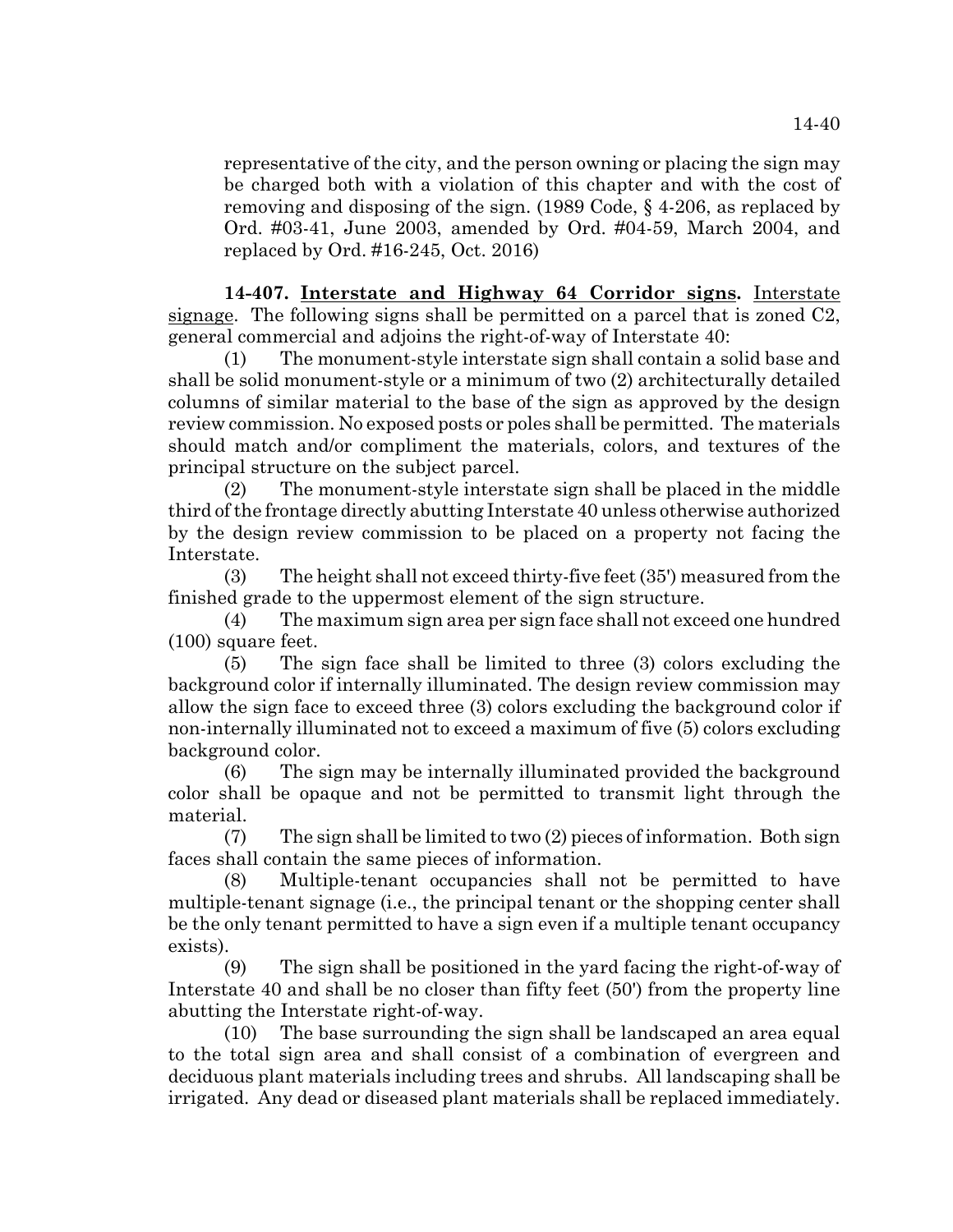(1989 Code, § 4-207, as amended by Ord. #193, Dec. 1996, and replaced by Ord. #03-41, June 2003, and Ord. #16-245, Oct. 2016)

**14-408. Administration and penalties.** (1) Scope of authority of design review commission. The design review commission shall not have the authority to alter or amend this chapter nor to approve a sign not in conformity herewith except as provided in § 14-410 of this chapter and is directed to cooperate with the code enforcement official in the enforcement of same, including but not limited to, the following functions:

(a) The design review commission, upon approving a sign, shall forward the application to the code enforcement official with approval noted thereon.

(b) The design review commission shall identify signs that it believes to be illegal, variance, and/or non-conforming signs to the code enforcement official for enforcement.

(c) The design review commission may take other action within its authority to insure safety, eliminate hazards, and eliminate encroachment upon public streets and property and encroachment upon adjoining land or users.

(d) The design review commission, while it may not approve signs in violation of this chapter, has the specific and general authority to refuse approval of signs, otherwise in compliance with this chapter, which because of unsafe location, unsafe construction, aesthetic deficiency, insufficient structure and/or encroachment upon surrounding property, violate the spirit of this chapter, which is dedicated to the safety and public welfare of all citizens and businesses in the City of Lakeland.

(e) The design review commission shall not review:

(i) Applications and related documents for temporary signs; or,

(ii) Individual signs that are a part of a previously approved site plan; or

(iii) Wall signs that are in compliance with all aspects of the sign ordinance.

(2) Authorization to enforce sign ordinance. The code enforcement official is hereby authorized and directed to enforce all of the provisions of this chapter. Upon presentation of proper credentials, the code enforcement official, or his duly authorized representative, shall be permitted by the owner or occupant to enter at reasonable times, any building, structure or premises in the city of Lakeland to perform any duty imposed upon him by this chapter.

(3) Appeal. (a) Appeal from decision of the code enforcement official:

(i) Any applicant aggrieved by any decision or order of the Code enforcement official may appeal, within a period not to exceed ten (10) days from said action, to the design review commission by serving written notice to the city recorder who, in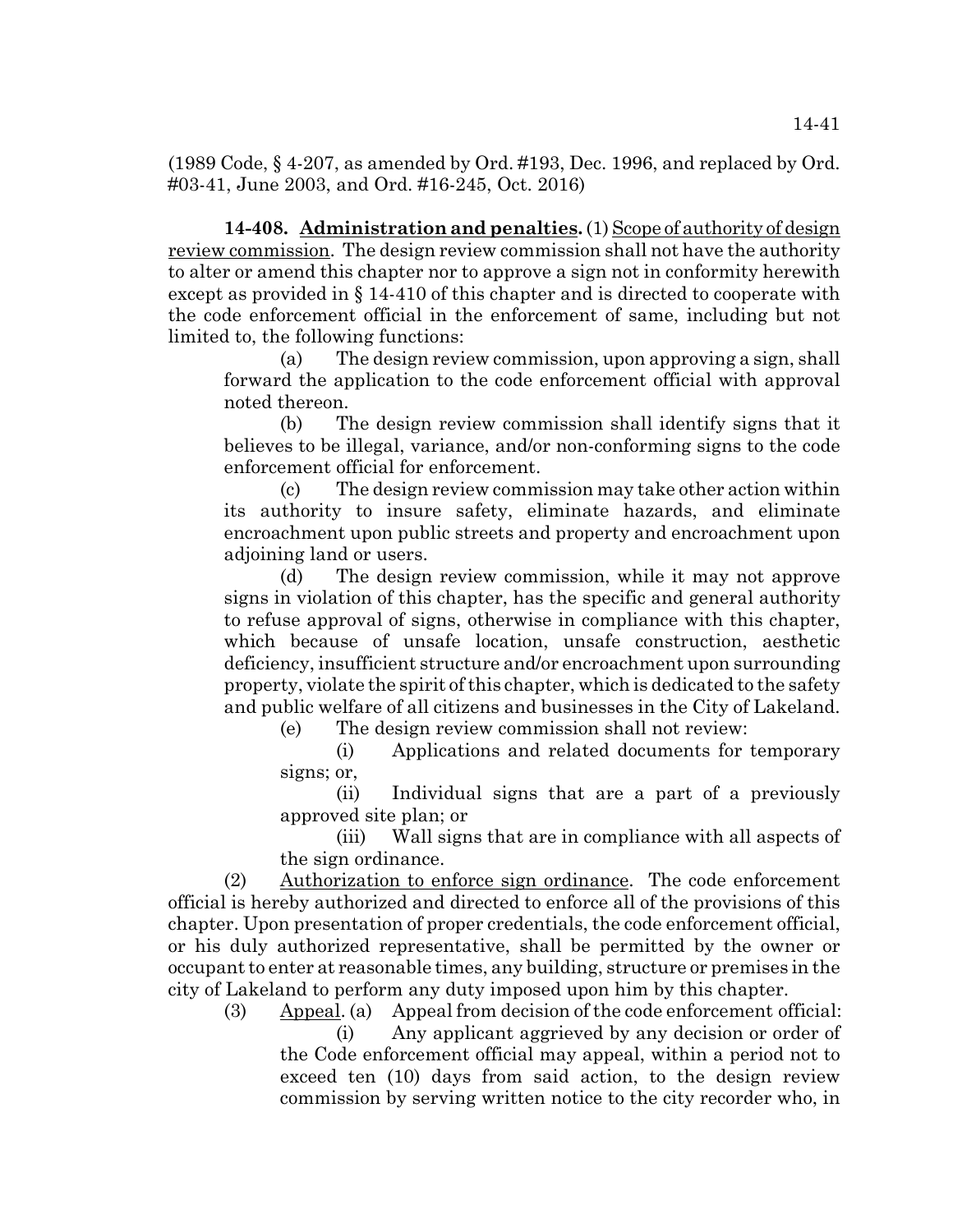turn shall immediately transmit the notice to the design review commission which shall meet to hear said appeal within thirty (30) days thereafter.

(ii) If the design review commission should fail to hear the appeal within thirty (30) days, the appeal shall be referred directly to the board of commissioners.

(iii) The code enforcement official shall take no further action on the matter pending the design review commission's decision, except from unsafe signs that present an immediate and serious danger to the public, as provided elsewhere in this chapter. (b) Appeal from decision of design and review commission:

(i) The decision of the design review commission may be appealed directly to the board of commissioners upon written notice of appeal to the board within five (5) days of said action.

(ii) The appeal shall be heard at a scheduled meeting of the board of commissioners.

(iii) The board of commissioners may accept, reject or modify the action of the design and review commission.

(iv) Any action on an appeal from the design review commission shall require a minimum of four (4) affirmative votes of the board of commissioners and in the absence thereof, the action of the design review commission shall become final and binding.

(4) Penalties. Any person, firm or corporation violating any of the provisions of this chapter shall be deemed guilty of a misdemeanor, and upon conviction thereof, shall be fined not more than the maximum allowable fine under state law, each day's continuance of a violation constituting a separate offense. The owner of any sign, building, premises, or part thereof, where a sign in violation of this chapter shall be placed, or shall exist, and any person who may have assisted in the commission of any such violation, shall be guilty as an accessory of the offense. (1989 Code, § 4-208, as replaced by Ord. #03-41, June 2003, amended by Ord. #04-59, March 2004, and replaced by Ord. #16-245, Oct. 2016)

**14-409. Permits and fees.** (1) Permits required for signs. (a) All permanent and temporary signs allowed under this chapter, including existing signs, shall require a permit unless provided otherwise in this chapter.

(b) No sign shall be placed, constructed, erected, altered or relocated on a site without a permit, except as otherwise provided herein. Required electrical permits shall be obtained at the same time the sign permit is obtained by the applicant.

(c) With the exception of signs that comply with a sign plan contained within an approved planned unit development (provided such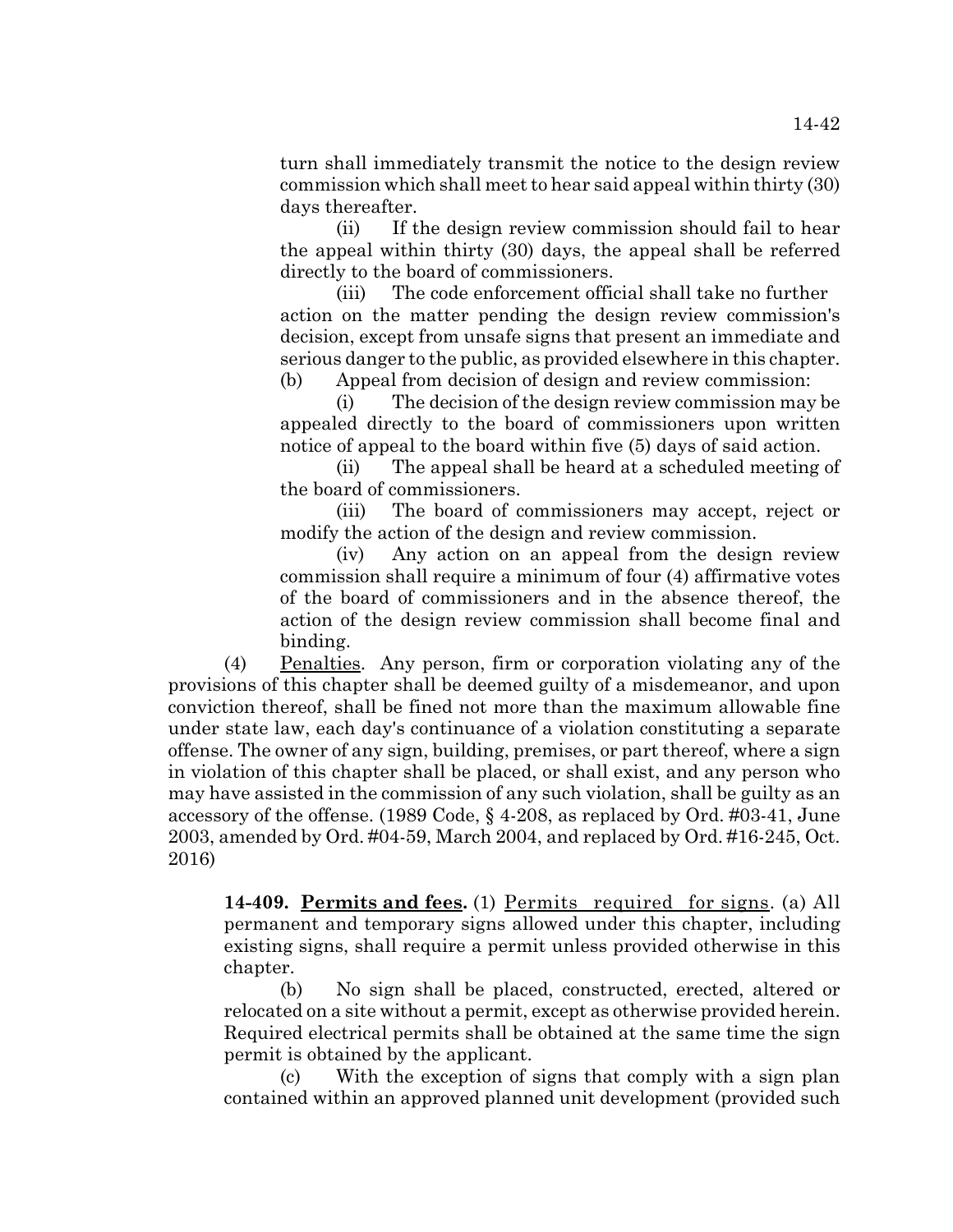plan was approved prior to month, date, year), no sign permit of any kind shall be issued for an existing or proposed sign unless such sign is consistent with:

(i) Any sign plan approved and in effect for the property; and,

(ii) The conditions of this chapter.

(d) No permit shall be issued for a permanent sign requiring a sign permit until the application has received the review and approval of the design review commission as provided for in this chapter.

(e) Any sign standard not included in a sign plan will be controlled by the sign ordinance.

(2) Application requirements. (a) An application for a sign permit may be filed only by the owner of the property on which the sign is to be erected, or by an agent, lessee, or contract purchaser specifically authorized by the owner to file such application. Where an agent, lessee, or contract purchaser files the application, the agent, lessee, or contract purchaser shall provide the city with written documentation that the owner of the property has authorized the filing of the application.

(b) An application for a sign permit shall be filed with the City of Lakeland on a form prescribed by the city, along with the fee for such application as contained in Appendix "A" of the City Code of Lakeland, Tennessee.

(c) Each application for a sign permit shall contain information required on the application form, and such other information regarding the proposed sign as the city and/or design review commission may deem necessary in order to determine whether the proposed sign(s) complies with the applicable requirements of this chapter and other applicable ordinances of the city.

(d) The city shall determine whether the application is complete. If the city determines that the application is not complete, then it shall notify the applicant of any deficiencies and shall take no further steps to process the application until the applicant remedies the deficiencies.

(3)  $Fees$ . The permit fee for each sign allowed under the requirements of this chapter shall be as prescribed in Appendix "A" of the City Code of Lakeland, Tennessee.

(4) Plan submittal required. A sign plan is required for all residential subdivisions, multifamily and townhome developments, planned unit developments, non-residential subdivisions, non-residential developments, and all multi-building or multi-occupant non-residential developments before any signs for such development may be erected on the property. All owners, tenants, subtenants and purchasers of individual units within the development shall comply with the sign plan approved by the City of Lakeland.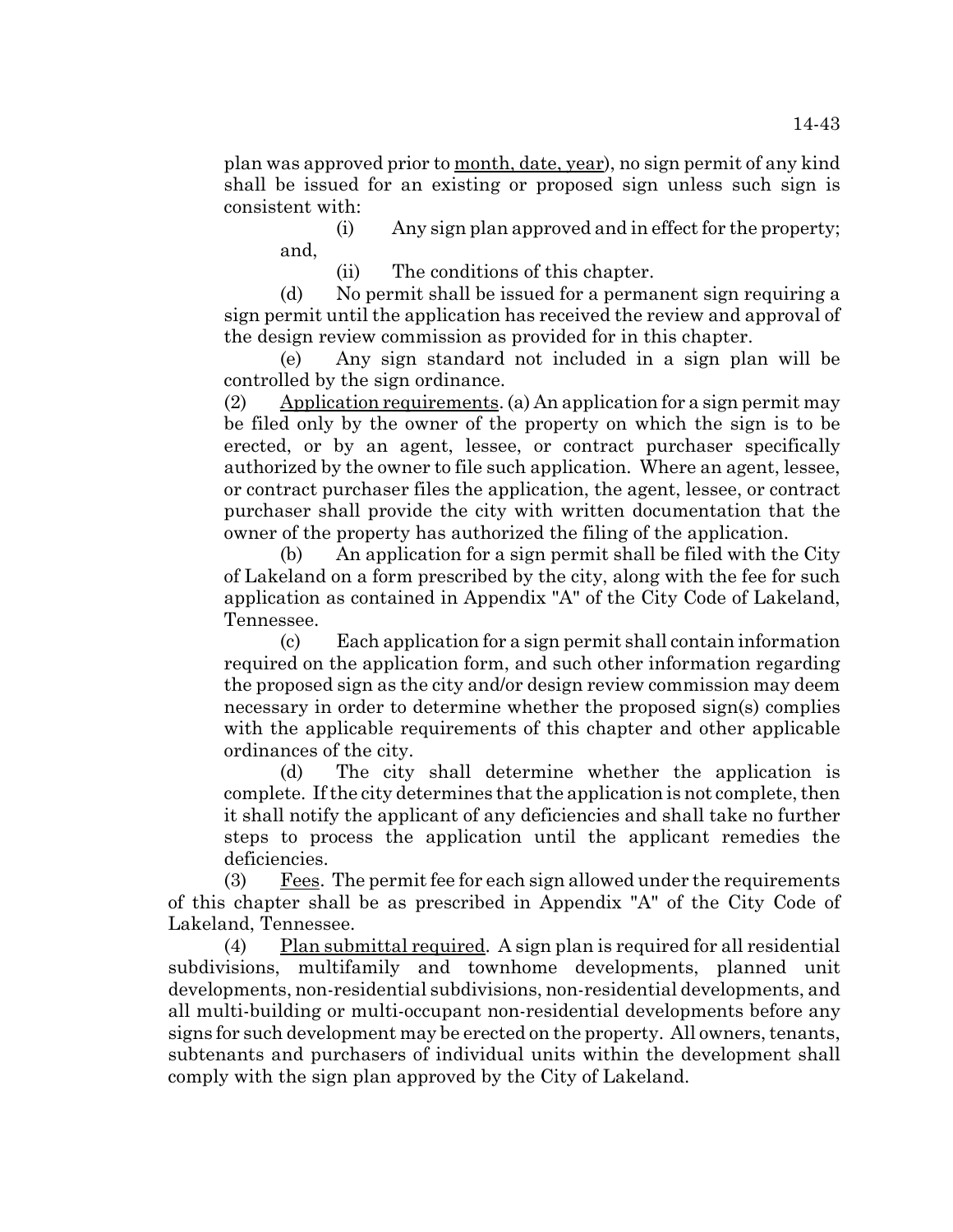(5) Sign plan elements. The sign plan shall consist of five (5) distinct design elements that shall govern all signs within the development: location, materials, size, color and illumination. The sign plan shall include details, specifications, dimensions, and plans showing the proposed locations of sign and how such locations conform to the requirements of this chapter. Material samples proposed for use on sign shall be included with submittal of plan documents. A full-color rendered site plan and elevation drawing shall be included with the submittal of plan documents. The sign plan shall also show the computations of the maximum total sign area permitted for the site.

(6) Plan review procedure. A sign plan shall be submitted for review and approval by the design review commission. Prior to consideration of a sign plan by the design review commission, the applicant shall meet with city staff to review the sign elements relative to applicable provisions of this chapter. city staff shall provide a written report to the design review commission outlining their findings for consideration by the commission during the review of the sign plan. The design review commission shall review the sign plan in accordance with  $\S$  14-408(1) of this chapter.

(7) Plan review criteria. A Sign plan for a residential or non-residential subdivision, planned unit development, non-residential structure (single occupant, multi-building or multi-occupant), and other projects proposing the installation of signage requiring review and approval by the design review commission and issuance of a sign permit, shall not be approved until and unless the city finds that:

(a) The sign plan provides that signs of a similar type and function within the development will have a consistent color scheme, architectural style, and material construction; and

(b) The sign plan provides for signs are context sensitive and fit the massing, scale, design theme, architectural style of the buildings and are generally consistent with the provisions contained in the remainder of this chapter. The DRC may approve sign plan elements that vary from the general requirements of the sign ordinance if the applicant can demonstrate how the varied standards are contextually appropriate and would enhance the overall project. Any sign standard not provided in the sign plan shall be controlled by the sign ordinance.

(8) Amendment to approved sign plan. An approved sign plan may be amended by filing a new sign plan with city:

(a) The application may be filed only by the owner of the land affected by the proposed change; or an agent, lessee or contract purchaser specifically authorized by the owner to file such application. Before filing the application, all landowners affected by the proposed change must give written authorization.

(b) Any new or amended sign plan (including those for planned unit developments) shall include a schedule for bringing into conformance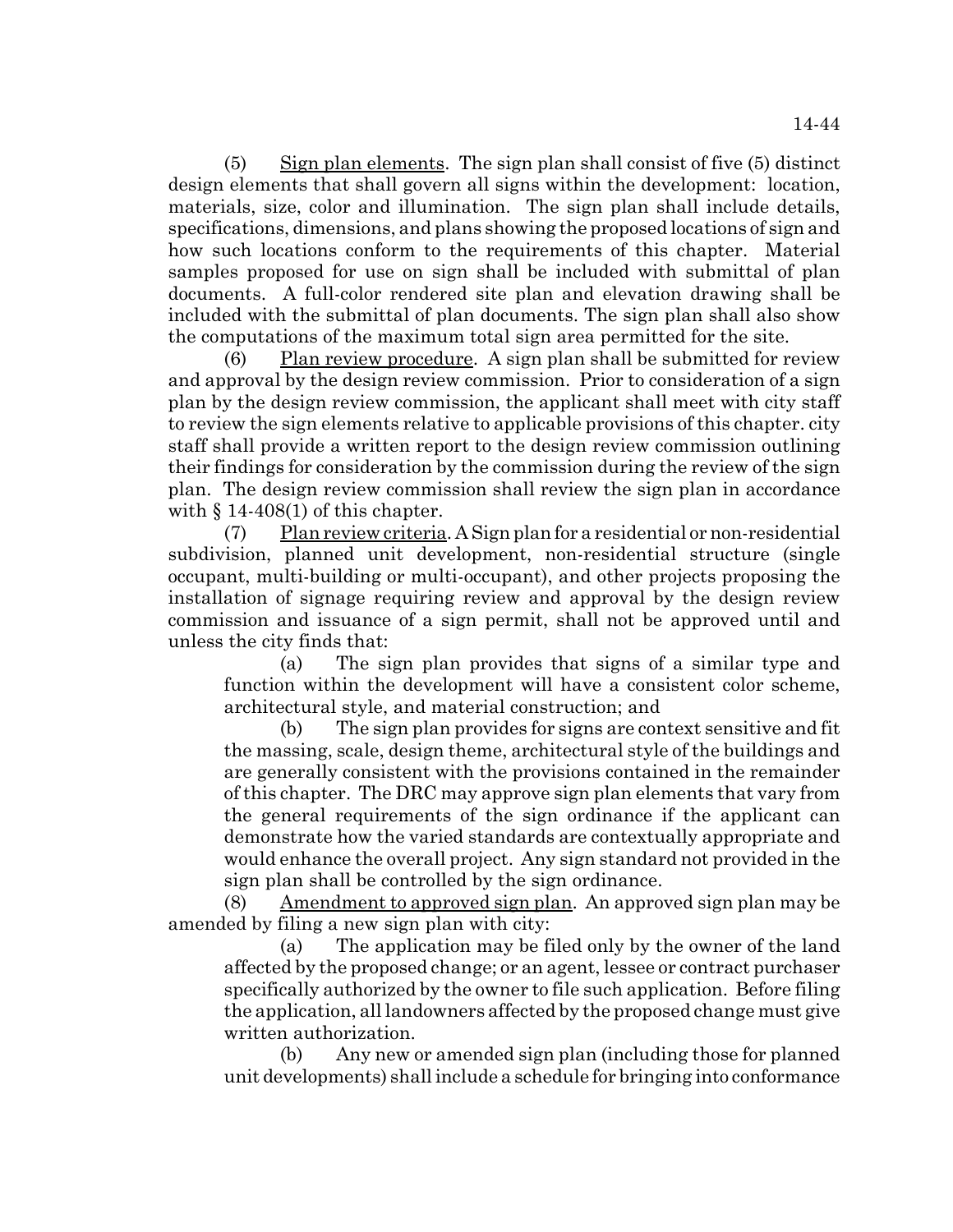within ninety (90) days all signs not conforming to the proposed plan. This shall apply to all properties governed by the sign plan.

(9) Effect of approval of sign plan. After approval of a sign plan, or an amended sign plan, no sign shall be erected, placed, painted, or maintained, except in accordance with such plan, and such plan may be enforced in the same way as any provision of this chapter.

(10) Lapse of sign permit. A sign permit shall lapse automatically if the business license for the premises lapses or is revoked or not renewed. A sign permit shall also lapse if the business is discontinued for a period of ninety (90) days or more.

(11) Permits for temporary signs. Temporary signs on private property shall be allowed only in accordance with the provisions of  $\S$  14-404(15) of this chapter and only upon issuance of a temporary sign permit, which shall be subject to the following terms:

(a) A temporary sign permit shall allow the use of a temporary sign for a specified period.

(b) Temporary signs shall not require the review and approval by the design review commission prior to issuance of a temporary sign permit.

(12) Removal of signs upon discontinuance of use. Whenever the use of a building or premises by a specific business or other establishment is discontinued by the owner or occupant for a period of ninety (90) days, the sign permits for all signs pertaining to that business or establishment that were installed by the occupant or owner shall be deemed to have lapsed, and the signs shall be removed at the expense of the occupant and/or owner, as well as all signs and related structural members which do not conform to the standards of this chapter. The sign plan approved by the city, if applicable, shall remain in effect provided it does not conflict with the requirements of this chapter. (1989 Code, § 4-209, as amended by Ord. #192, Dec. 1996, replaced by Ord. #03-41, June 2003, amended by Ord. #04-59, March 2004, and replaced by Ord. #16-245, Oct. 2016)

**14-410. Variances.** (1) Purpose. Where a literal application of the terms of this chapter, due to special circumstances, would result in an unusual hardship in an individual case, the design review commission may grant a variance to the number of colors, use of logos and trademarks, location, orientation, illumination, and other related design elements for permitted signs as specifically provided for in various sections of this chapter and pursuant to procedures set forth in city code, where all the following conditions exist:

(a) Exceptional conditions pertaining to the property where the sign is to be located as a result of its size, shape or topography, which are not applicable generally to other lands or structures in the area.

(b) The applicant would be deprived of rights that are commonly enjoyed by others similarly situated.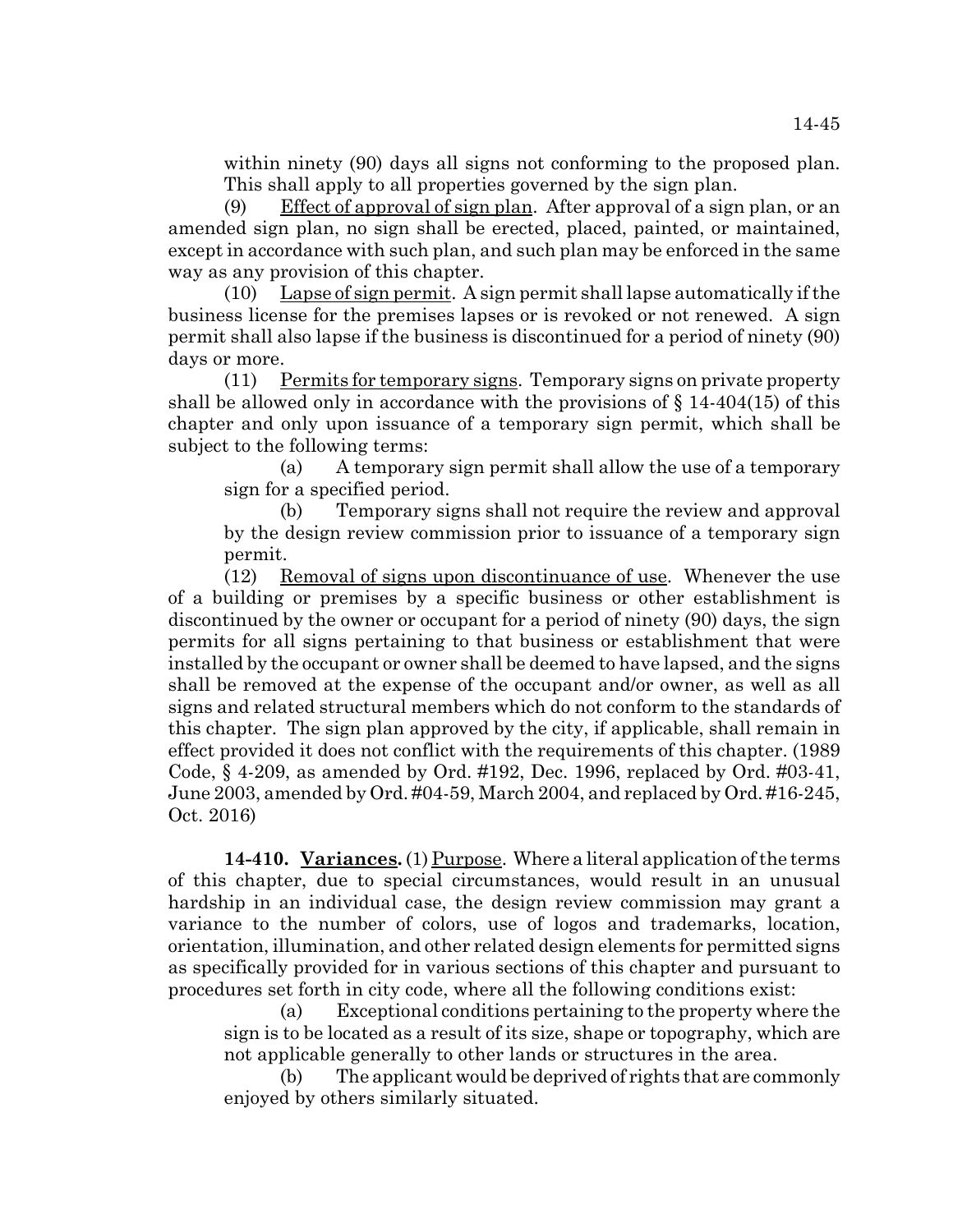(c) Granting the variance would not confer on the applicant any significant privileges that are denied to others similarly situated.

(d) The exceptional circumstances are not the result of action by the applicant.

(e) The requested variance is the minimum variance necessary to allow the applicant to enjoy the rights commonly enjoyed by others similar situated.

 $(f)$  Granting of the variance would not violate more than one  $(1)$ standard of this chapter.

 $(g)$  Granting of the variance would not result in allowing a sign that interferes with road or highway visibility or obstruct or otherwise interfere with the safe and orderly movement of vehicular and pedestrian traffic.

(2) Variance allowed. A request for variance from the sign ordinance shall be submitted to the design review commission through the City of Lakeland. Final review of the variance shall be based upon the criteria enumerated in  $\S 14-410(1)$  of this chapter. No variance shall be granted to the height or setback requirement in excess of ten percent (10%) of the prescribed standards in this article. The design review commission may allow variances to dimensional requirements for wall sign area (not the method of computation) that permit an increase above the maximum sign area provided there is suitable wall surface and building massing upon which to place a larger wall sign. (1989 Code, § 4-210, as amended by Ord. #192, Dec. 1996, replaced by Ord. #03-41, June 2003, amended by Ord. #04-59, March 2004, and replaced by Ord. #16-245, Oct. 2016)

**14-411. Inspection, removal and safety.** (1) Repair and/or replacement of signs. It shall be the obligation of the code enforcement official to maintain routine inspections upon all signs in the City of Lakeland, independently and/or upon the referral of the design review commission. The code enforcement official will perform routine inspections to insure all signs are reasonably maintained, promptly repaired, remain in compliance with this chapter and still exhort the business of the occupant. In the event that the code enforcement official determines that a sign is deficient as above recited, he shall cause to be delivered a formal written notice to the owner and/or occupant directing the correction of the deficiency within ten (10) days. Upon failure to properly correct the deficiency of said notice within the time allotted, the sign shall be rendered an illegal sign subject to the enforcement provisions as hereinbefore provided.

(2) Annual inspection required. (a) The City of Lakeland shall inspect once annually on or about the anniversary date of this chapter signs properly permitted by this chapter; provided, however, single-family subdivision entrance signs are exempt from the annual inspection requirement.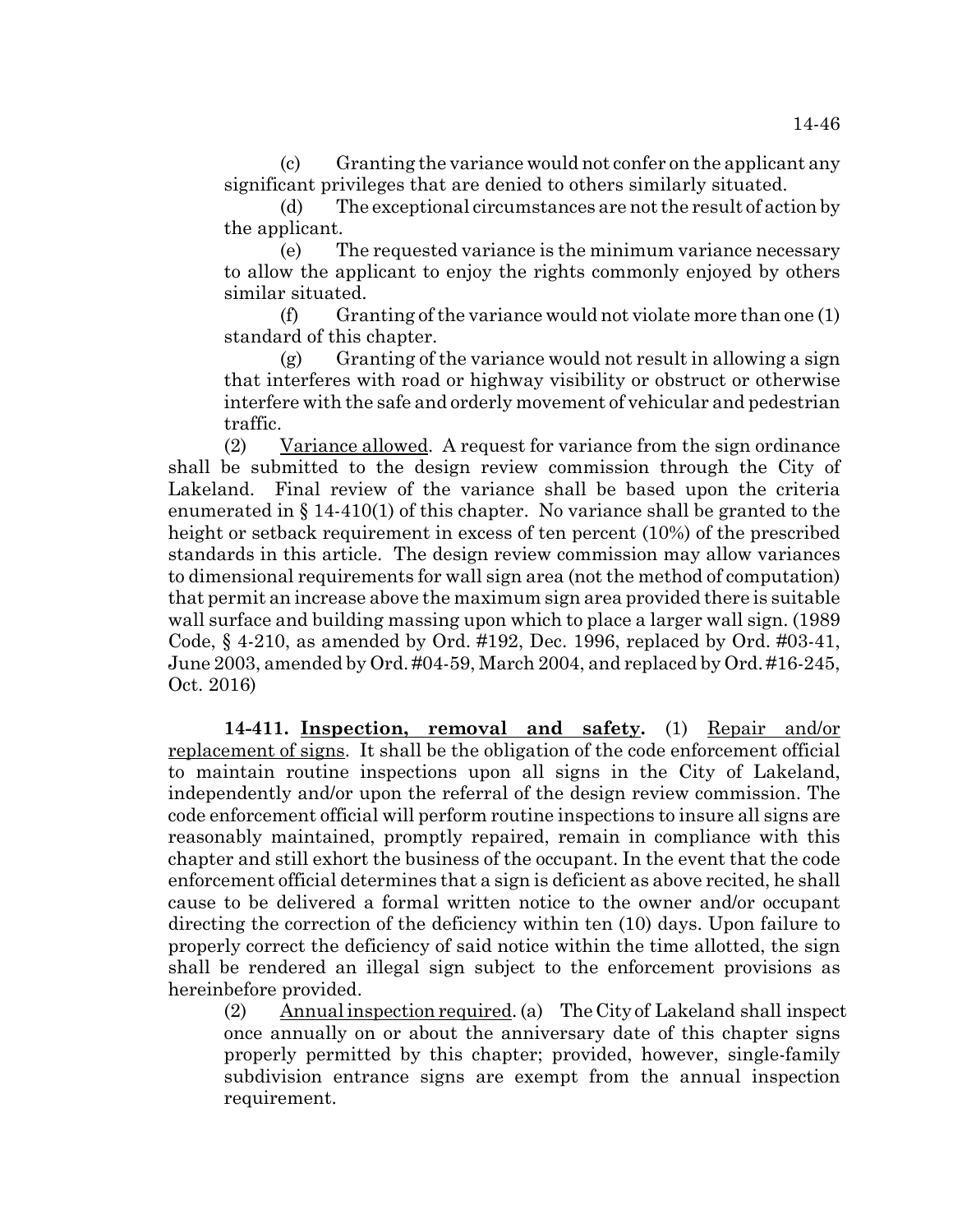(b) All signs and components thereof shall be kept in good repair and in safe, neat, clean and attractive condition.

(3) Removal of illegal signs required. All illegal signs shall be removed within sixty (60) days from the effective date of this chapter.

Notice to remove illegal sign. In addition to the other rights and privileges created hereby, the code enforcement official, upon determining that a sign, sign structure, or appurtenance thereto, is in violation of the chapter, may in addition to other penalties, deliver notice to the owner and/or occupant to remove the illegal sign within ten (10) days. The code enforcement official may also cause to be issued summons by the clerk of any court having jurisdiction over said violation, citing the violator to appeal and answer the charge of violation before said court, which finding may be appealed as any other conviction of an ordinance violation to the circuit court.

(5) Removal of sign. (a) Temporary signs erected or maintained in violation of this chapter shall be removed by the code enforcement official or his designee without notice.

(b) The code enforcement official or his designee shall remove any sign immediately and without notice if the sign presents an immediate threat to the safety of the public.

(c) Any sign removal shall be at the expense of the property owner.

(6) Removal of abandoned signs. All signs that no longer correctly direct or exhort any person, advertise a bona fide business in progress, lessor, owner, project or activity conducted or product available shall be removed within thirty (30) days from the cessation of said activity.

(7) Removal of unsafe structures. Upon notice by the code enforcement official to the owner or occupant of property upon which an illegal sign, an unsafe sign, unsafe sign structure or unsafe appurtenance thereto, is located, the said owner or occupant, within twenty-four (24) hours, shall remove same, or in the alternative, with the leave of the city manager, the code enforcement official or his designee may remove same or provide for its immediate removal, the cost of said removal to be borne by the owner and/or occupant.

(8) Provisions of federal and state law expected. No provision of this chapter shall contravene by term or application any existing or later enacted statute or regulation of the federal or state governments, and in the event of said conflict, the provisions of the state and/or federal regulations shall control, and signs permitted by said statute may be erected in size, dimensions, set-back and design at the minimum requirements of said state and/or federal law or regulation, and subject to the review and approval of the design and review commission and upon reference to the city attorney upon his certification of the law to the design and review commission. (as added by Ord. #03-41, June 2003, and replaced by Ord. #16-245, Oct. 2016)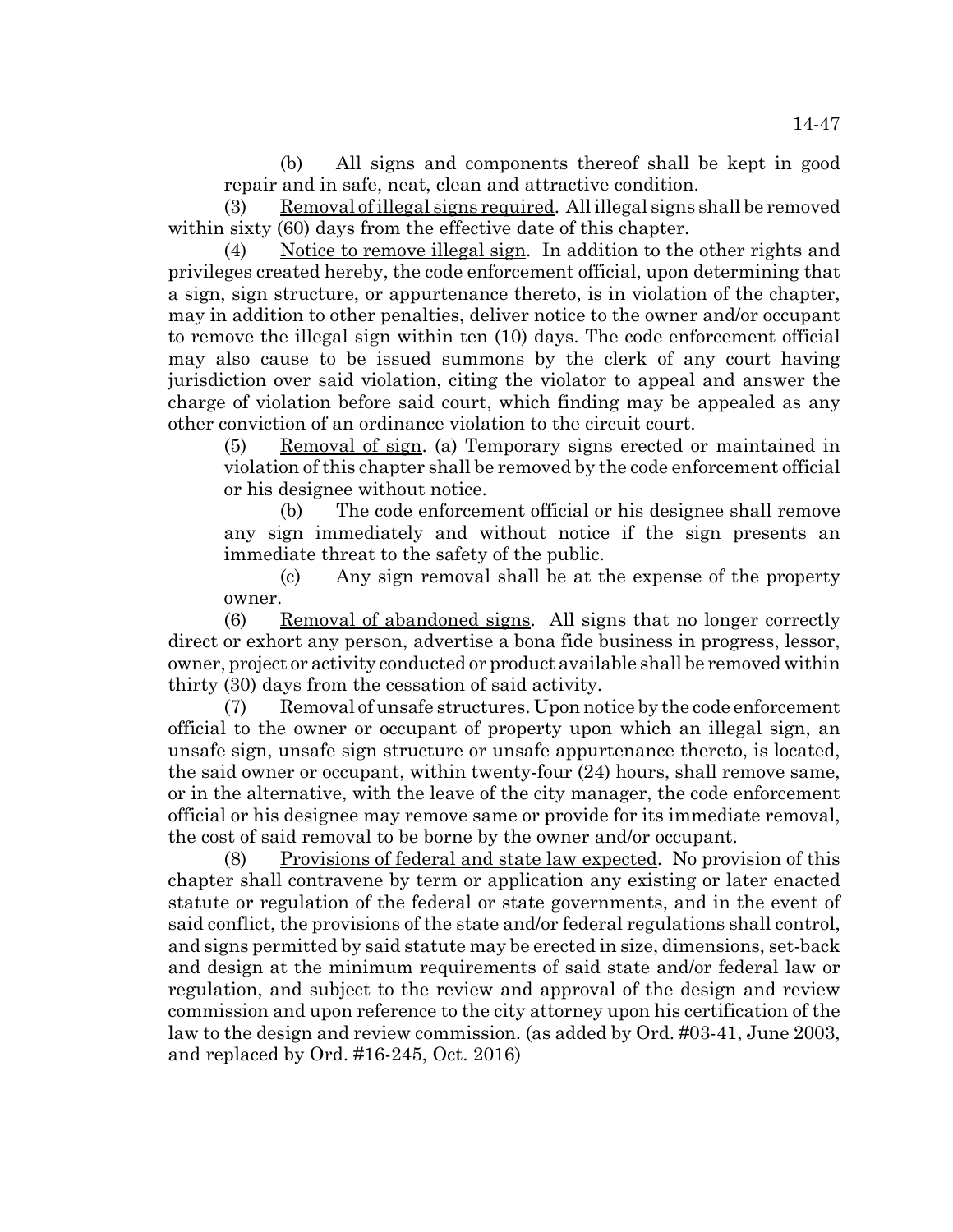**14-412. Nonconforming signs.** It is the policy of the City of Lakeland to encourage that all signs within the city be brought into compliance with the terms and requirements of this chapter.

(1) Nonconforming signs adversely affect public health, safety and welfare. The city finds that non-conforming signs may adversely affect the public health, safety and welfare. Such signs adversely affect the aesthetic characteristics of the city and may adversely affect public safety due to visual impact of said signs on motorists and the structural characteristics of said signs. Accordingly, the following registration requirements are found to be necessary in order to minimize these possible adverse effects through annual inspections and maintenance and allow the city to remain cognizant of the locations and maintenance of said signs.

(2) Inspection of nonconforming signs. The city may inspect existing signs in the city from time to time to determine if such signs conform to the provisions of this chapter.

(3) Discontinuance of nonconforming signs. Any nonconforming sign, which is not used or leased for a continuous period of ninety (90) days, shall not be reused for sign purposes unless and until it fully conforms to the terms and requirements of this chapter.

(4) Removal of non-conforming signs. All non-conforming signs provided the non-conformity has been documented as hereinbefore provided shall be removed within the earliest applicable time period or occurrence as specified below:

(a) Change in use. When the use of a property changes (including but not limited to the redevelopment of the site or a change in use, the signs on that property must be brought into compliance with the requirements of this chapter.

(b) Abandonment. Any sign related to a use or business that ceases to exist or operate for a continuous period of ninety (90) days shall be considered nonconforming and shall not be reused for sign purposes unless and until it is in full conformity with the provisions of this chapter, subject to issuance of a new sign permit.

(c) Alterations to nonconforming signs. No alterations to a nonconforming sign or sign structure shall be permitted except minor repairs and maintenance. Any structural or other substantial maintenance or improvement to a nonconforming sign (except painting or refinishing the surface of the existing sign face or sign structure so as to maintain proper appearance) shall be deemed an abandonment of the nonconforming status, shall render any prior permit void, and shall result in the reclassification of such sign as an illegal sign.

(5) Alteration, expansion, moving. No nonconforming sign shall be changed or altered in any manner which would increase the degree of its nonconformity, be expanded, altered to prolong its useful life, or removed in whole or part to any other location where it would be nonconforming.